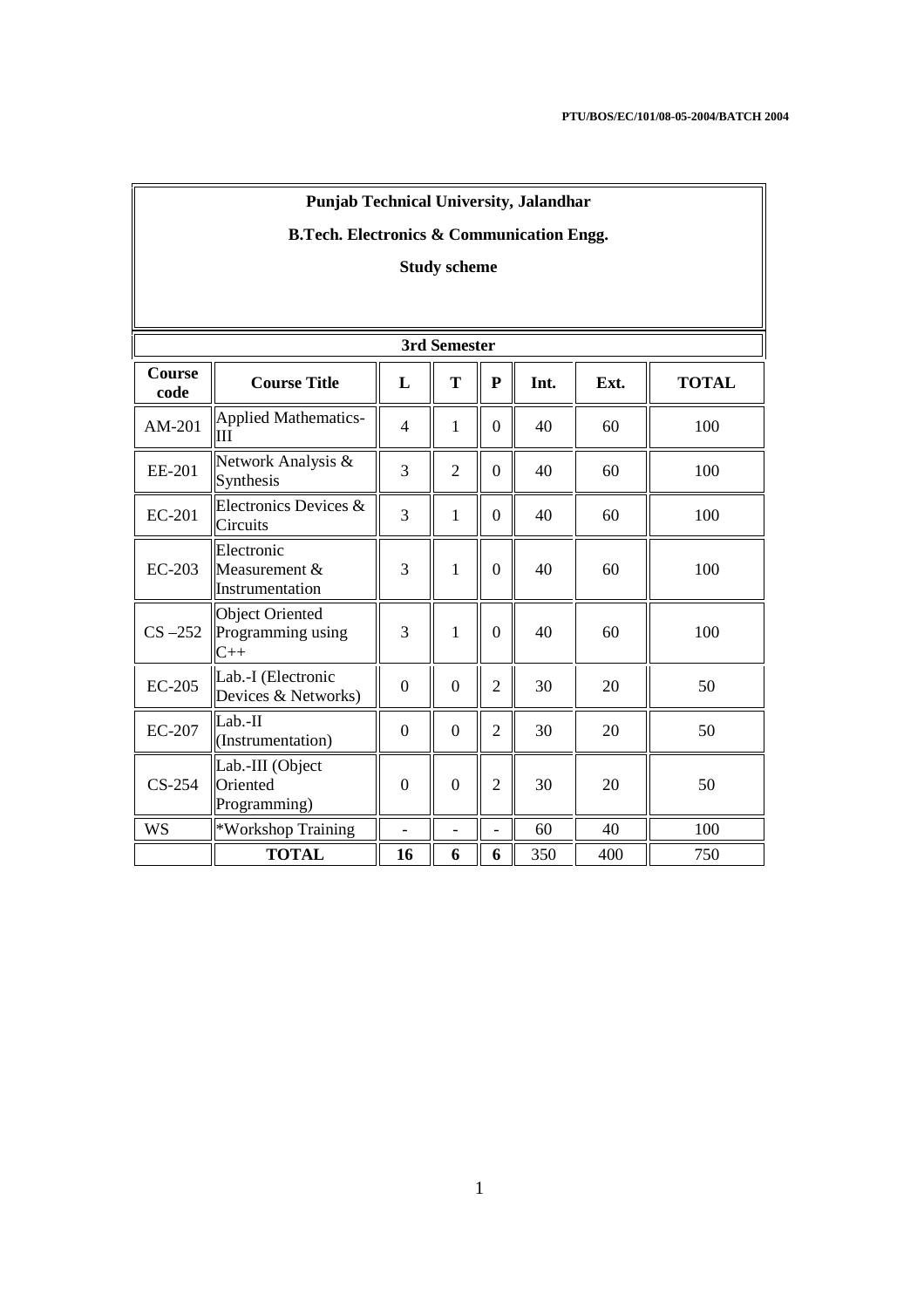## **4 th Semester**

| <b>Course</b><br>code | <b>Course Title</b>                 | L              | T              | P              | Int. | Ext. | <b>TOTAL</b> |
|-----------------------|-------------------------------------|----------------|----------------|----------------|------|------|--------------|
|                       | EC-202 Analog Electronics           | 3              |                | $\Omega$       | 40   | 60   | 100          |
|                       | EC-204  Digital Electronics         | 3              | $\overline{2}$ | $\theta$       | 40   | 60   | 100          |
|                       | EC-206 Signals and Systems          | 3              |                | $\theta$       | 40   | 60   | 100          |
| <b>EC-208</b>         | Electromagnetic Field<br>Theory     | 3              | 1              | $\Omega$       | 40   | 60   | 100          |
| $IC-204$              | Linear Control Systems              | 3              | $\overline{2}$ | $\Omega$       | 40   | 60   | 100          |
| $EC-210$              | Lab.-IV (Analog<br>Electronics)     | $\overline{0}$ | $\theta$       | $\overline{2}$ | 30   | 20   | 50           |
| EC-212                | Lab.-V (Digital<br>Electronics)     | $\theta$       | $\theta$       | $\overline{2}$ | 30   | 20   | 50           |
| $IC-212$              | Lab. VI (Linear Control<br>Systems) | $\theta$       | $\theta$       | $\overline{2}$ | 30   | 20   | 50           |
|                       | <b>General Fitness</b>              |                |                |                | 100  |      | 100          |
|                       | <b>TOTAL</b>                        | 15             | 7              | 6              | 390  | 360  | 750          |

### **\*\*** There should be industrial/institutional training of 6 weeks duration in the summer vacation after 4<sup>th</sup> semester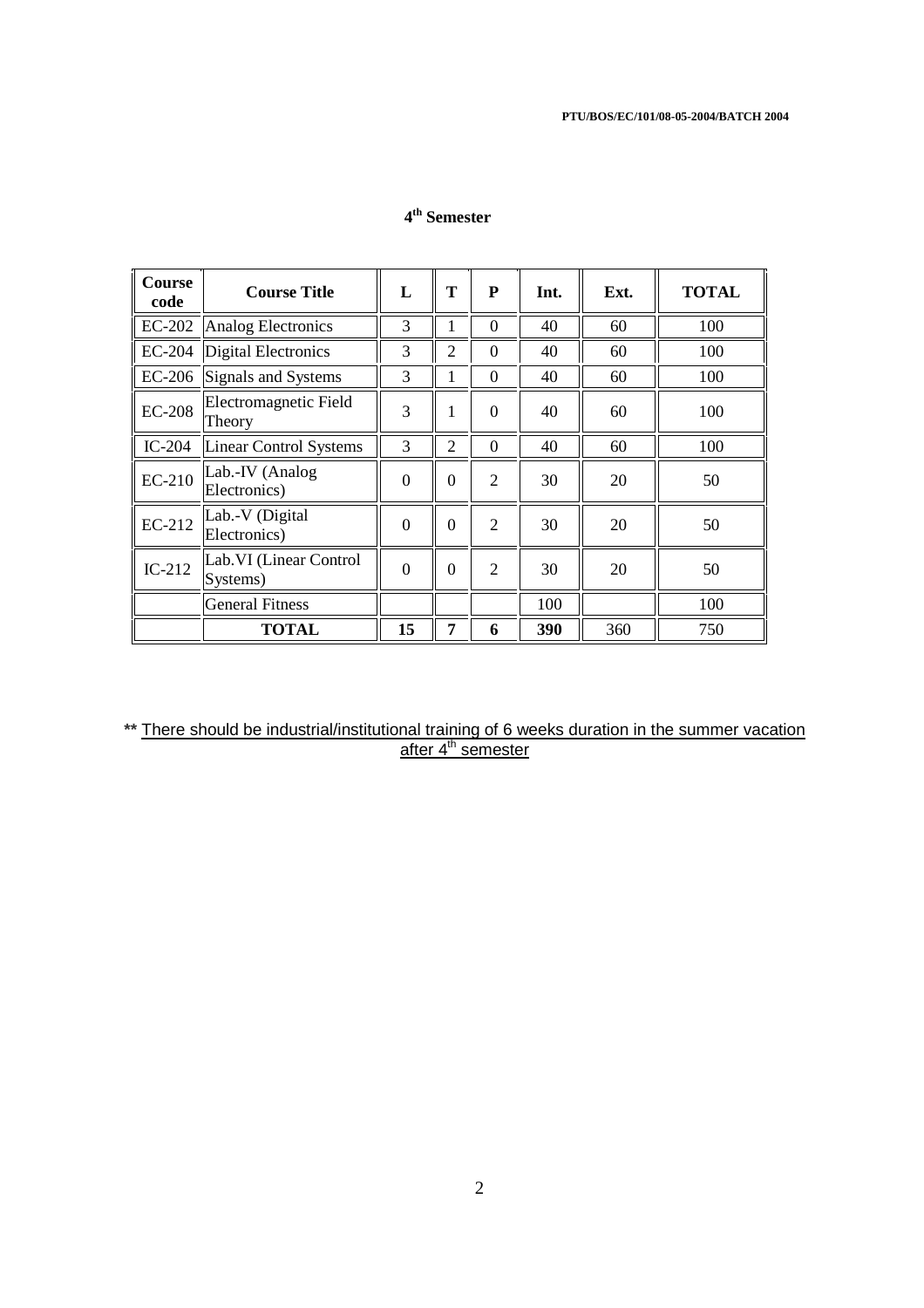#### **PTU/BOS/EC/101/08-05-2004/BATCH 2004**

## **5 th Semester**

| <b>CODE</b> | <b>SUBJECT</b>                        | ΤH       | TUT      | <b>PR</b>      | <b>INT</b> | <b>EXT</b> | <b>TOTAL</b> |
|-------------|---------------------------------------|----------|----------|----------------|------------|------------|--------------|
| EC-301      | <b>Analog Communication Systems</b>   | 3        |          | 0              | 40         | 60         | 100          |
| ME-251      | <b>Total Quality Management</b>       | 3        |          | 0              | 40         | 60         | 100          |
| EC-303      | Antenna & Wave Propagation            | 3        |          | $\Omega$       | 40         | 60         | 100          |
| EC-305      | <b>Linear Integrated Circuits</b>     | 3        |          | 0              | 40         | 60         | 100          |
| EC-307      | Microprocessors & its applications    | 3        |          | $\Omega$       | 40         | 60         | 100          |
| EC-309      | Pulse, Digital & Switching Circuits   | 3        |          | $\Omega$       | 40         | 60         | 100          |
| EC-311      | Lab-VII: Analog Communication Systems | $\Omega$ | 0        | $\overline{2}$ | 30         | 20         | 50           |
| EC-313      | Lab-VIII: Linear Integrated Circuits  | 0        | $\Omega$ | 2              | 30         | 20         | 50           |
| EC-315      | Lab-IX: Microprocessors               | $\Omega$ | $\Omega$ | $\overline{2}$ | 30         | 20         | 50           |
|             | <b>Institutional Training</b>         |          |          |                | 60         | 40         | 100          |
|             | <b>TOTAL: 32 Contact Hrs.</b>         | 18       | 6        | 6              | 390        | 460        | 850          |

## **6 th Semester\***

| <b>CODE</b> | <b>SUBJECT</b>                            | ΤН       | τυτ                      | PR                       | <b>INT</b> | <b>EXT</b>               | <b>TOTAL</b> |
|-------------|-------------------------------------------|----------|--------------------------|--------------------------|------------|--------------------------|--------------|
| EC-302      | Microwave & Radar Engineering             | 3        |                          | 0                        | 40         | 60                       | 100          |
| EC-304      | <b>Digital Communication</b>              | 3        |                          | $\Omega$                 | 40         | 60                       | 100          |
| EC-306      | Micro-Controller & Embedded Systems       | 3        |                          | $\Omega$                 | 40         | 60                       | 100          |
| CE-216      | <b>Environment Science</b>                | 3        |                          | 0                        | 40         | 60                       | 100          |
| EC-308      | <b>Digital Signal Processing</b>          | 4        |                          | $\Omega$                 | 40         | 60                       | 100          |
| $\star$     | <b>Department Elective-I</b>              | 3        |                          | $\Omega$                 | 40         | 60                       | 100          |
| EC-310      | Lab-X: Microwave Engineering              | $\Omega$ | $\Omega$                 | $\overline{2}$           | 30         | 20                       | 50           |
| EC-312      | Lab-XI: Digital Communication             | $\Omega$ | $\Omega$                 | $\overline{2}$           | 30         | 20                       | 50           |
| EC-314      | Lab-XII: Micro-Controller                 | $\Omega$ | $\Omega$                 | 2                        | 30         | 20                       | 50           |
| EC-316      | Lab-XIII: Digital Signal Processing using | $\Omega$ | $\Omega$                 | 2                        | 30         | 20                       | 50           |
|             | <b>MATLAB</b>                             |          |                          |                          |            |                          |              |
|             | <b>General Fitness</b>                    |          | $\overline{\phantom{0}}$ | $\overline{\phantom{0}}$ | 100        | $\overline{\phantom{0}}$ | 100          |
|             | <b>TOTAL: 33 Contact Hours</b>            | 19       | 6                        | 08                       | 460        | 440                      | 900          |

## **\* Department Elective-I:**

- 1. DE-1.1: Cellular & Mobile Communication
- 2. DE-1.2: Microelectronics
- 3. DE-1.3: Human Resource Management
- 4. DE-1.4: Virtual Instrumentation
- 5. DE-1.5: Neural Network & Fuzzy Logic

| 7 <sup>th</sup> /8 <sup>th</sup> Semester* |                             |  |                 |            |              |
|--------------------------------------------|-----------------------------|--|-----------------|------------|--------------|
|                                            | <b>Course Title</b>         |  | <b>Internal</b> | l Ext.Viva | <b>TOTAL</b> |
|                                            | 6-month Industrial Training |  | 500             | 500        | 1000         |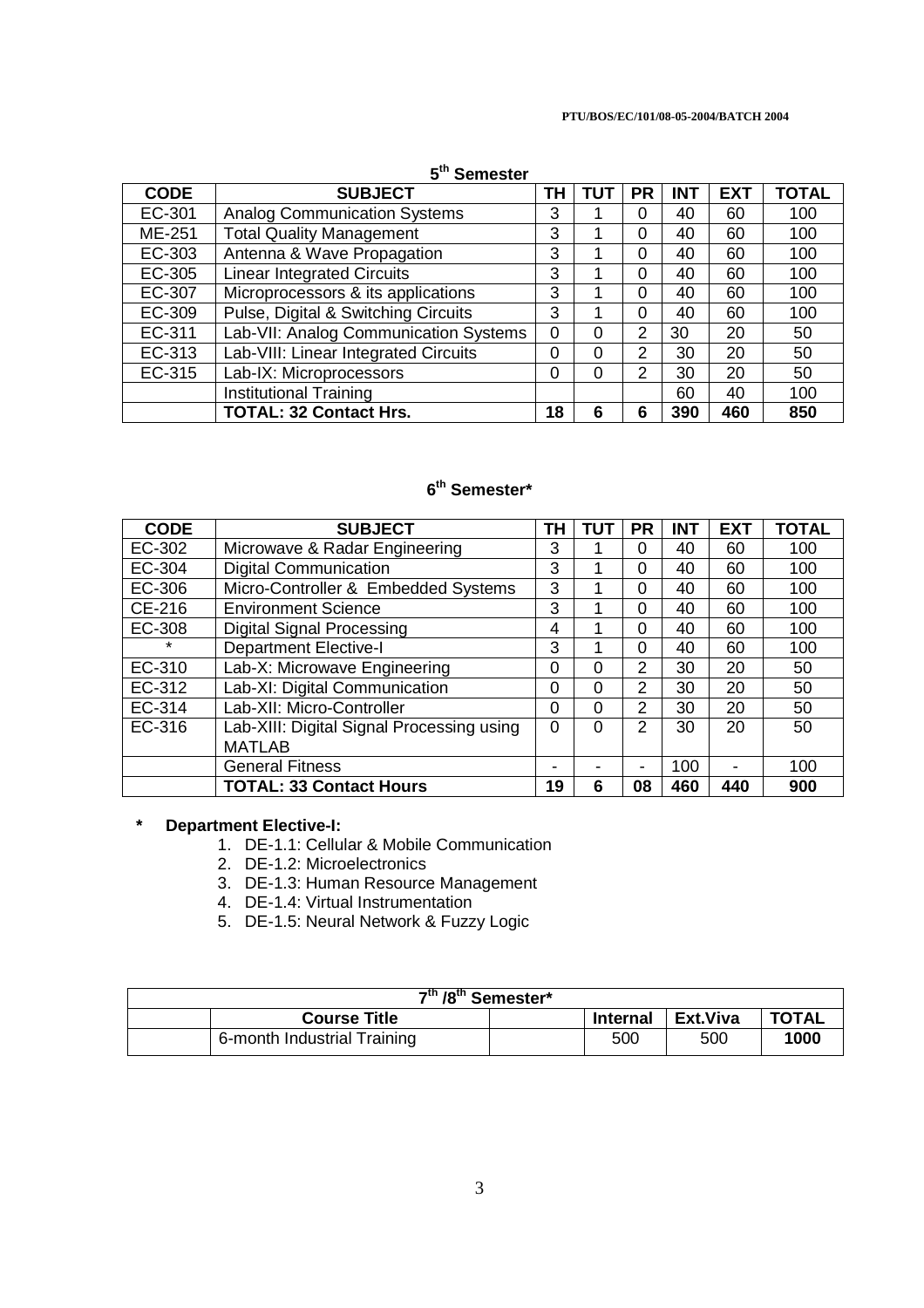|  | $7th$ / 8 <sup>th</sup> Semester |
|--|----------------------------------|
|--|----------------------------------|

| <b>CODE</b>   | <b>SUBJECT</b>                      | ΤН             | TUT | PR             | <b>INT</b> | <b>EXT</b>     | <b>TOTAL</b> |
|---------------|-------------------------------------|----------------|-----|----------------|------------|----------------|--------------|
| CS-402        | <b>Computer Networks</b>            | 4              |     | 0              | 40         | 60             | 100          |
| EC-404        | <b>Optical Fiber Communications</b> | 3              |     | 0              | 40         | 60             | 100          |
| EC-406        | <b>VLSI Design &amp; Technology</b> | 4              |     | 0              | 40         | 60             | 100          |
| $***$         | <b>Department Elective-II</b>       | 3              |     | 0              | 40         | 60             | 100          |
| $***$         | <b>Department Elective-III</b>      | 3              |     | $\Omega$       | 40         | 60             | 100          |
| <b>EC-408</b> | Lab-XIV: VLSI                       | 0              |     | 2              | 30         | 20             | 50           |
| EC-410        | Major Project                       | 0              |     | 6              | 180        | 120            | 300          |
|               | <b>General Fitness</b>              | $\blacksquare$ |     | $\blacksquare$ | 100        | $\blacksquare$ | 100          |
|               | <b>TOTAL: 30 Contact Hours</b>      | 17             | 5   | 8              | 510        | 440            | 950          |

## **\*\* Department Elective-II:**

- 1. DE-2.1: Industrial Electronics
- 2. DE-2.2: Wireless Communication Systems & Network
- 3. DE-2.3: Bio-Medical Electronics
- 4. DE-2.4: Mechatronics
- 5. DE-2.5: Engineering Economics

## **\*\*\* Department Elective-III:**

- 1. DE-3.1: Operating System
- 2. DE-3.2: Image Processing
- 3. DE-3.3: Satellite Communications
- 4. DE-3.4: Reliability Engg.
- 5. DE-3.5: TV Engg.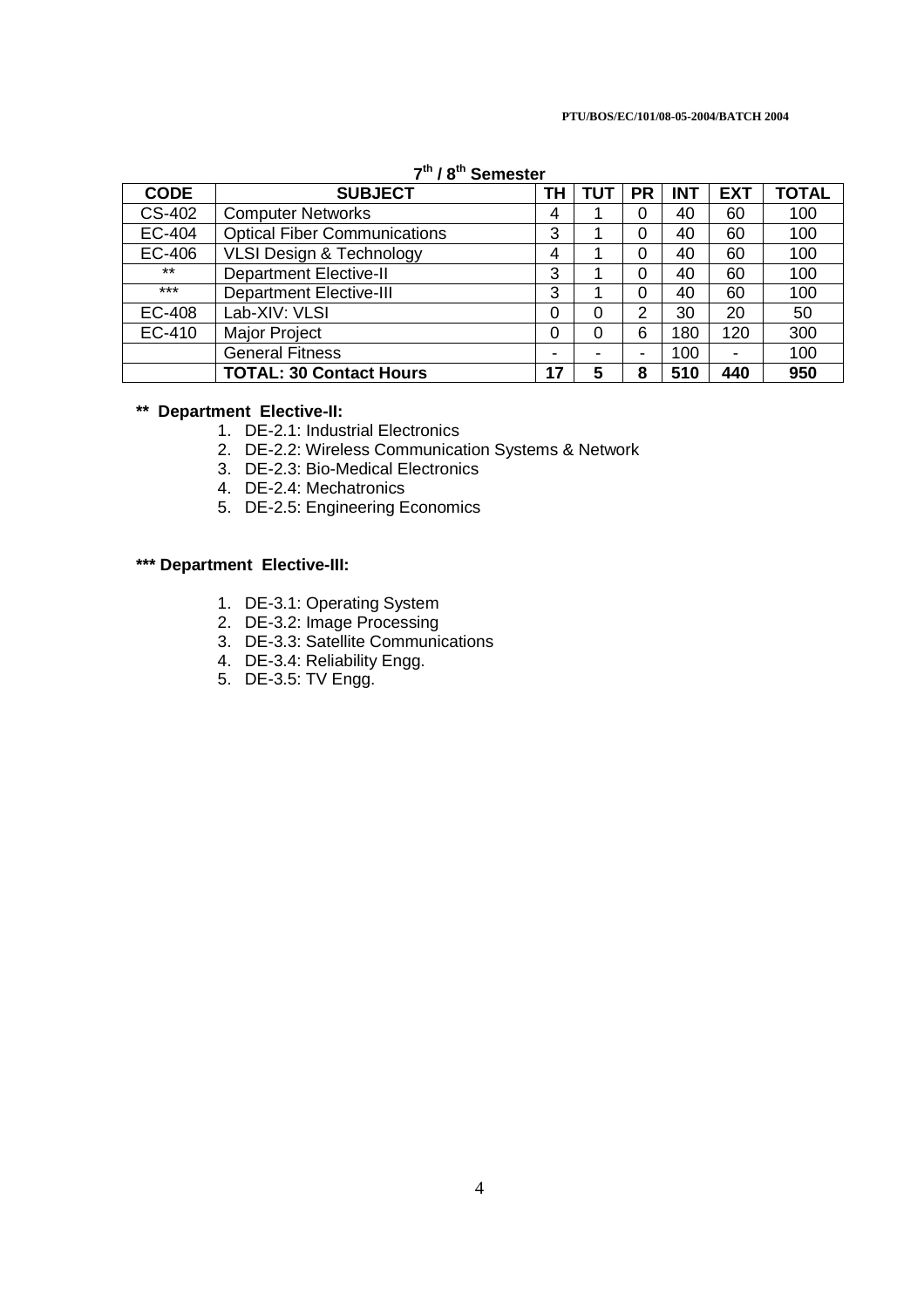#### **AM 201 MATHEMATICS-III**

**Internal Marks: 40 L T P External Marks: 60 Total Marks: 100**

#### **Detailed Contents**

**1. Fourier Series** Periodic functions, Euler's formula. Even and odd functions, half range expansions, Fourier series of different wave forms.

**2. Laplace Transforms** Laplace transforms of various standard functions, properties of Laplace transforms, inverse Laplace transforms, transform of derivatives and integrals, Laplace transform of unit step function, impulse function, periodic functions, applications to solution of ordinary linear differential equations with constant coefficients, and simultaneous differential equations.

**3. Special Functions** Power series solution of differential equations, Frobenius method, Legendre's equation, Legendre polynomial, Bessel's equation, Bessel functions of the first and second kind. Recurrence relations, equations reducible to Bessel's equation, Error function and its properties.

**4. Partial Differential Equations** Formation of partial differential equations, Linear partial differential equations, homogeneous partial differential equations with constant coefficients Applications: Wave equation and Heat conduction equation in one dimension. Two dimensional Laplace equation, solution by the method of separation of variables. Laplacian in polar coordinates.

**5. Functions of Complex Variable** Limits, continuity, derivative of complex functions, analytic function, Cauchy-Riemann equation, conjugate functions, harmonic functions; Conformal Mapping: Mapping of a complex function, conformal mapping, standard transforms, mapping of standard elementary transformations, complex potential, applications to fluid flow problems; Complex Integration : Line integrals in the complex plane, Cauchy's theorem, Cauchy's integral formula and derivatives of analytic function. Taylor's and Laurent's expansions, singular points, poles, residue, complex integration using the method of residues, evaluation of real integrals by contour integration.

#### **Books**

Advanced Engineering Mathematics by Kreyszing Erwin ; Wiley Eastern, New Delhi

Higher Engineering Mathematics by BS Grewal : Khanna Publishers, New Delhi.

Numerical Solutions of Differential Equations by NK Jain ; Prentice Hall, Delhi.

Differential Equations by Sharma and Gupta ; Krishna Prakashan Media (P) Ltd., Meerut.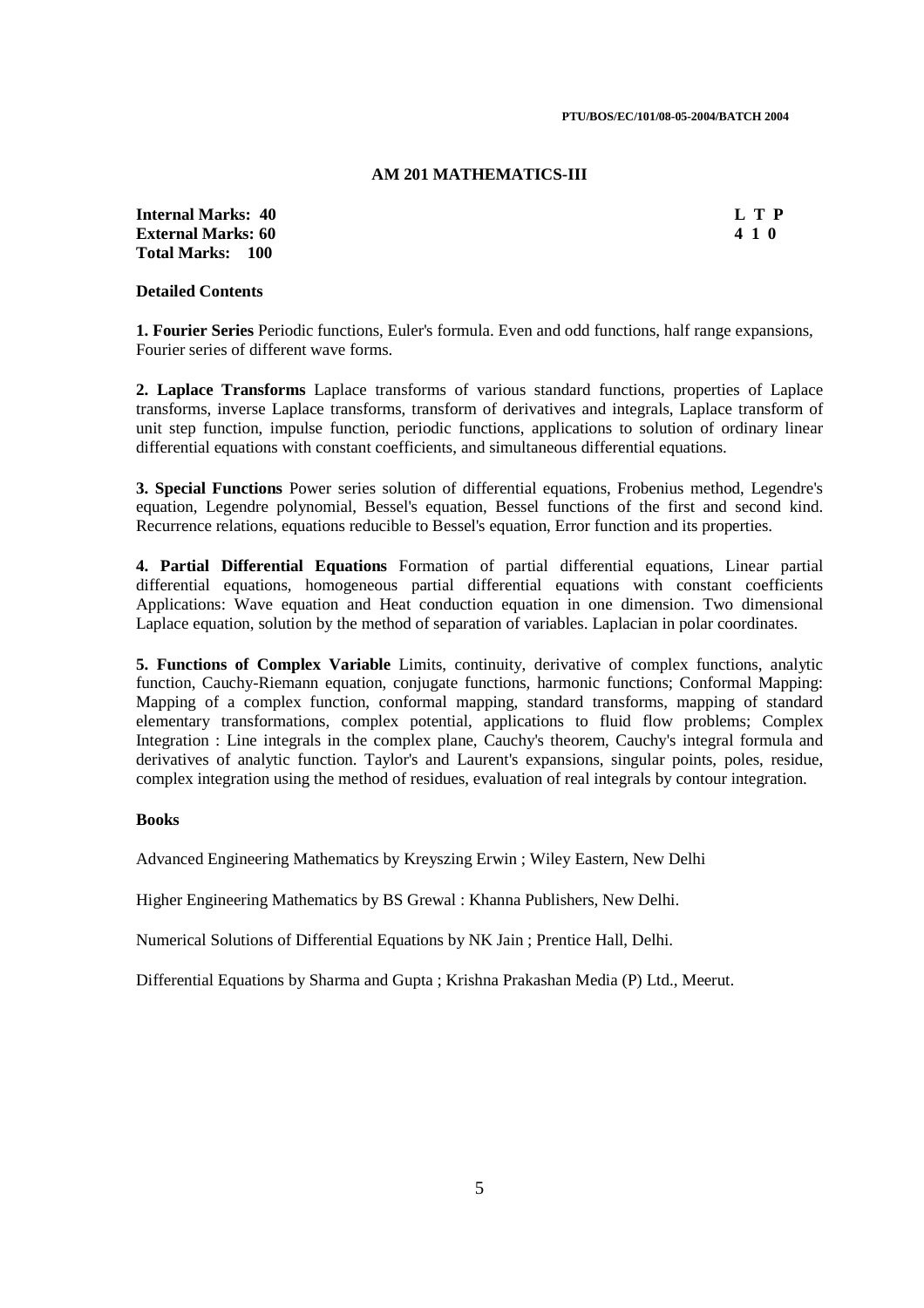#### **EE-201 NETWORK ANALYSIS AND SYNTHESIS**

**Internal Marks: 40 L T P External Marks: 60 Total Marks: 100**

### **Circuits Concepts : Circuits elements,**

Independent and dependent sources, signals and wave forms; periodic and singularity voltages, step, ramp, impulse, Doublet. Loop currents and loop equations, node voltage and node equations, Network Theorems, Superposition, Thevenin's Nortan's Maximum Power Transfer, Reciprocity.

#### **Time and Frequency Domain Analysis :**

Representation of basic circuits in terms of generalised freq. & their response, Laplace transform of shifted functions, transient & steady response. Time domain behaviors from poles and zeros. Convolution Theorem.

#### **Network Synthesis :**

 Network functions, Impedance & Admittance function, Transfer functions, Relationship between transfer and impulse response, poles and zeros and restrictions, Network function for two terminal pair network. Sinusoidal network in terms of poles & zeros. Real liability condition for impedance synthesis of RL & RC circuits. Network synthesis techniques for 2-terminal network, Foster and Cauer forms.

#### **Filters Synthesis :**

 Classification of filters, characteristics impedance and propagation constant of pure reactive network, Ladder network, T section, IT section, terminating half section. Pass bands and stop bands. Design of constant-K, m-derived filters. Composite filters.

### **Books:**

- 1. Network Analysis & Synthesis by Van Valkenberg
- 2. Network Analysis and Synthesis by Sudhakar Sham Mohan
- 3. Network Synthesis by IVS Iyer
- 4. Electric Circuits by JA Administer
- 5. Circuit Theory by Chakraborty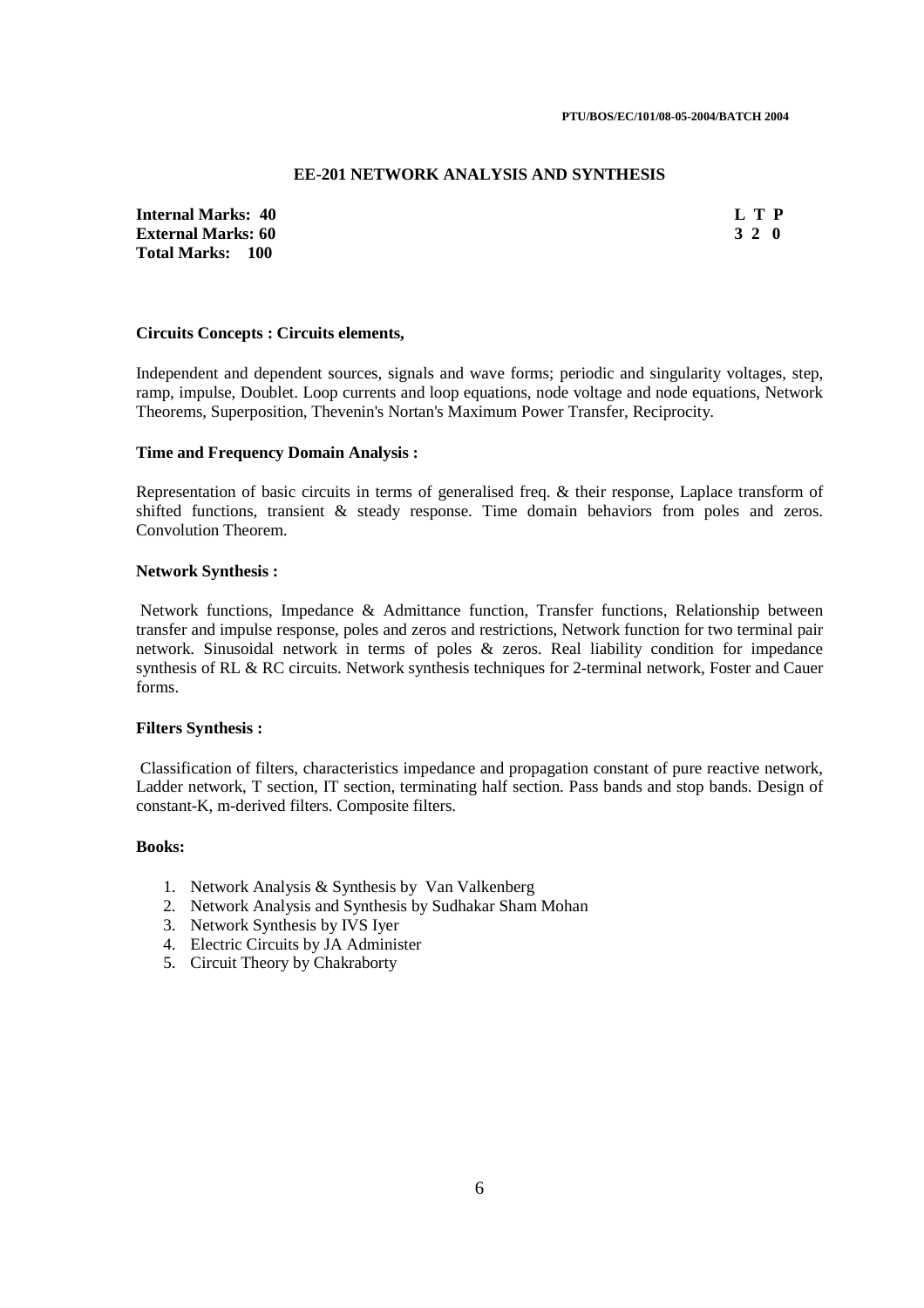#### **EC- 201 ELECTRONIC DEVICES AND CIRCUITS**

**Internal Marks: 40 L T P L T P L T P External Marks: 60** 3 1 0 **3 1 0 Total Marks: 100**

### **1. Diode Circuits**

pn junction diode, concept of band structure, potential barrier, diode as a circuit element, half wave, full wave and bridge rectifier and determination of rms, average value, ripple factor and regulation, capacitor input, inductor input, RC and RL filter circuits, special propose diode; LED, LCD and Photo- diodes.

### **2. Bipolar junction Transistors**

pnp & npn, transistor construction and characteristics in CB, CE and CC modes. Determination of h parameters from transistor characteristics. h parameter equivalent circuit of transistor. Conversion of h parameter from CB to CE and CC configuration. Graphical analysis of transistors as an amplifier, special purpose transistors, UJT (construction and characteristics only), photo- transistors.

### **3. Field Effect Transistors**

Construction and characteristics of junction field effect transistor (JFET), MOSFET (both depletion and enhancement type), CMOSFET's, parameters and equivalent circuit of an FET, biasing of FETs, FET as an amplifier in CS configuration.

## **4. Transistor Biasing and Stabilization**

Operating point, bias stability, various biasing circuits, stabilization against  $I_{co}$ ,  $V_{BE}$  and beta. Bias compensation methods and thermal runaway.

#### **5. Small Signal Low Frequency Transistor**

Analysis of transistor amplifier using h-parameters in CB, CE and CC configuration. Comparison of three configurations in term  $A_1$ ,  $A_2$ ,  $R_1$ ,  $R_0$ . Frequency response of amplifier. Effect of an emitter bypass capacitor, coupling capacitor, emitter resistance and shunt capacitors on frequency response of amplifier. Analysis of emitter follower using Miller's theorem.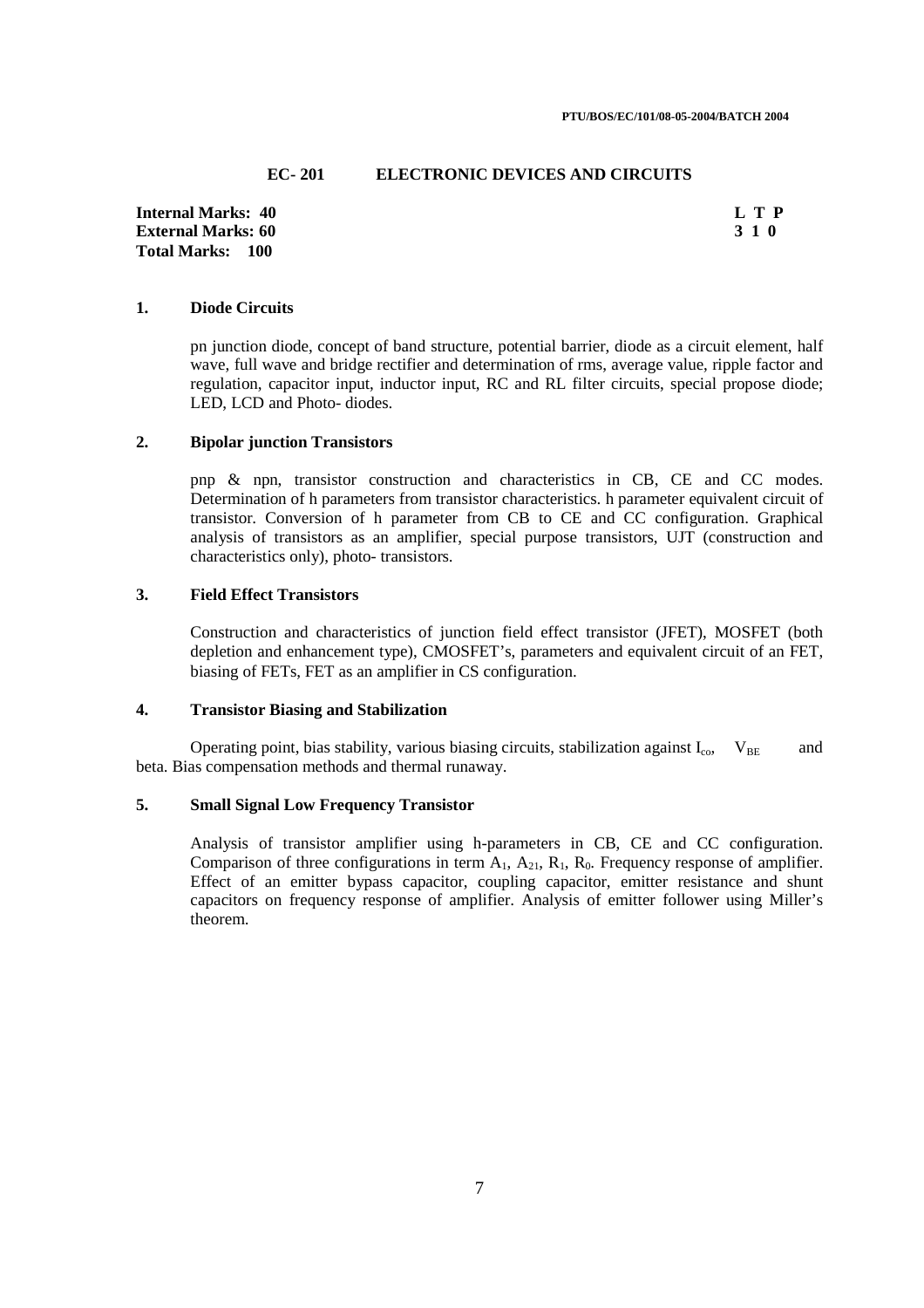#### **EC-203 ELECTRONICS MEASUREMENTS AND INSTRUMENTATION**

**Internal Marks: 40 L T P L T P External Marks: 60** 3 1 0 **3 1 0 3 1 0 3 1 0 3 1 0 3 1 0 3 1 0 3 1 0 3 1 0 4 <b>4 Total Marks: 100**

#### **1. ELECTRONIC INSTRUMENTS**

Electronics voltmeter, VTVM Transistor voltmeter, Electronic Multimeter, CRO's study of various stages in brief, measurement of voltage, current phase and frequency, special purpose oscilloscope, measurement of resistance, inductance, capacitance, using Kelvin's Maxwell's and Schering bridge. Effective resistance at high frequency, R meter, LCR meter.

### **2. INSTRUMENTATION FOR GENERATION AND ANALYSIS OF WAVEFORMS**

 Signal generators, function generator, wave analyzer, harmonic distortion analyzer, spectrum analyzer, spectrum analysis.

### **3. INSTRUMENT TRANSFORMER**

Current and potential transformers, constructional features, ratio and phase angle error.

### **4. TRANSDUCERS**

 Principles of operation, qualitative treatment of strain gauge, LVDT, thermocouple, piezoelectric crystal and photoelectric transducers.

### **5. DATA ACQUISTION SYSTEM**

 Necessity of recorders, recording requirements, graphic recorders, strip chart recorders, magnetic tape recorders, digital tape recorders.

## **6. DISPLAY DEVICES**

 Electronic indicating instruments, seven segment display, fourteen segmental display Nixie tube.

### **7. TELEMETRY**

Introduction, method of data transmission, types of telemetry systems and applications.

### **BOOKS RECOMMENDED**

- 1. A.K. SAWHNEY- Electrical and Electronic Measurements and Instrumentation.
- 2. B. Stout- Basic Electrical Measurements
- 3. D. Cooper- Electronic Instrumentation and Measurement Techniques.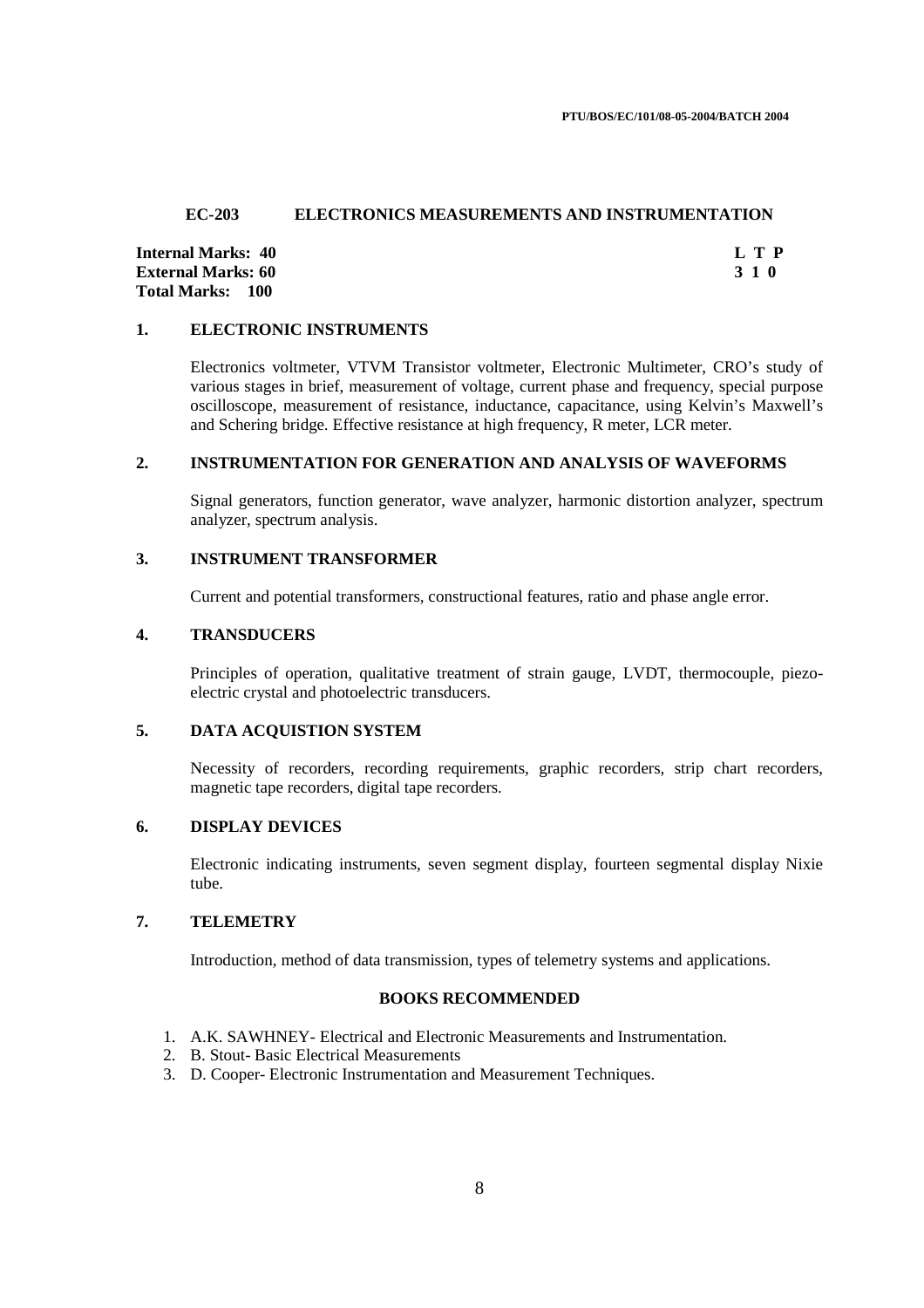### **CS -252 OBJECT ORIENTED PROGRAMMING USING C++**

**Internal Marks: 40 L T P External Marks: 60 Total Marks: 100**

### **1. Basics of C & C++**

Introduction, Basics, Data Type, Bit Field integer, Operations, Control Structures, Storage Classes, User Defined Data Type, Reserved Words and Standard 110 Statements in C &  $C++$ .

### **2. Object Orient Programming With C++**

Introduction ,Object Oriented Programming Concept, Objective of OPP, Programming Structure in C++, Data Abstraction

### **3. Overloading and Information Hiding**

Introduction, Function Overloading, Information Hiding

### **4. Memory Management in C++ :**

Introduction ,Constructor-Automatic Initialization of Objects, Dynamic Memory Management , Default Constructor, Copy Constructor, Constructor and Information Hiding, Destructor-Automatic Clear up of an Object

### **5. Inheritance**

Introduction, Inheritance-Data and Code Sharing , Class Derivation ,Ambiguity in Class Member Access ,Virtual Base Class-A Remedy , Class Initialization in Inheritance ,Arguments for the Base Class

#### **6. Bindings and Polymorphism**

Introduction , Bindings in C++, Polymorphism

### **7. Generic Facility**

Introduction ,Concept of Generic Facility, Generic Function ,Overloading a Generic Function, Generic Classes

### **8. File Handling in C++**

Introduction , Concept of Stream in C++, File Positioning Functions , Error Handling During File Operation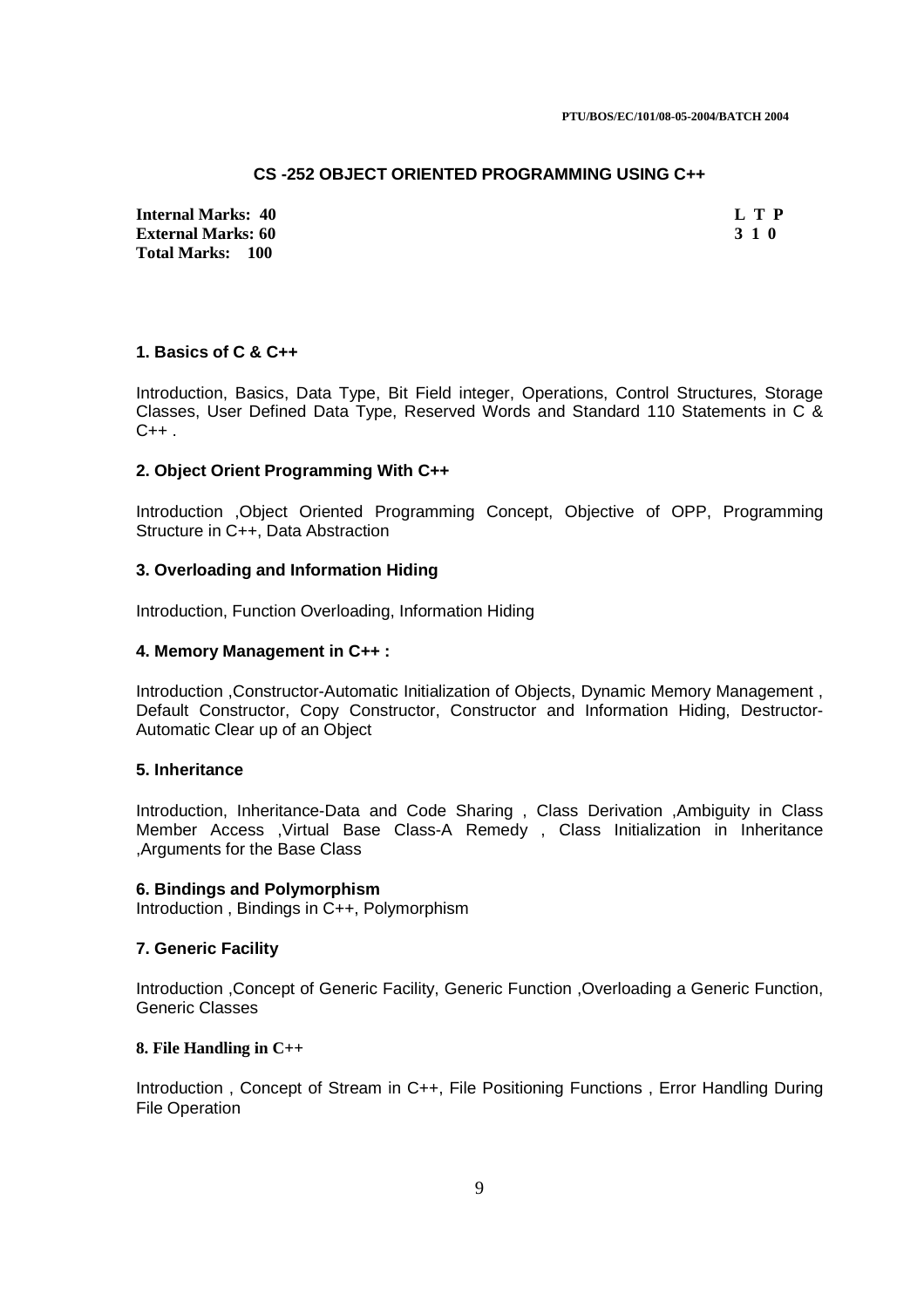### **EC-205 LAB-I (ELECTRONIC DEVICES AND NETWORKS)**

## **Internal Marks: 30 L T P**<br> **External Marks: 20** 0 0 2 **External Marks: 20 Total Marks: 50**

- 1. Study of Half wave, full wave & Bridge rectifiers.
- 2. Study of simple capacitive,  $T \& \pi$  filters
- 3. Study of Zener regulator.
- 4. To plot the input and output characteristics of CE configuration.
- 5. To plot the input and output characteristics of CB configuration.
- 6. Determination of h- parameters of a transistors using output characteristics.
- 7. Design of transistor biasing circuits.
- 8. Study of frequency response of RC coupled amplifier.
- 9. Study of an emitter follower circuit.
- 10. To plot JFET characteristics in CS configuration.
- 11. Study of frequency response of CS- FET amplifier.
- 12. Design of constant K filters.
- 13. Design of m- derived filters.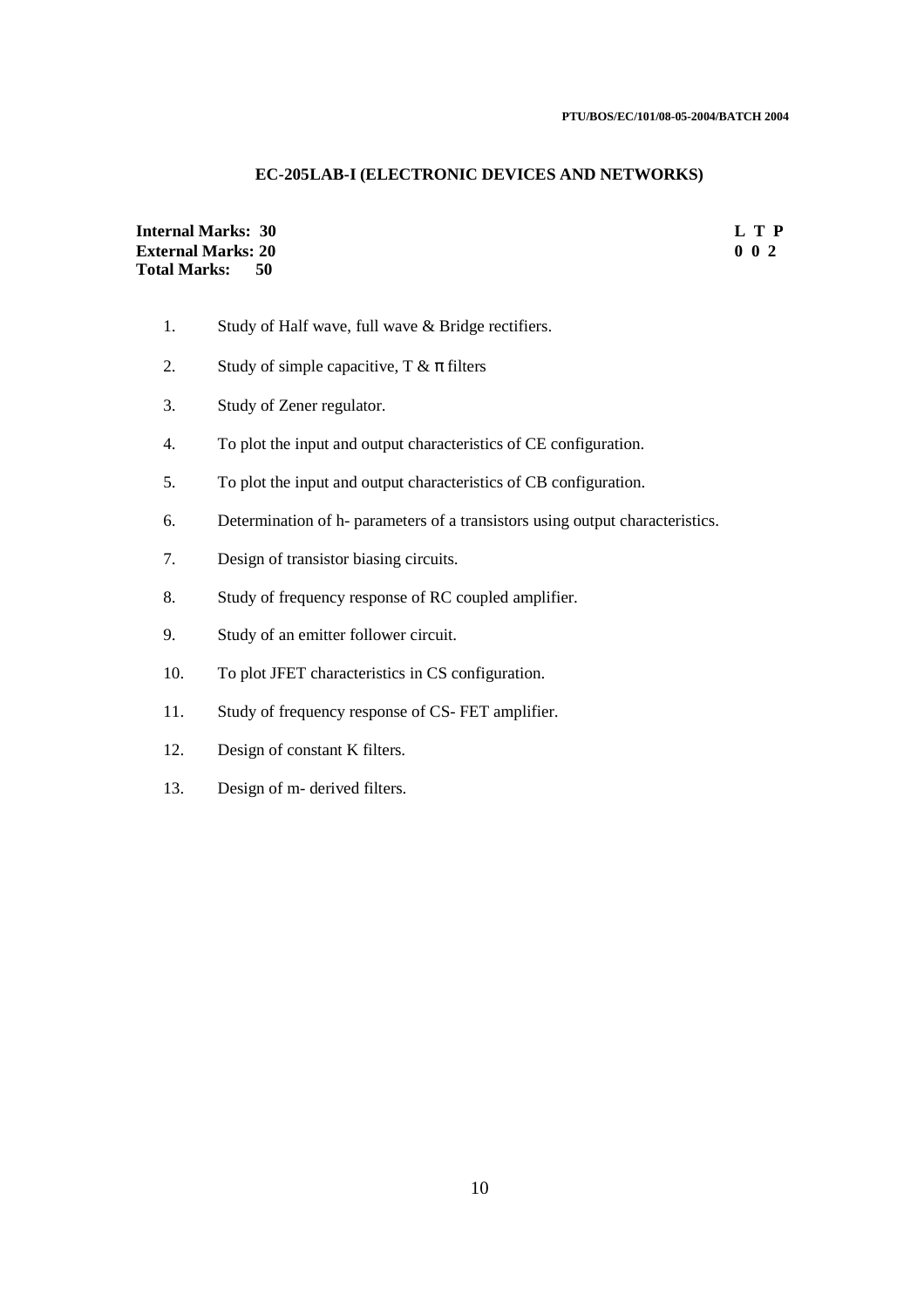#### **EC-207 LAB-II INSTRUMENTATION**

**Internal Marks: 30 L T P External Marks: 20 Total Marks: 50**

## **LIST OF EXPERIMENTS**

- 1. Measurement of Inductance by Maxwell's Bridge.
- 2. Measurement of small resistance by Kelvin's Bridge.
- 3. Measurement of Capacitance by Schering Bridge.
- 4. Measurement of Frequency by Wein Bridge.
- 5. Measurement of medium resistance by Wheat Stone's Bridge.
- 6. Determination of frequency & phase angle using C.R.O.
- 7. To find the Q of a coil using LCR-Q meter.
- 8. Study of Resonance.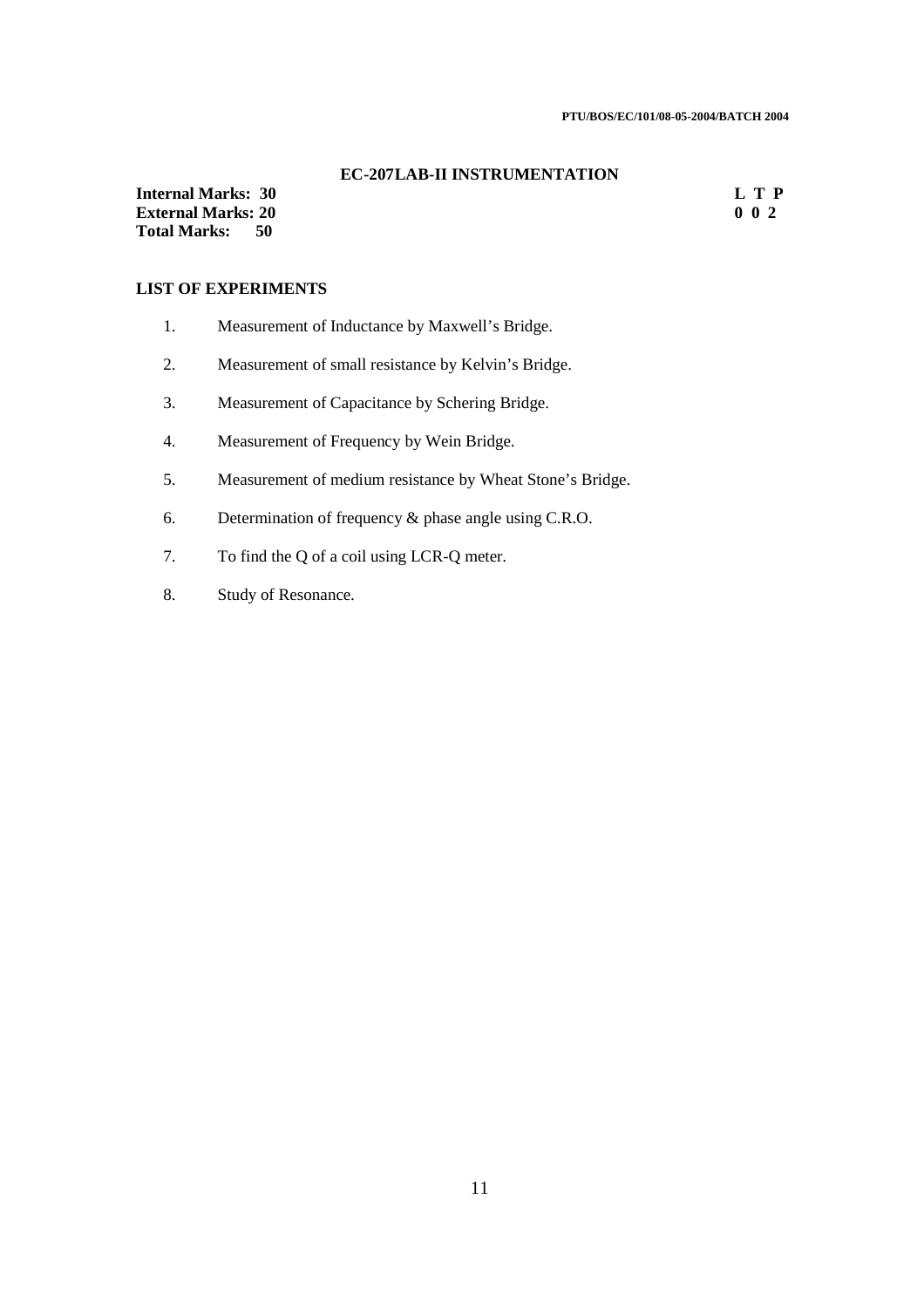#### **CS -254 Lab III (Object Oriented Programming)**

**Internal Marks: 30 L T P**<br>**External Marks: 20** 0 2 **External Marks: 20 Total Marks: 50**

### **List of experiments:**

To write following programs in  $C / C_{++}$ :

- 1. Using basic statements like control statements , looping statements, various I/O statements and various data structures.
- 2. Creating classes in C++ for understanding of basic OOPS features.
- 3. Representing concepts of data hiding, function overloading and operator overloading.
- 4. Using memory management features and various constructors and destructors.
- 5. Representing Inheritance, virtual classes and polymorphism.
- 6. Writing generic functions.
- 7. File handling programs.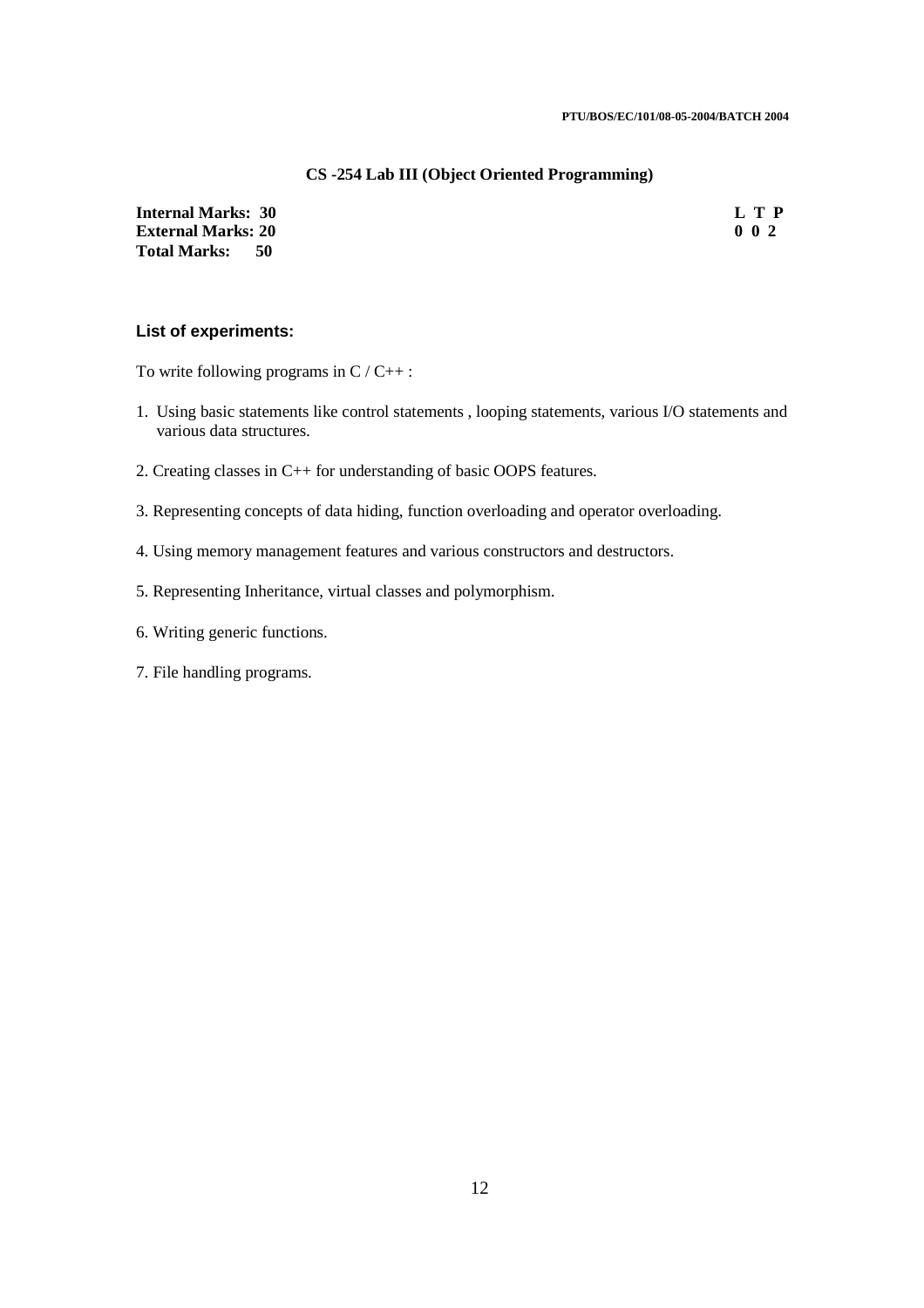#### **EC- 202 ANALOG ELECTRONICS**

**Internal Marks: 40 L T P L T P L T P External Marks: 60** 3 1 0 **3 1 0 3 1 0 3 1 0 3 1 0 3 1 0 3 1 0 3 1 0 3 1 0 4 <b>4 Total Marks: 100**

#### **1. HIGH FREQUENCY TRANSISTOR**

The high frequency T model, common base short circuit current frequency response, alpha cutoff frequency, common emitter short circuit current frequency response, hybrid pi CE transistor model, hybrid pi conductance in terms of low frequency h parameters, CE short circuit current gain obtained with hybrid pi model, current gain with resistive load.

### **2. LARGE SINGAL AMPLIFIERS**

Class A direct coupled with resistive load, Transformer coupled with resistive load, design theory, power amplifier design, harmonic distortion, power output, variation of output power with load, thermal runaway, output transformer saturation, push-pull amplifiers, operation of class- A push-pull amplifier, class- B push-pull amplifier, crossover distortion, class AB push-pull amplifier, transistor phase invertor, conversion efficiency of class B amplifiers, design of Class- B push-pull amplifier, complementary- symmetry amplifier.

#### **3. MULTISTAGE AMPLIFIERS**

Coupling of transistor amplifiers, frequency response of coupled amplifiers, cascading of RC coupled amplifiers and their analysis. Tuned Amplifiers: single tuned, double tuned and stagger tuned amplifiers and their analysis.

### **4. FEEDBACK IN AMPLIFIERS**

Types of feedback, effect of negative feedback on gain, bandwidth, stability, distortion and frequency response etc. Voltage series, current series, voltage shunt, current shunt feedback circuits and their analysis.

### **5. OSCILLATORS**

Conditions of oscillations. Different types of oscillators: RC Phase Shift, Wein Bridge, Hartley, Colpitts and Crystal Oscillators. Derivation of expression for frequency and amplitude of these oscillators.

#### **6. REGULATED POWER SUPPLIES**

Zener diode as Voltage Regulator, Transistor Series and Shunt Regulators, Current limiting, Line and Load Regulation.

#### **Books Recommended**

- 1. Electronic Devices & Circuits by Millman- Halkias, Tata Mcgraw Hill
- 2. Electronic Devices & Circuits Theory by Boylestad, PH
- 3. Electronic Devices & Circuits by Allen Mottorshead, PHI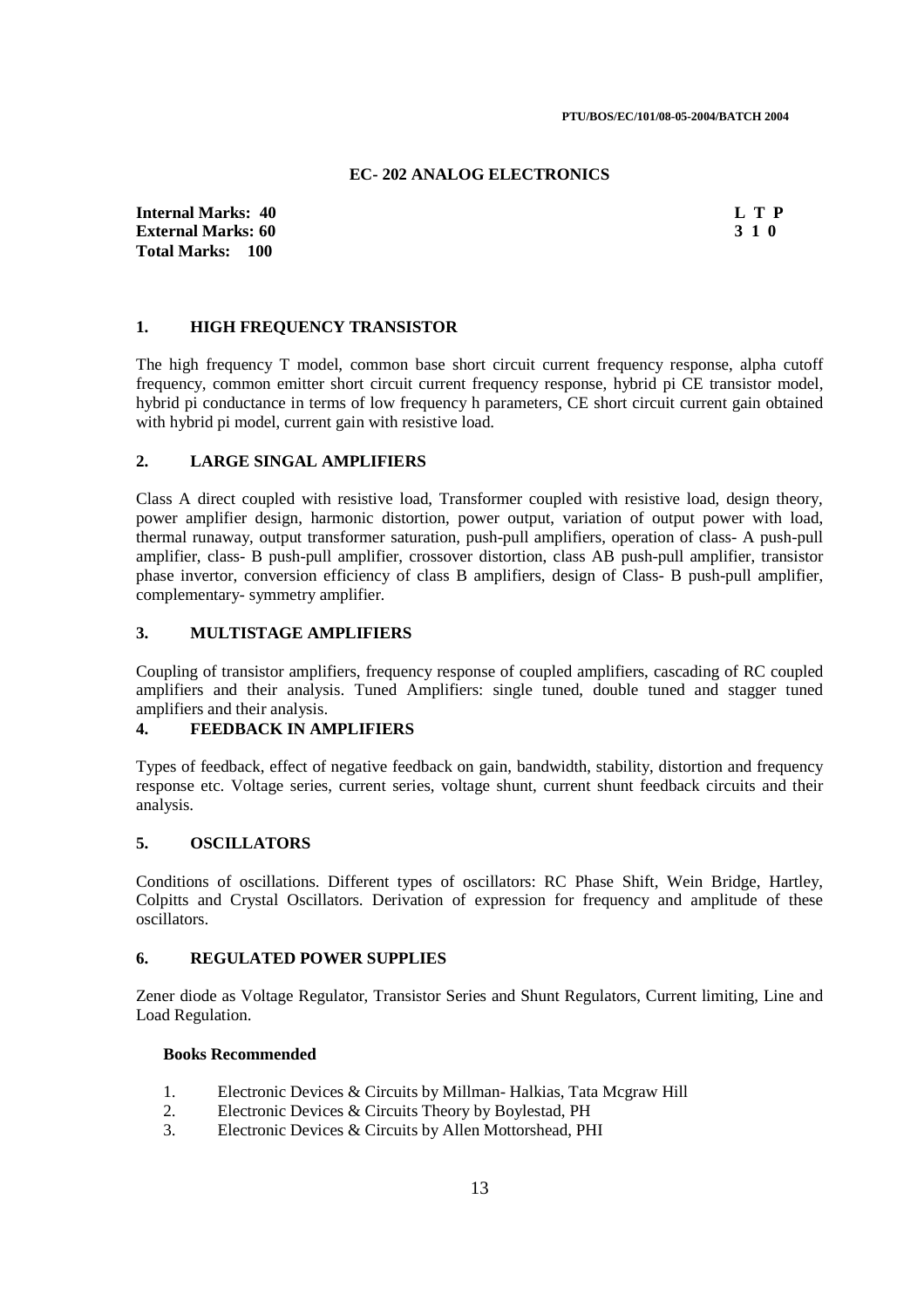#### **PTU/BOS/EC/101/08-05-2004/BATCH 2004**

**EC-204 Digital Electronics** 

**Internal Marks: 40 L T P I** L T P **External Marks: 60 3 2 0 Total Marks: 100**

**1. Number System And Binary Code :** Introduction, Binary, Octal and hexadecimal number system. Signed and unsigned number, Binary operations-addition; Subtraction, Multiplication and division; Subtractions using 1's and 2's compliment; ASCII code; Excess 3 code Gray code.

**2. Minimization of logic function :** OR, AND,NOT,NOR,NAND,EX-OR, Basic theorem of Boolean Algebra, sum of products and product of sums, canonical form, Minimisation using theorems, minimisation using K-map and Q-M method. Incompletely specified functions.

**3. Combinational Logic Circuits :** Introduction, Combinational circuit design, multiplexers, demultiplexer, encoders, decoders, adders, subtracters and code converters, parity checker, BCD display drive, magnitude comparators.

**4. Sequential Circuits :** Introduction, flip flop SR, JK, D, T edge triggerred and decked flip-flop, Registers. Type of Registers, circuit diagram, timing wave form and operations counters, counter design with state equation and state diagrams.

**5. D/A and A/D Converters :** Introduction, Weighted register D/A converter, binary ladder D/A converter, steady state accuracy test, D/A accuracy and resolution, parallel A/D converter, Counter type A/D converter Successive approximation A/D converter. Single and dual slope A/D converter A/D accuracy and resolution, Voltage of frequency conversion, Voltage of time conversion.

**6. Semiconductor Memories :** Introduction, Memory organisation, Classification and characteristics of memories, Sequential memories, ROMs, R/W memories. Content addressable memories. Programmable logic arrays, Charged-Coupled device memory.

**7. Logic Families :** RTL, DCTL, DTL, TTL, ECL and its various types, Comparison of logic families.

### **Recommended Books :**

- 1. Digital principle and applications Malvino (TMH)
- 2. Modern digital electronics R. P. Jain (PIH)
- 3. Digital electronics principle Malvino (THM)
- 4. Modern digital systems design Cheung & ----- (WPC)
- 5. An Engg. Approach to digital design Eletcher (PIH)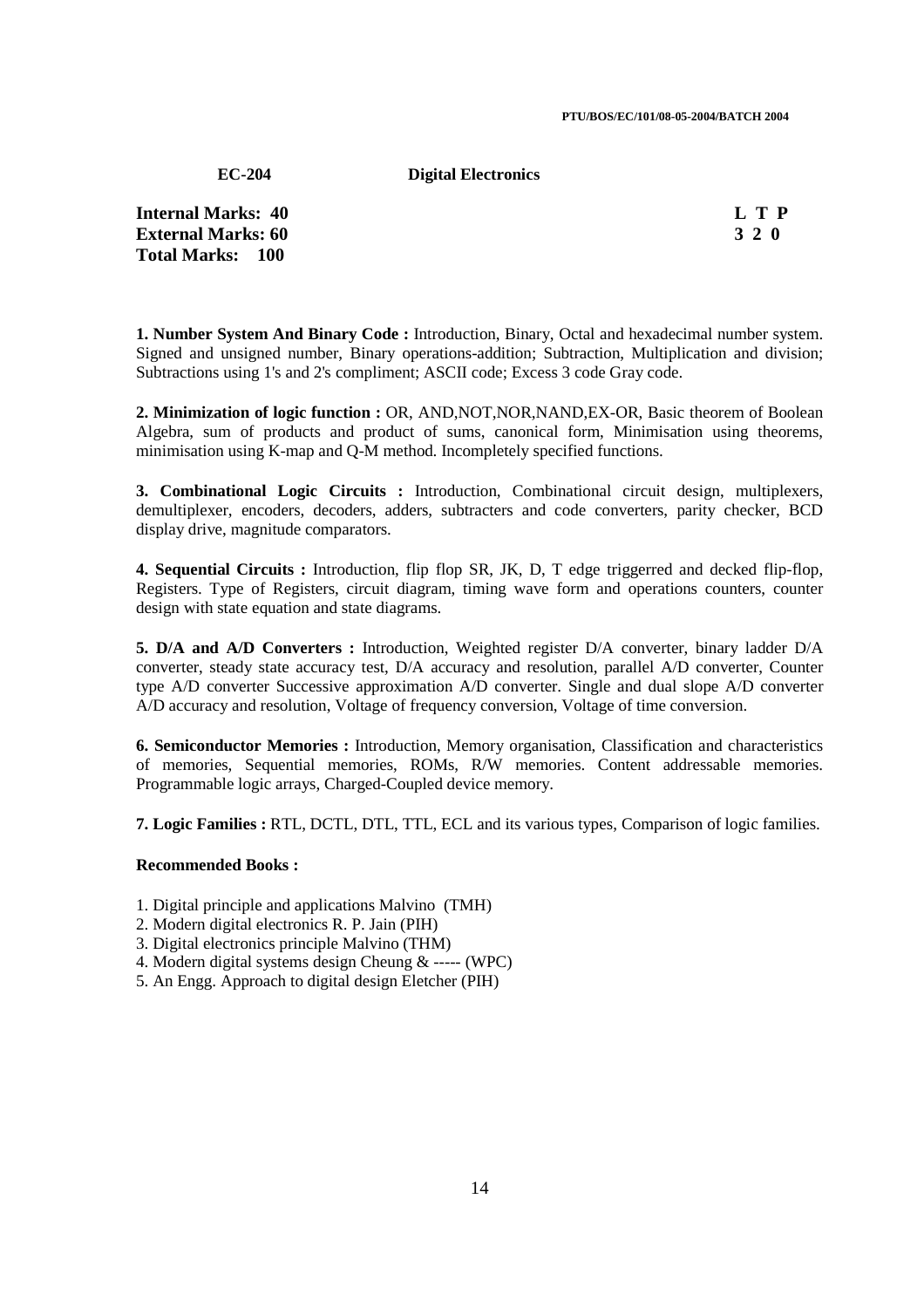#### **EC-206 Signal and Systems**

**Internal Marks: 40 L T P L T P External Marks: 60 3 1 0 Total Marks: 100**

**System and Signal Analysis** : Classification of signals and systems, signal representation using fourier series, complex exponential fourier series, fourier series representation of periodic signals speriodic signal representation using fourier transform, fourier transform of periodic power signals, power spectral density, system response impulse, step and time domain response analysis, transfer function and frequency, Domain analysis effect of Transfer function on spectral densities, Stationary of non-Transients.

**Random Signal Theory :** Introduction to probabilities Defination, probability of Random events, Joint and conditional probability, probability Mass function statistical averages. Probability density functions and statistical averages. Examples of P.D. function, transformation of random variables random processes, stationary, true averages and Fygodic.

**Signal Transmission Through Linear Networks** : Convolution theorem, its graphical intrepretation. Conditional function with a unit Impulse function. The sampling theorem low pass and band pass network, matched filter, input output relations with random inputs, envelope detector, equivalent noise band width Noise. Introduction to thermal noise, shot noise partial noise, low frequency or flicker, Gaussion Noise, burst noise, avalanche noise bipolar transistor noise, F.E.T. noise, Equivalent input noise signal to noise ration, noise factor, amplifier input noise in terms of F-Noise factor or amplifiers, Noise temperature, Noise equivalent Bandwidth, Noise fig. Experimental determination of noise figure, Pulse response & Digital No. & elimination.

### **Books Recommended**

- 1. Communication Signal and Systems by Simon Haykin
- 2. Signal and Systems by Oppenheim and Willsky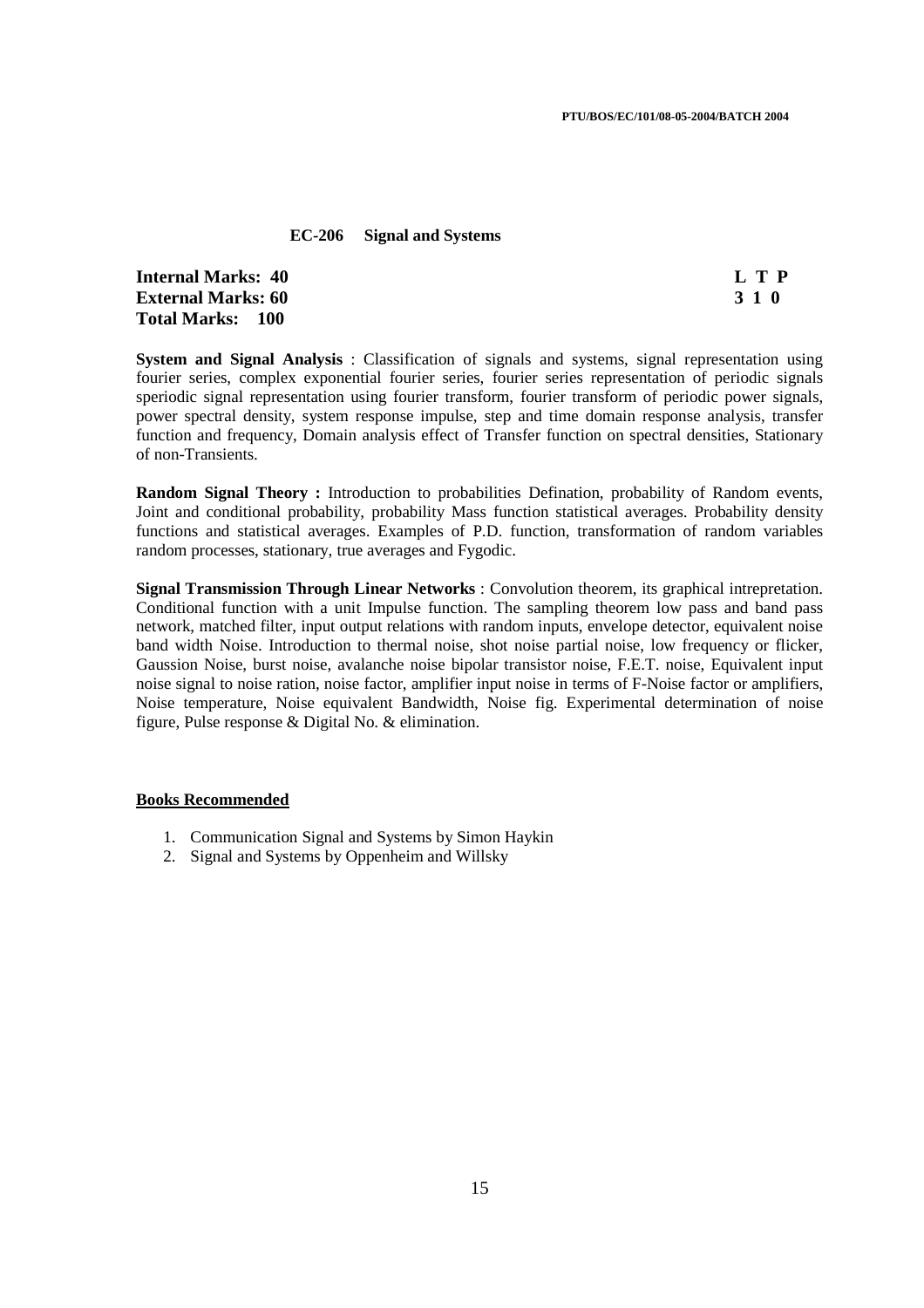### **EC-208 Electromagnetic Field Theory**

**Internal Marks: 40 L T P External Marks: 60 3 1 0 Total Marks: 100**

**1. Introduction** Review of Electrostatic and Magnetostatics.

**2. Time Varying Fields** Maxwell's equations in differential and integral forms concept of displacement current. Boundary conditions.

**3. Electromagnetic Waves** Wave equation and its solution in different media, plane wave, Sinusoidal time variation, polarization. Reflection of waves by perfect di electronics and by perfect insulators. Surface impedance, Poynting theorem and Poynting vector.

**4. Guided Waves** Waves between parallel planes. TE and TM waves and their characteristics. TEM waves, velocities of propagation, Attenuation in parallel plane guides, wave impedance.

**5. Transmission Lines** Circuit representation of parallel plane transmission lines. Parallel plane transmission line with losses. Law loss RF and UHF transmission lines. Distortionless condition. Transmission line charts-impedance matching.

**6. Wave Guides** Rectangular and circular wave guides. TE and TM waves in rectangular wave guides. Impossibility of TEM wave in wave guides. Wave impedance and characteristics impedances. Transmission line analogy for wave guides. Attenuation and factor of wave guides. Dielectric slab wave guides.

#### **Recommended Books**

Name of Book , Author , Publisher

- 1. Electromagnetic Wave : Jordan and Balmain : PHI And Radiation System
- 2. Electromagnetics : Kraus : T.M.H.
- 3. Telecommunications : Fraser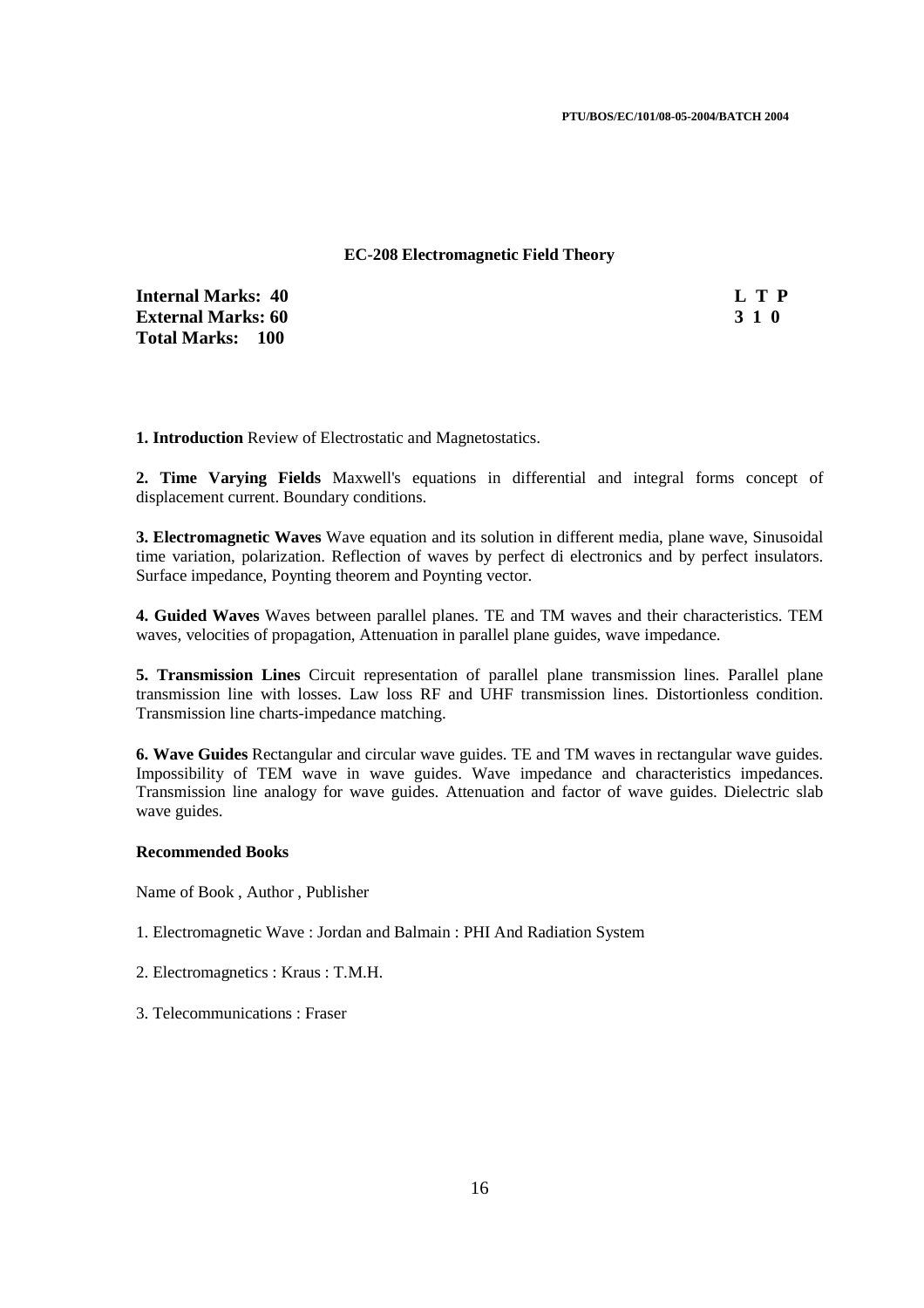### **IC-204 Linear Control System**

**Internal Marks: 40 L T P**<br> **External Marks: 60** 3 2 0 **External Marks: 60 Total Marks: 100**

**Purpose** This course is aimed at to provide a comprehensive treatment of the analysis and design of control systems so as to empower the students with knowledge which is sufficient to help them understand and analyse the practical problems in industry. Instructional

**Objectives** At the end of this course, the students should :

- 1. be familiar with the basic concepts of control systems.
- 2. Be able to formulate the equations of linear electrical and non-electrical systems and establish analogies between them.
- 3. Derive characteristics equ. of a given system.
- 4. Be able to perform time-Domain and frequency domain analysis of systems.
- 5. Be able to determine stability of any given system.
- 6. Understand the importance of compensating networks and their design.
- 7. Be familiar with necessary control components.

#### **Contents**

**1. Introduction** Concepts Plant, Systems Servomechanism, regulating systems, disturbances, Open loop control system, closed loop systems, linear and non-linear systems, time variant & invariant, continuous and sampled data control systems, Block diagrams, some illustrative examples.

**2. Modelling** Formulation of equation of Linear electrical, mechanical, thermal Pneugmatic and hydraulic system, electrical, Mechanical analogies. Use of Laplace transform, Transfer function, concepts of state variable modelling. Block diagram representation signal flow graphs and associated algebra, characteristics equation.

3. **Time Domain Analysis** Typical test - input signal, Transient response of the first and second order systems. Time domain specifications, Dominant closed loop poles of higher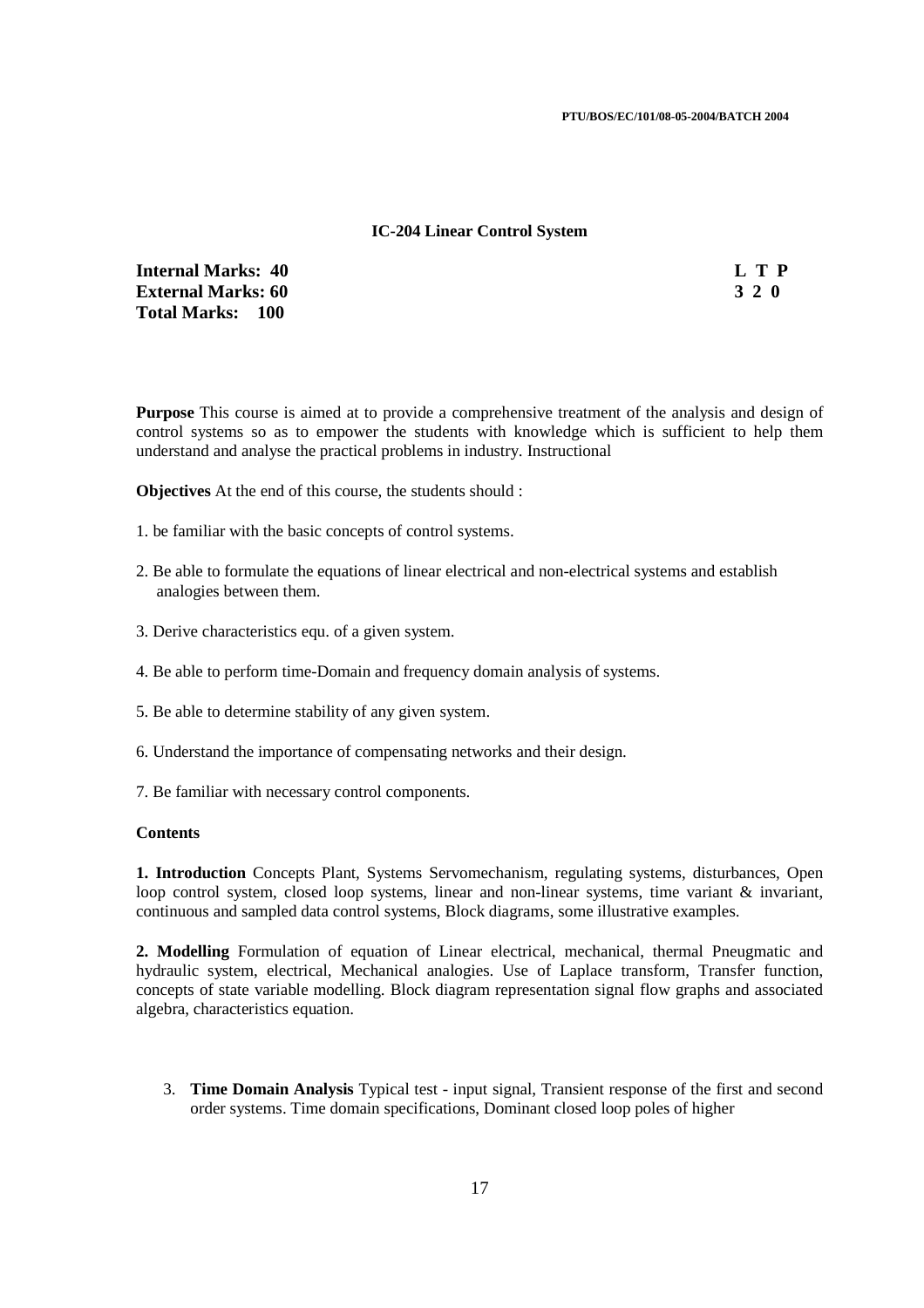4. order systems. Steady state error and coefficients. Pole-zero location and stability. Routh-Hurwitz Criterion.

**4. Root Locus Technique:** The extreme points of the root loci for positive gain. Asympotes to the loci, breakway points, intersection with imaginary axis, location of roots with given gain & sketch of the root locus plot.

**5. Frequency Domain Analysis:** Closed loop frequency response, bodeplots, stability and loop transfer function. Frequency response specification relative stability, relation between time and frequency response for second order systems. A and N-circles, Log. Magnitude versus phases angle plot. Plot Nyquist criterion.

**6. Compensation:** Necessity of compensation series and parallel compensations, Compensating network, application of lag and lead compensation.

**7. Control Components:** Error detectors- potentiometers and synchronous, servo motor A.C. and D.C. technogenerators, Magnetic amplifiers.

#### **Books Recommended**

- 1. Modern Control Engg. by K. Ogata, Prentice Hall, New Delhi, 1974.
- 2. Control System Components by J.F. Gibsen, Mcgraw Hill, 1963.
- 3. Automatic Control System by B.C. Kuo, Prentice Hall, 3<sup>rd</sup> Ed., 1978.
- 4. Control System Engineering by I.J. Nagrath & Gopal, Wiley Eastern Ltd., New Delhi, 1975.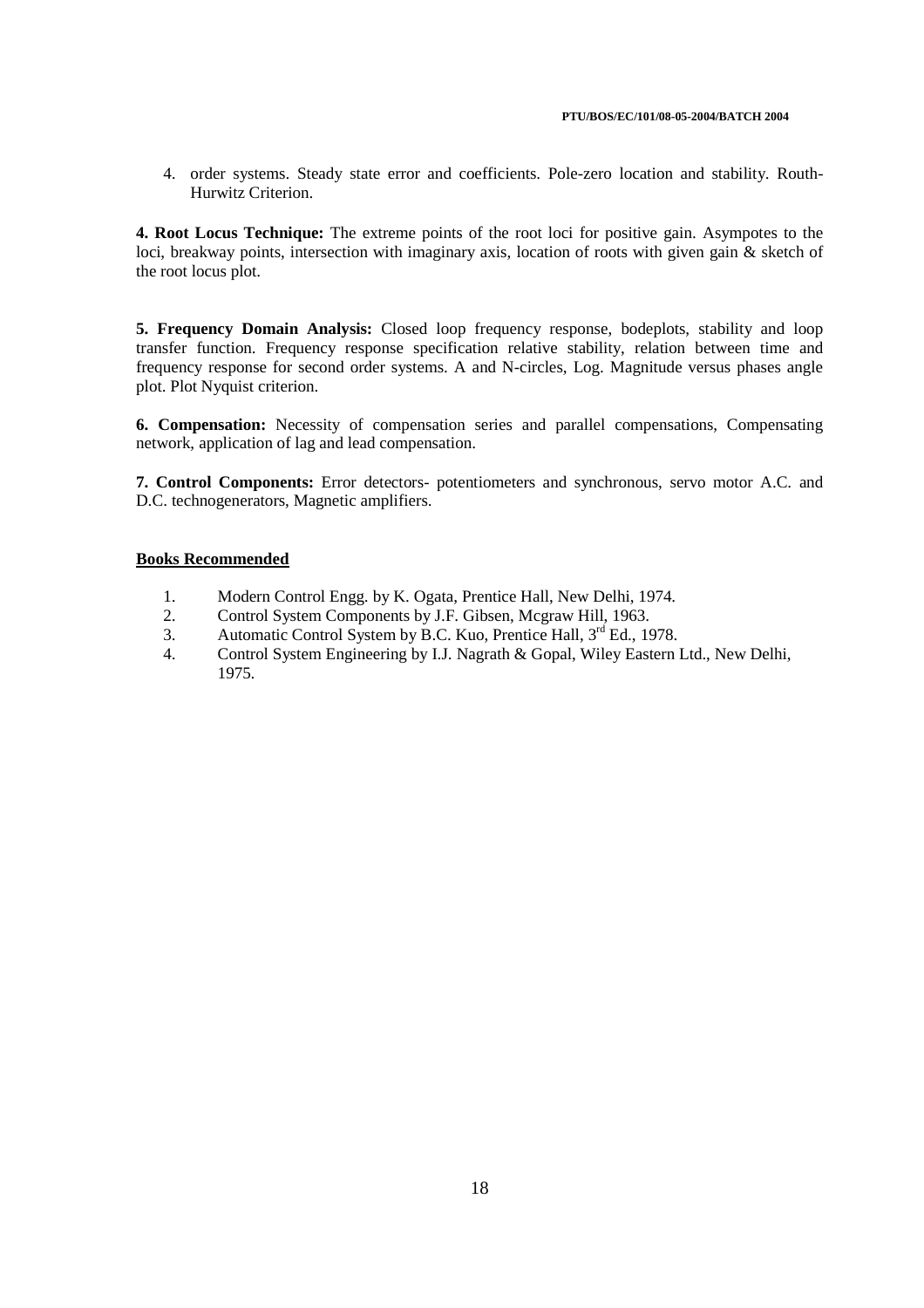### **EC-210 LAB-IV ANALOG ELECTRONICS**

### **Internal Marks: 30 L T P External Marks: 20** 0 0 2 **Total Marks: 50**

- 1. To study the various coupling techniques for transistor amplifiers.
- 2. To study the characteristics of a Class- A amplifier.
- 3. To study the characteristics of Class- B amplifier.
- 4. To study the characteristics of Class-C amplifier.
- 5. To study the characteristics of Class- AB amplifier.
- 6. To study the characteristics of Class- B push-pull amplifier.
- 7. To study the characteristics of complementary symmetry amplifier.
- 8. To study transistor series voltage regulator with current limit and observe current fold-back characteristics.
- 9. To study the response of RC phase shift oscillator and determine frequency of oscillation.
- 10. To study the response of Hartley oscillator and determine frequency of oscillation.
- 11. To study the response of Colpitt's oscillator and determine frequency of oscillation.
- 12. To study the response of Wien Bridge oscillator and determine frequency of oscillation.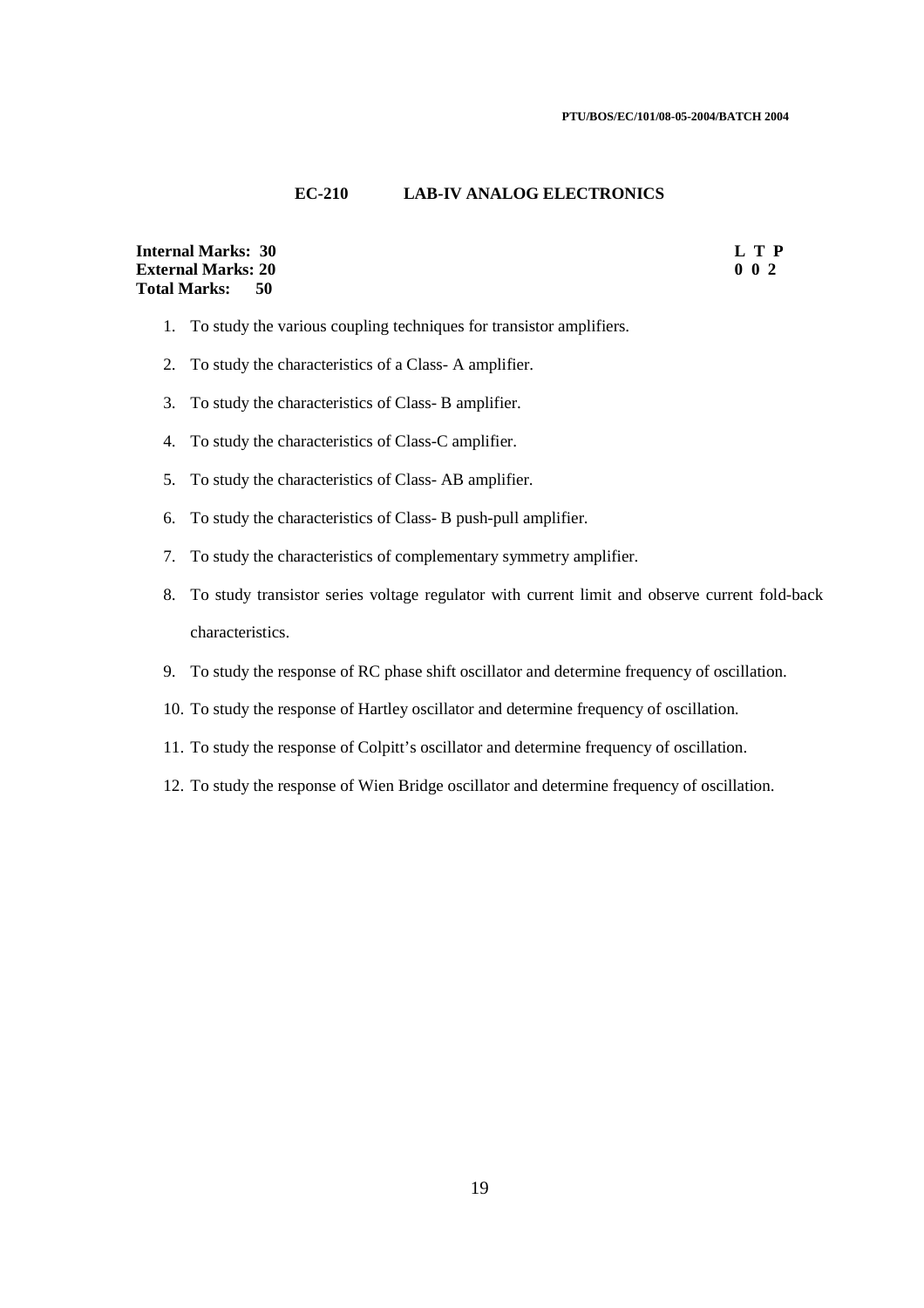### **EC-212 Lab V Digital Electronics**

**Internal Marks: 30 L T P I External Marks: 20 0 0 2 Total Marks: 50**

- 1. (a) Verification of the truth tables of TTL gates, e.g., 7400, 7402,7404, 7408, 7432,7486. (b) Design, fabrication and testing of low frequency TTL clocks using NAND gates.
- 2. (a) Verification of the truth table of the Multiplexer 74150. (b) Verification of the truth table of the De-Multiplexer 74154.

3. Design and verification of the truth tables of half adder and full adder circuits using gates 7483.

4. Study and verification of the operations of ALU 74181 with regards to addition / subtraction / comparison.

5. Design fabrication and testing of differentiator and integrator circuits using OP AMP.

6. Design fabrication and testing of clipper and clamper circuits using OP AMP.

7. Design fabrication and testing of

(a) Monostable multivibrator of  $t=0.1$  msec.approx.) using  $74121/123$ . Testing for both positive and negative edge triggering, variation in pulse with and retriggering.

(b) Free running multivibrator at 1 KHz and1 Hz using 555 with 50% duty cycle. Verify the timing from theoretical calculations. 8. Design fabricate and test a switch depouncer using 7400.

- 9.(a) Design and test of an S-R flip-flop using TOR/NAND gates.
	- (b) Verify the truth table of a J-K flip-flop (7476)
	- (c) Verify the truth table of a D flip-flop (7474) and study its operation in the toggle and asyneronous modes.
- 10. Operate the counters 7490, 7493 and 74192. Verify the frequency division at each stage. With a low frequency clock (say 1 Hz) display the count on LEDs.
- 11. (a) Verify the truth table of decoder driver 7447 / 7448. Hence operate a 7 segment LED display through a counter using a low frequency clock.
	- (b) Repeat the above with the BCD to Decimal decoder 7442 and an array of LEDs.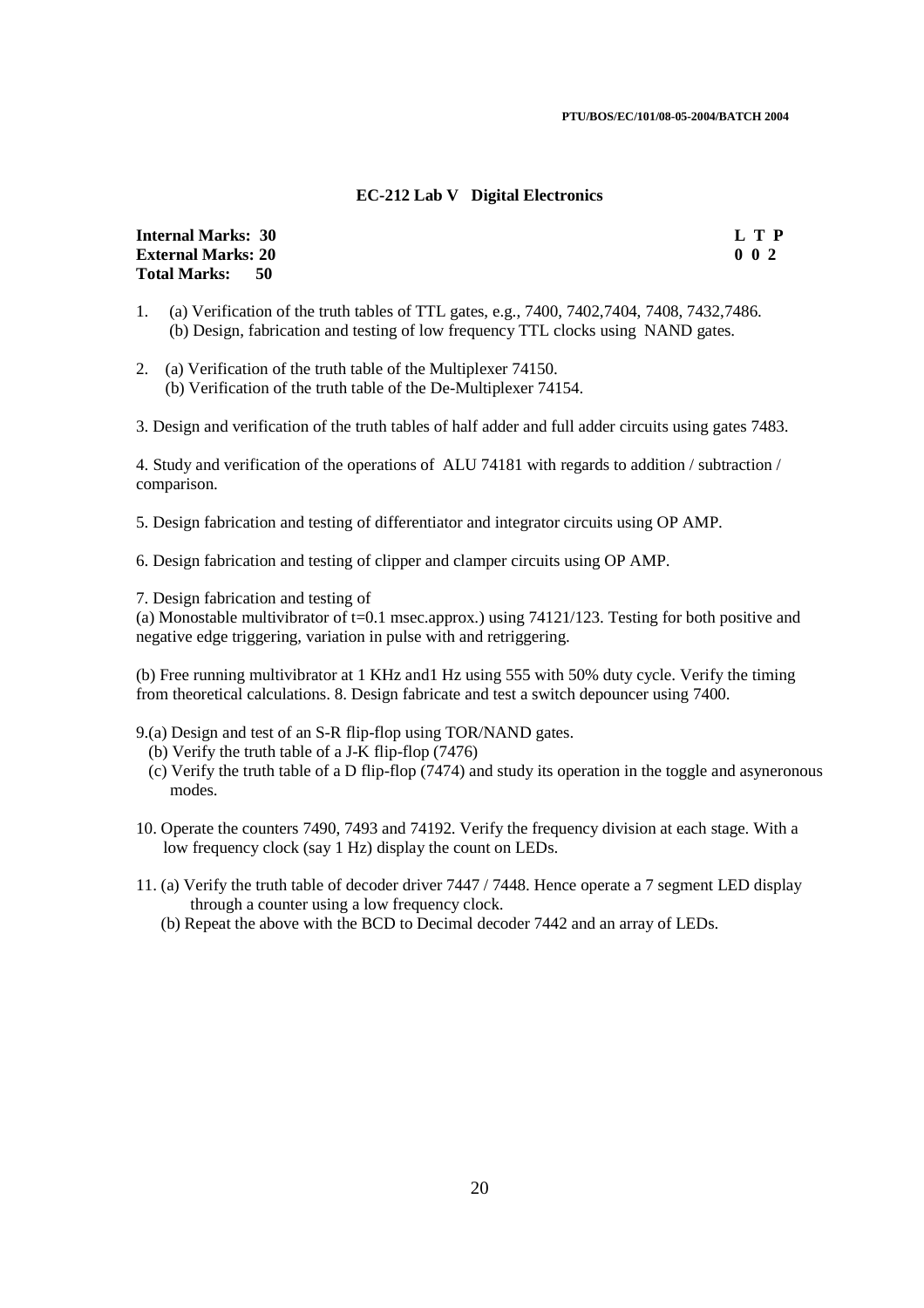### **IC-212 ( Lab.- VI) Linear Control Systems**

| Internal Marks:  30        | L T P            |
|----------------------------|------------------|
| <b>External Marks: 20</b>  | 0 <sub>0</sub> 2 |
| <b>Total Marks:</b><br>-50 |                  |

At least eight of the following experiments are to be performed :

- 1. To study input- output characteristics of a potentiometer and to use two potentiometers as an error detector.
- 2. To study transmitter- receiver characteristics of a synchro set to use the set as control component.
- 3. To study the operation of a d-c positional servo system and to investigate the effect of damping and supply voltage on its response.
- 4. To study the operation of an a.c. position servo-system and to obtain effects of supply voltage and system parameter on its transient response.
- 5. To design different compensation network for the given cut off frequencies and to plot frequency response of these networks.
- 6. To use operational amplifiers as multiplier, summer, inverter and integrator.
- 7. To simulate a servo-system and obtain its characteristics with the use of controllers.
- 8. To study control action of light control device.
- 9. To study details of a magnetic amplifier and to obtain input-output characterization of this amplifier.
- 10. To study details of a two winding a-c servometer and to obtain its T-N characteristics.
- 11. To study PID- controller and to obtain the effect of proportional, integral and derivative control action.
- 12. To study details of an analog computer and solve a given second order differential equation using it.
- 13. To generate a sine-wave using a given analog computer with specified amplifier and frequency.
- 14. To study a stepper motor and control its direction speed and number of steps with the held of a microprocessor.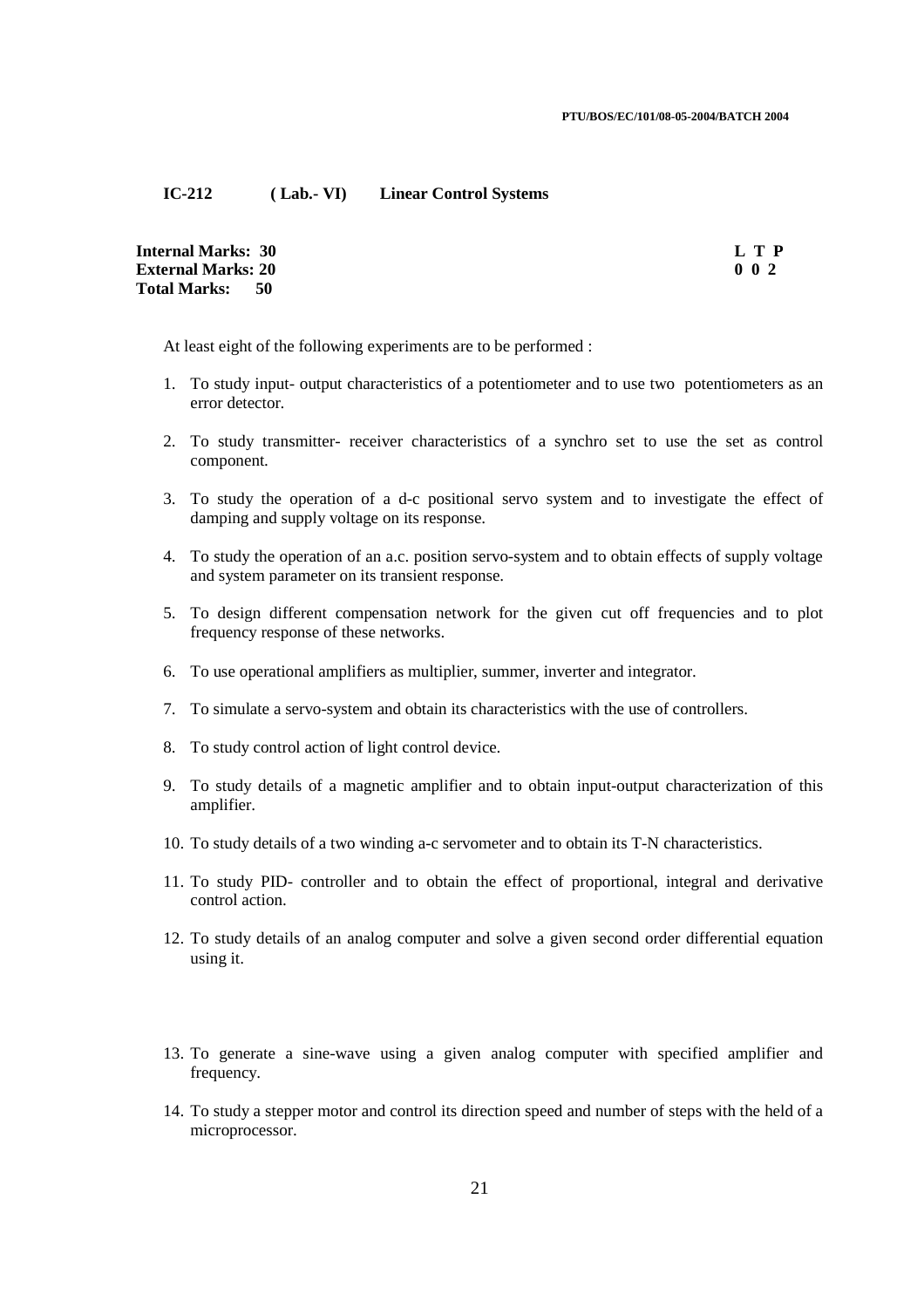- 15. To obtain dynamic characteristics of a given solar cell array and to obtain the point of operation for maximum power transfer to the load.
- 16. To obtain T.F. of a field controlled d.c. servometer and to show its pole-zero configuration.
- 17. To obtain T.F. of an armature controlled d.c. servometer and to obtain its pole zero configuration.
- 18. To design, fabricate and to obtain characteristics of a high pass T type filter.
- 19. To design, fabricate and to obtain characteristics of low pass T type filter.
- 20. To design, fabricate and to obtain characteristics of band pass T type filter.
- 21. To design, fabricate and to obtain the characteristics of a composite low pass filter.
- 22. To design, fabricate and to obtain the characteristics of a composite high pass filter.
- 23. To design, fabricate and to obtain the characteristics of composite band pass filter.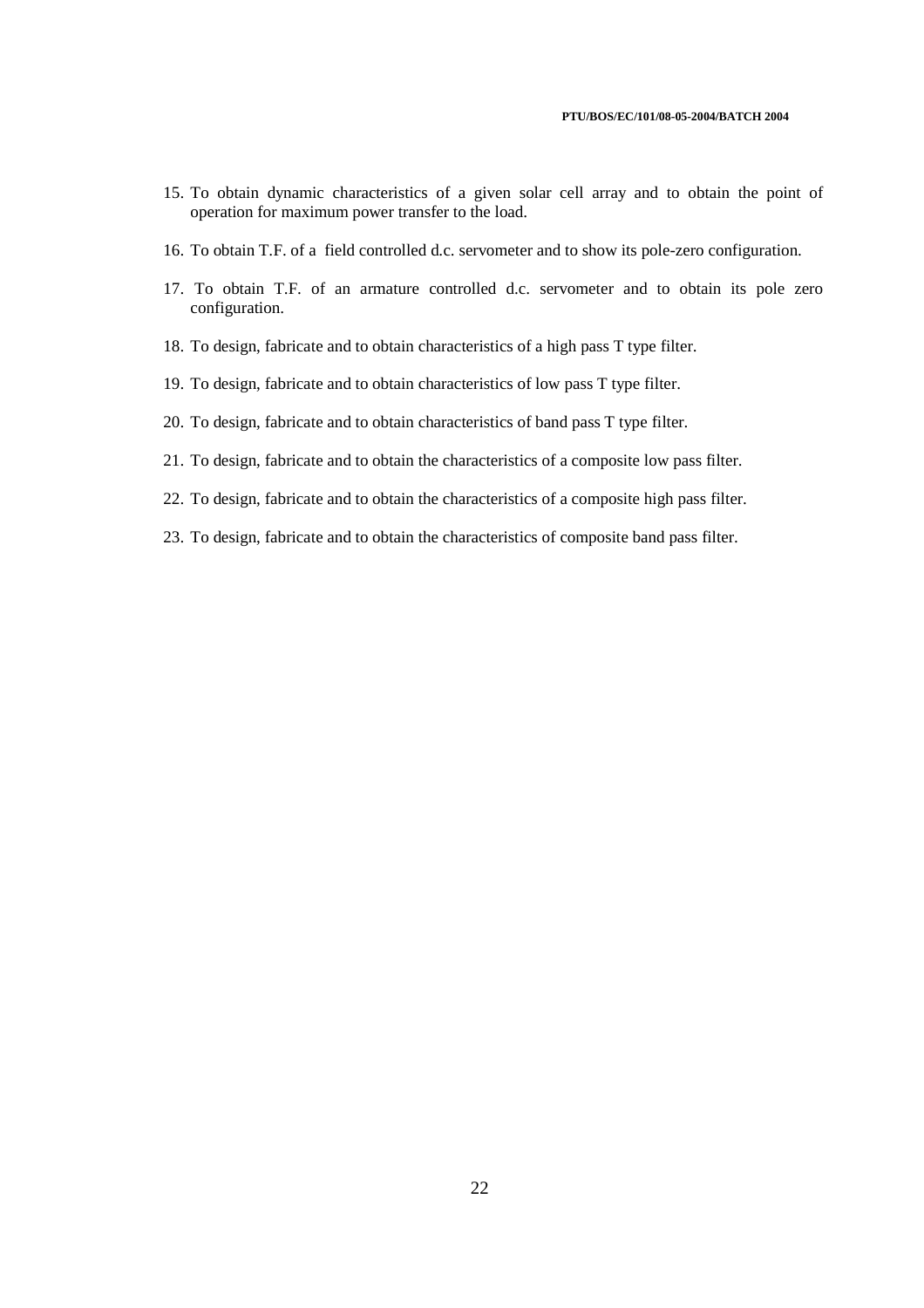**PTU/BOS/EC/101/08-05-2004/BATCH 2004** 

**EC-301** 

## **ANALOG COMMUNICATION SYSTEMS**

**Internal Marks: 40 L T P I** L T P **External Marks: 60 3 1 0 Total Marks: 100**

**Base Band Signals and Systems:** Introduction, Elements of communication system, Modulation & Demodulation, Mixing; Linear & Nonlinear, need of modulation, types of modulation systems, basic transmission signals.

**Analog Modulation Techniques:** Introduction, theory of amplitude modulation; AM power calculations, AM current calculations, AM modulation with a complex wave, theory of frequency modulation; mathematical analysis of FM, spectra of FM signals, narrow band of FM, Wide band FM, Theory of phase modulation, phase modulation obtained from frequency modulation, comparison of AM & FM, Comparison of PM & FM.

**AM Transmission:** Introduction, generation of Amplitude Modulation, Low level and high level modulation, basic principle of AM generation; square law modulation, Amplitude modulation in amplifier circuits, suppressed carrier AM generation (Balanced Modulator) ring Modulator, Product Modulator/balanced Modulator.

**AM Reception:** Receiver Parameters; Selectivity, Sensitivity, Fidelity, Tuned Ratio Frequency (TRF) Receiver, Super heterodyne Receiver; Basic elements of AM superheterodyne Receiver; RF Amplifier, Neutralization of RF Amplifiers, Class of operation of RF Amplifiers, High power RF Amplifiers, Image Frequency Rejection, Cascade RF Amplifier, methods of increasing Bandwidth, frequency Conversion and Mixers; Additive Mixing, Bipolar Transistor Additive Mixer, self exicted Additive Mixers, multiplicative mixing, Multiplicative Mixer using dual gate MOSFET, Tracking & Alignment, IF Amplifier, AM detector; square law detector, Envelope or Diode detector, AM detector with AGC, Distortion in diode detectors, AM detector Circuit using Transistor, Double hetro-dyne receiver, AM receiver using a phase locked loop (PLL), AM receiver characteristics.

**FM Transmission:** FM allocation standards, generation of FM by direct method, varactor diode Modulator, Cross by Direct FM Transmitter, Phase-Locked-Loop Direct FM Transmitter, Indirect generation of FM; Armstrong method, RC phase shift method, Frequency stabilised reactance FM transmitter.

**FM Reception:** Frequency demodulators, Tuned circuit frequency discriminators; Slope Detector, Balance Slope Detector, Foster Seeley discriminator, Ratio Detector, FM detection using PLL, Zero crossing detector as a Frequency Demodulator, quadrature FM demodulator, pre emphasis and de emphasis, limiter circuits, FM Capture effect, FM receiver, FM stereo transmission and reception, Two way FM Radio Transmitter and Receiver.

**SSB Transmission:** Introduction, Single Side band systems, AM-SSB; Full carrier, Suppressed carrier , reduced carrier, Independent side band, and Vestigial side band, Comparison of SSB Transmission to conventional AM, Generation of SSB; Filter method, Phase Shift Method, Third Method.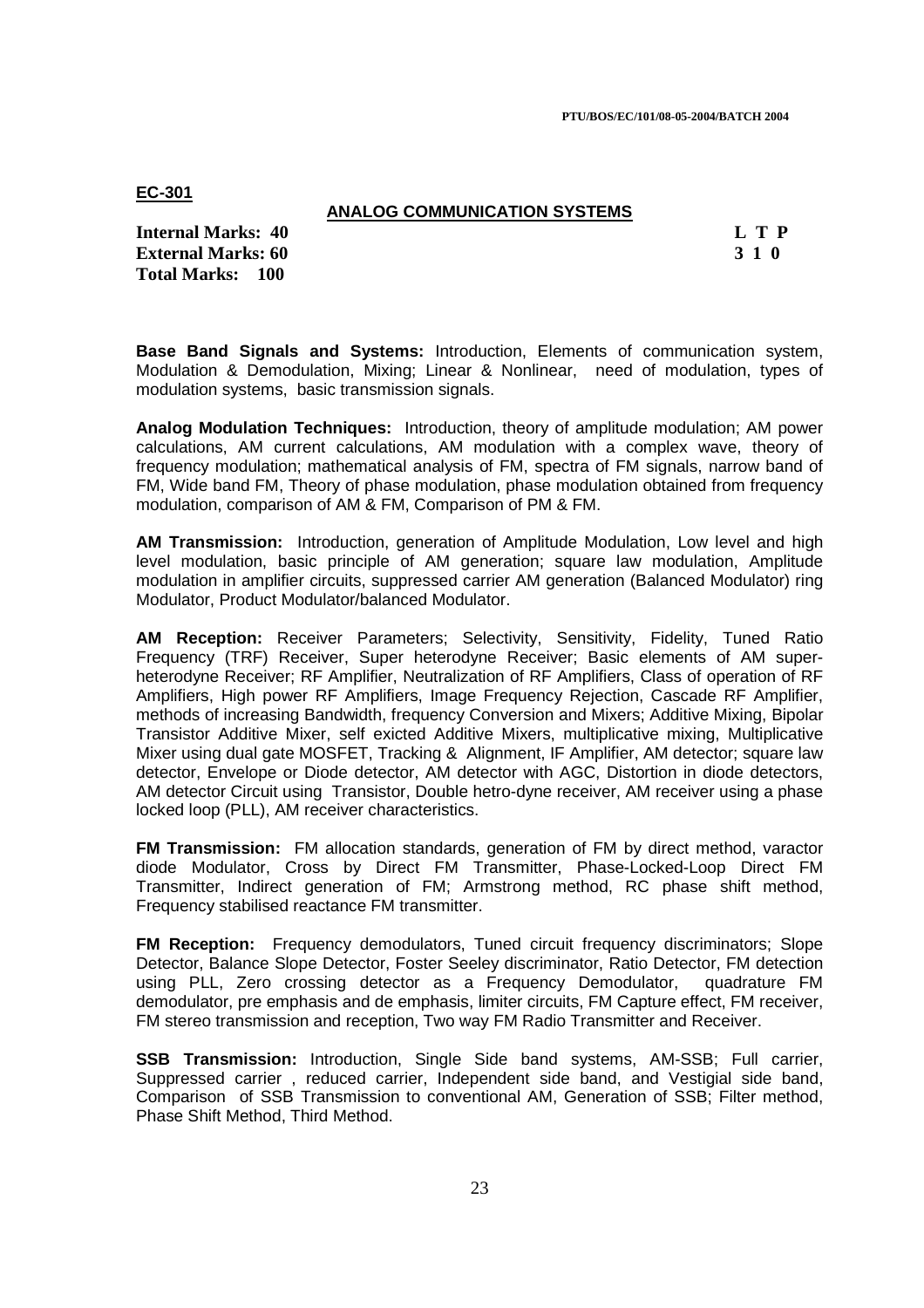**SSB Reception:** SSB Product Demodulator, Balanced Modulator as SSB Demodulator, Single Side band receivers; Single side band BFO Receivers, Coherent Single side band BFO Receivers, Single Side band Envelop detection receiver, Multi Channel Pilot Carrier SSB Receiver.

**Pulse Modulation Transmissions and Reception:** Introduction, Sampling Theorem Pulse Amplitude Modulation (PAM), Natural PAM Frequency Spectra for PAM , Flat-top PAM, Sample and hold circuits, Time division Multiplexing, PAM Modulator Circuit, Demodulation of PAM Signals, Pulse Time Modulation (PTM); Pulse Width Modulation(PWM), Pulse Position Modulation (PPM), PPM Demodulator.

- 1. Wayne Tomasi, "Electronic Communication System Fundamentals through Advance" 4<sup>th</sup> Edition Pearson Education.
- 2. Symon Hykens "Analog Communication Systems" John Wiley & Sons .
- 3. Taub & Schilling "Principles of Communication System" Tata Mc-Graw Hill.
- 4. Roody Coolean "Electronic Communication Systems" PHI.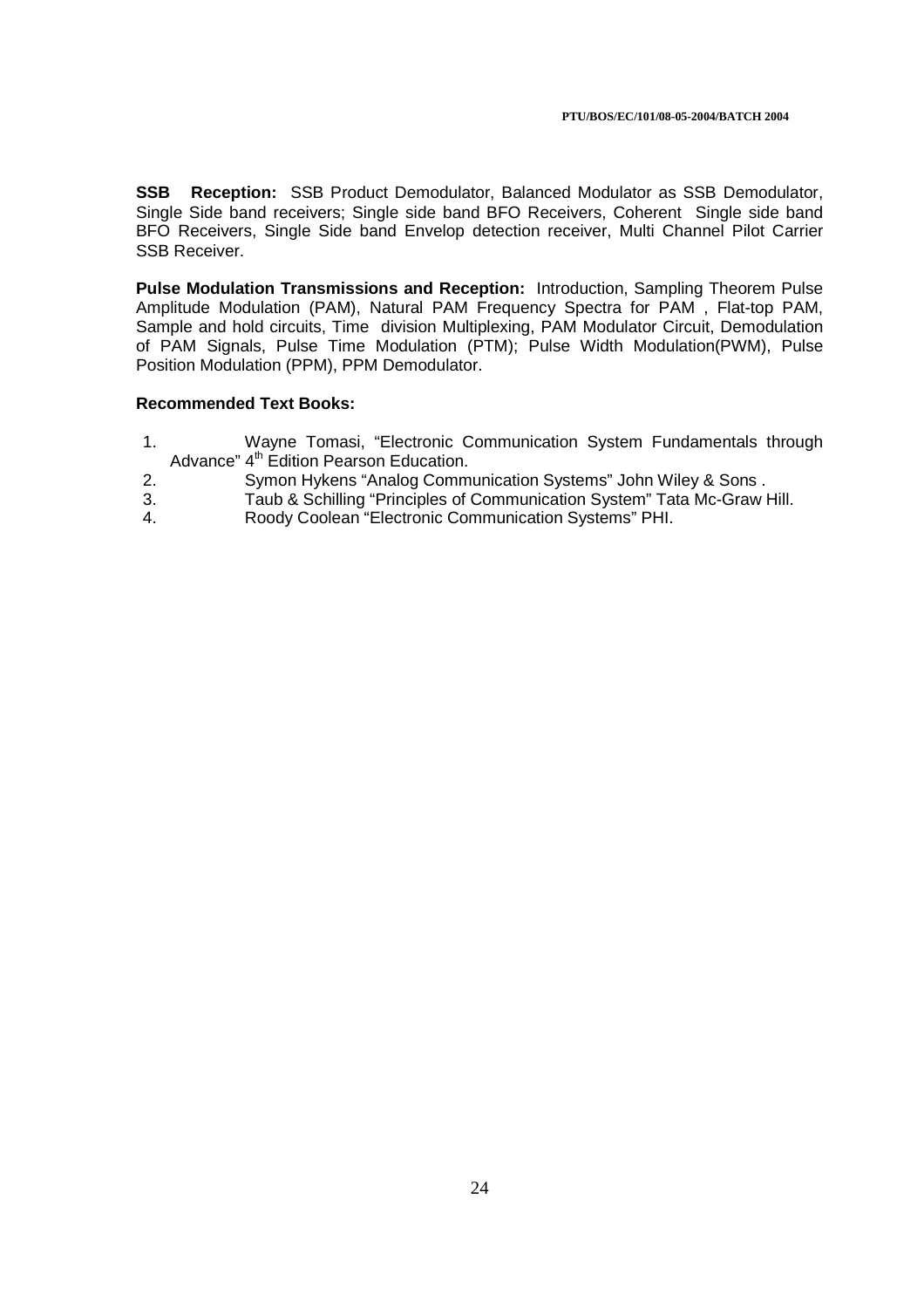### **ME-251 TOTAL QUALITY MANAGEMENT**

**Internal Marks: 40 L T P External Marks: 60 3 1 0 3 2 3 3 4 6 3 4 5 4 4 4 4 4 5 4 5 4 5 4 5 4 5 4 5 6 4 5 6 7 6 7 7 8 4 5 6 7 7 8 7 7 8 7 8 7 7 8 7 7 8 7 7 8 7 7 8 7 7 8 7 7 8 7 7 8 7 7 8 7 7 8 7 7 8 7 7 8 7 7 8 7 7 8 7 7 8 7 7 8 7 7 8 7 7 8 7 7 Total Marks: 100**

### **Detailed Contents**

1. Quality and Total Quality Management; Excellence im manufacturing/service, factors of excellence, relevance of TQM.

2. Concept and definition of quality; total quality control (TQC) and Total Quality Management (TQM), salient features of TQC and TQM. Total Quality Management Models, benefits of TQM.

3. Just-in-time (JIT): Definition: Elements, benefits, equipment layout for JIT system, Kanban system MRP (Material Requirement planning) vs JIT system, Waste elimination, workers involvement through JIT: JIT cause and effect chain, JIT implementation.

4. Customer: Satisfaction, data collection and complaint, redressal mechanism.

5. Planning Process: Policy development and implementation; plan formulation and implementation.

6. Process Management: Factors affecting process management, Quality function development (QFD), and quality assurance system.

7. Total Employees Involvement (TEI): Empowering employees: team building; quality circles; reward and Recognition; education and training, Suggestion schemes.

8. Problems solving Defining problem; Problem identification and solving process; QC tools.

9. Benchmarking definition, concept, process and types of benchmarking.

10. Quality Systems: Concept of quality system standards: relevance and origin of ISO 9000; Benefits; Elements of ISO 9001, ISO 9002, ISO 9003.

11. Advanced techniques of TQM: Design of experiments: failure mode effect analysis: Taguchi methods

### **BOOKS:**

- 1. Total Quality Management by sunder Raju, Tata Mcgraw Hill
- 2. TQM for engineers by M.Zairi, Aditya Books
- 3. Total Quality Management Handbook by J.L. Hradeskym MCGraw Hill

4. ISO 9000 quality System by Dalela and Saurabh, standard Publishers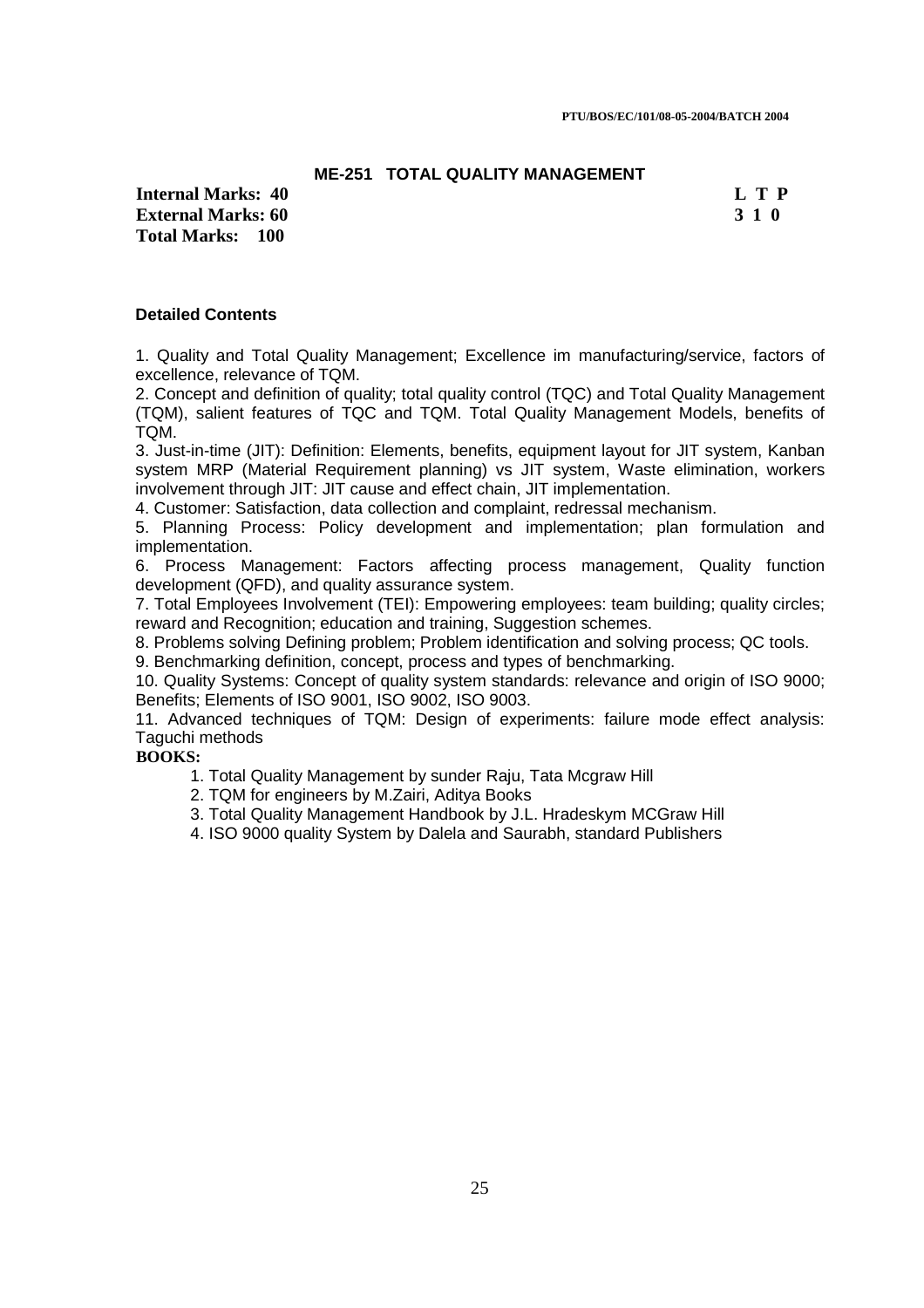### **EC-303 Antenna and Wave Propagation**

## **Internal Marks: 40 L T P External Marks: 60 3 1 0 Total Marks: 100**

- 1. **Introduction**:Physical concept of Radiation in single wire, two wire, and dipole, Current Distribution on a thin wire antenna.
- 2. **Fundamental Parameters of Antenna**: Radiation Pattern, Radiation Power Density, Radiation intensity, Directivity, Gain, Antenna efficiency, Beamwidth, Bandwidth, Polarisation, Antenna Input Impedance, Elementary idea about self and mutual impedance, Radiation efficiency, Effective aperture, Antenna Temperature.
- 3. **Linear Wire Antennas:** Retarded potential, Infinitesimal dipole, Current distribution of short dipole and half wave dipole, Far-field, Radiating near-field and reactive near-field region, Monopole and Half wave dipole.
- 4. **Antenna Arrays:** Array of two point sources, Array factor, n-element linear array with uniform amplitude and spacing, Analysis of Broadside array, Ordinary end-fire array, Hansen-woodyard end fire array, n-element linear array with non-uniform spacing, , Analysis of Binomial and Dolph-Tschebyscheff array, Scanning Array, Superdirective array.
- 5. **Aperture Antennas:** Field Equivalence principle, Rectangular and circular aperture antennas, Horn antenna, Babinet's Principle, Slot Antenna, Reflector antenna.
- 6. **Ground wave Propagation:** Friis Free space equation, ,Reflection from earth's surface, Surface and Space wave propagation for vertical and horizontal dipole, Field strength of Space wave, Range of space wave propagation, Effective earth's radius, Effect of earth imperfections and atmosphere on space wave propagation, Modified refractive index, Duct propagation, Tropospheric propagation.
- 7. **Ionospheric Propagation:** Structure of ionosphere, propagation of radio waves through ionosphere, Refractive index of ionosphere. Reflection and refraction of waves by ionosphere, Critical frequency, Maximum usable frequency, Optimum working frequency, Lowest usable high frequency, virtual height, Skip Distance, Effect of earth's magnetic field.

### **Text Books:**

- 1. Antenna Theory , Balanis C.A ,John Wiley & sons.
- 2. Electromagnetics and radiating systems, Jordan E.C.,PHI.

### **Reference Books:**

- 1. Antenna and radio wave propagation, Collins R.E., McGraw Hill.
- 2. Antenna Theory , Krauss J.D.,McGraw Hill.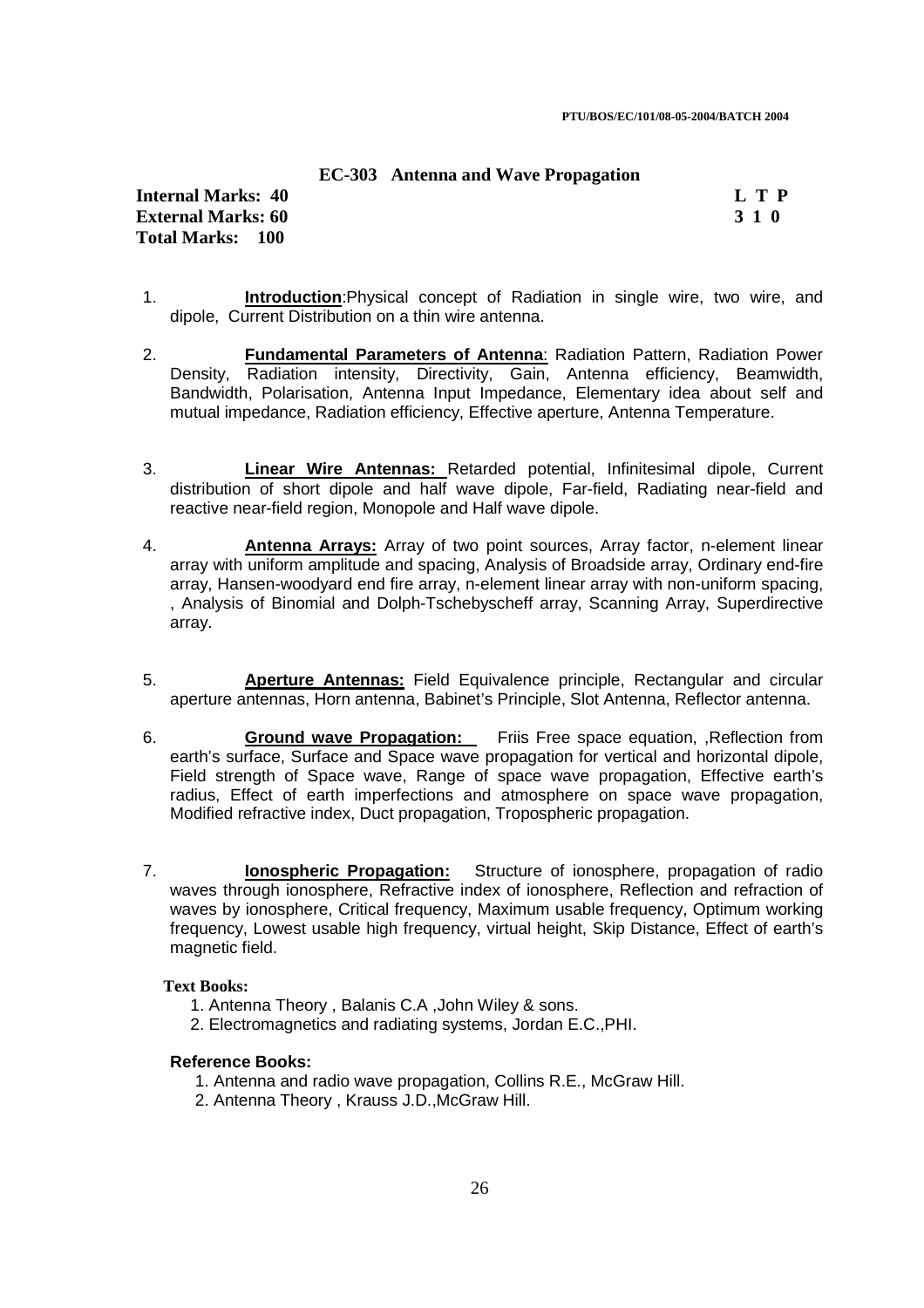### **EC-305 LINEAR INTEGRATED CIRCUITS**

**Internal Marks: 40 L T P External Marks: 60 3 1 0 3 2 3 3 4 6 3 4 5 6 7 3 4 6 3 4 7 6 7 7 8 7 4 7 7 8 7 7 8 7 7 8 7 7 8 7 7 8 7 7 8 7 8 7 7 8 7 7 8 7 7 8 7 7 8 7 7 8 7 7 8 7 7 8 7 7 8 7 7 8 7 7 8 7 7 8 7 7 8 7 7 8 7 7 8 7 7 8 7 7 8 7 7 8 7 7 8 7 Total Marks: 100**

**DIFFERENTIAL AND CASCODE AMPLIFIERS:** Introduction, Differential Amplifier, Differential Amplifier Circuit Configuration, Dual Input-Balanced output Differential Amplifier, Dual Input-Unbalanced output Differential Amplifier, Single Input-Balanced output Differential Amplifier, Single Input-unbalanced output Differential Amplifier with their DC and AC analysis, Differential Amplifier with swamping resistors, Constant current bias, Current Mirror, Cascaded differential Amplifier Stages, Level Translator, CE-CB configuration.

**INTRODUCTION TO OPERATIONAL AMPLIFIERS:** Block diagram of a typical Op-Amp, Schematic symbol, integrated circuits and their types, IC package types, Pin Identification and temperature range, Interpretation of data sheets, Overview of typical set of data sheets, Characteristics and performance parameters of and Op-Amp, Ideal Op-Amp, Equivalent circuit of an Op-Amp, Ideal voltage transfer curve, Open loop configurations : Differential, Inverting & Non Inverting. Practical Op-Amp: Input offset voltage, Input bias current, Input offset current, total output offset voltage, Thermal drift, Effcet of variation in power supply voltages on offset voltage, Change in Input offset voltage and Input offset current with time, Temperature and supply voltage sensitive parameters, Noise, Common Mode configuration and common mode rejection Ratio.

**NEGATIVE FEEDBACK IN OP-AMPS:** Block diagram representation of feedback configurations, Voltage-series feedback Amplifier, Voltage shunt feedback amplifier, Differential amplifiers with one op-amp, two op-amps and three op-amps.

**FREQUENCY RESPONSE OF AN OP-AMP:** Frequency response, Compensating Networks, Frequency response of Internally compensated Op-Amps, Frequency response of Noncompensated Op-amps, Closed loop frequency response, Slew rate, causes of slew rate and its effect on applications

**APLICATIONS OF OP-AMP:** DC and AC amplifiers, Peaking Amp, Summing, Scaling and Averaging Amp, Instrumentation Amplifier, V to I and I and to V converter, Log and Antilog Amp, Integrator, Differentiator. Active filters: First order LP Butterworth filter, Second order LP Butterworth filter, First order HP Butterworth filter, Second order HP Butterworth filter, Higher order filters, Band pass filter, Band reject filters, All pass filter, Phase shift oscillator, Wein bridge oscillator, Quadrature oscillator, Square wave generator, Triangular wave generator, Sawtooth wave generator, Voltage controlled oscillator, Basic comparator, Zero crossing detector, Schmitt trigger, window detector, V to F and F to V converters, A to D and D to A converters, Peak Detector, Sample and Hold Circuit.

**SPECIALIZED IC APPLICATIONS: 555 Timer**: Pin configuration, Block diagram, application of 555 as Monostable and Astable Multivibrator.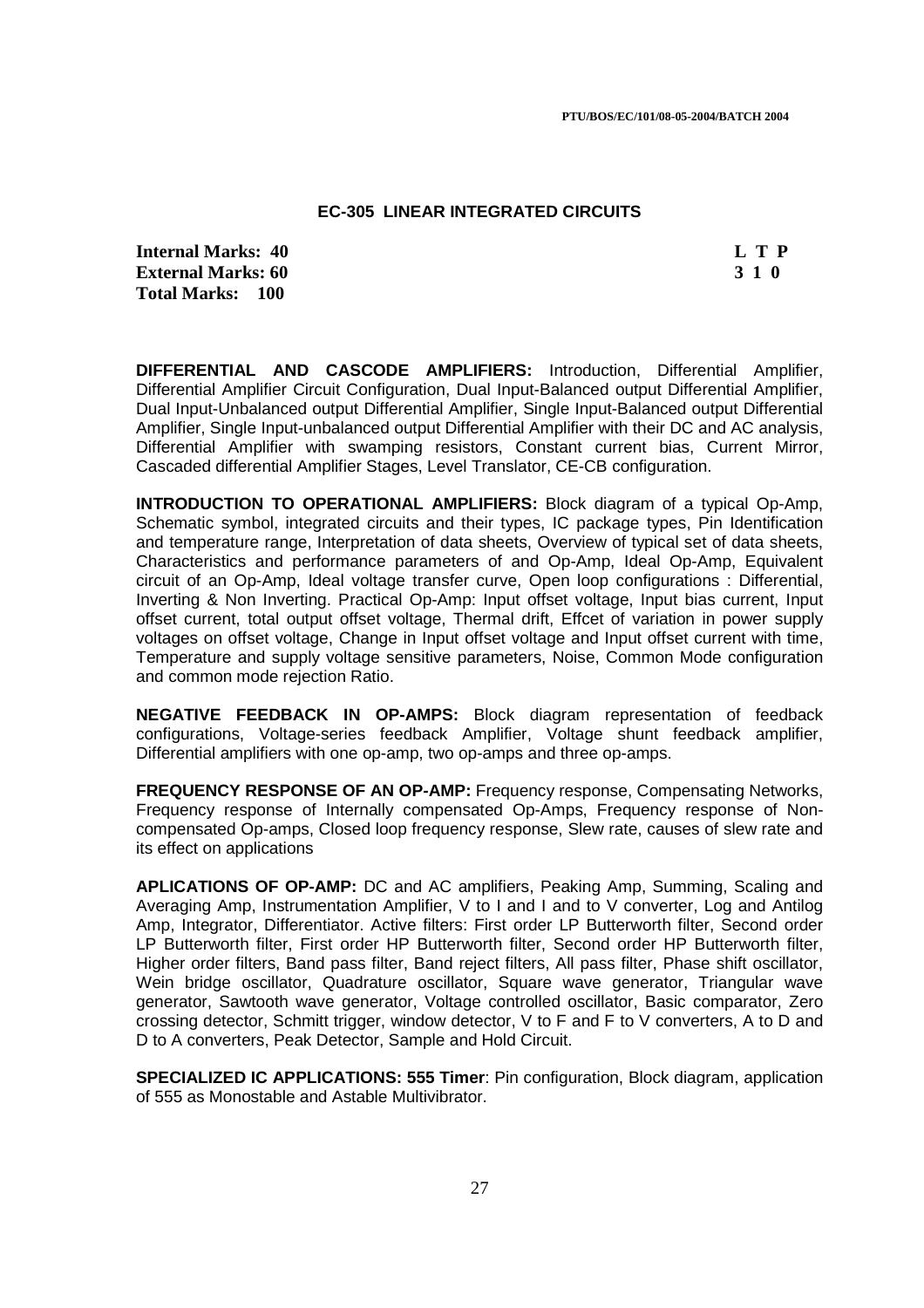**Phase Lock Loops:** Operating principles & applications of 565PLL

**Voltage Regulators:** Fixed voltage regulators, Adjustable voltage regulators, Switching Regulators.

# **Recommended Text Book:**

1. Op Amps & Linear Integrated circuits by Ramakant Gayakwad.

Recommended Reference Books

- 1. Op Amps & Linear Integrated circuits by Coughlin
- 2. Op Amps & Linear Integrated circuits by RaviRaj Dudeja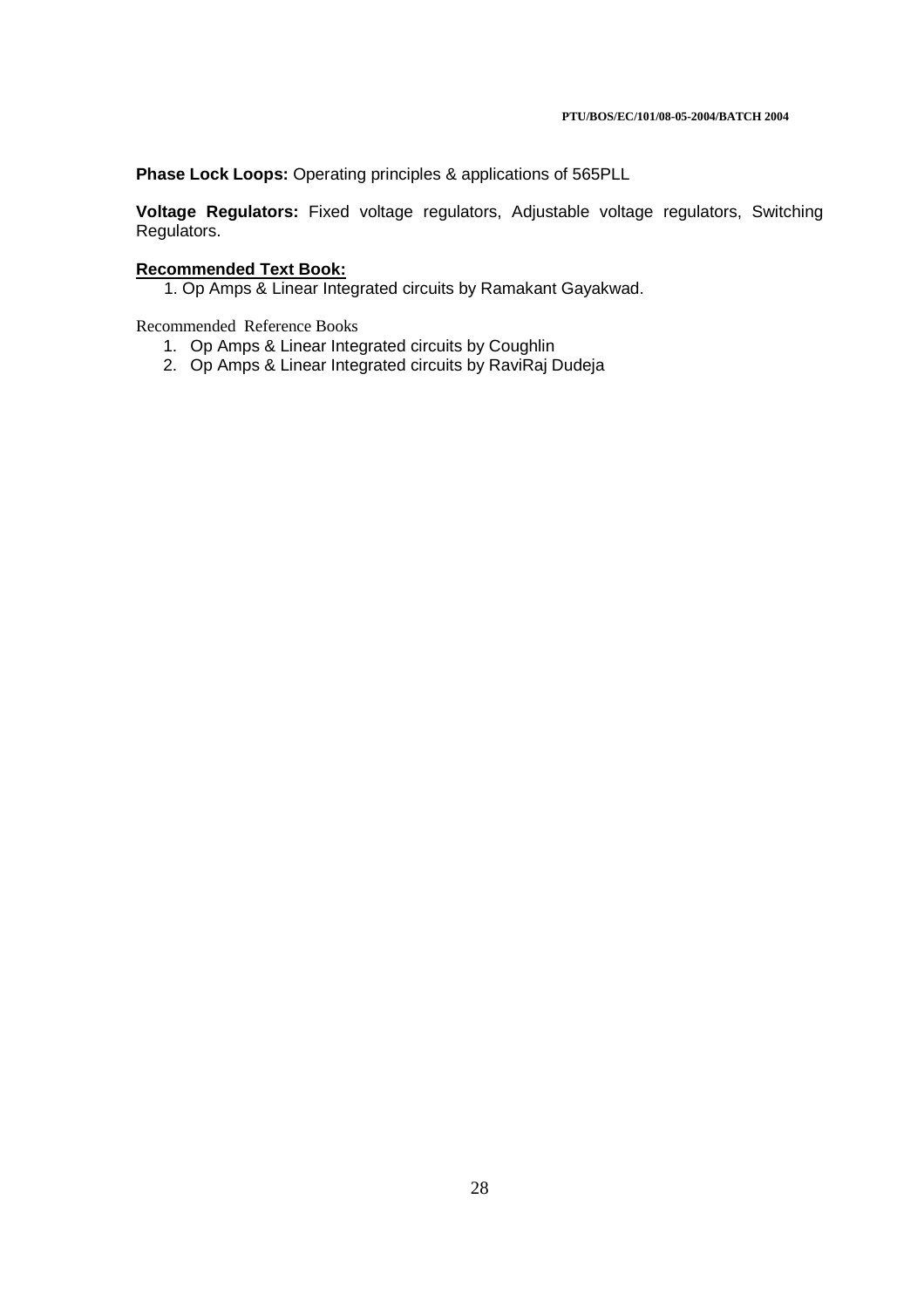**PTU/BOS/EC/101/08-05-2004/BATCH 2004** 

### **EC-307 Microprocessor and its Application**

**Internal Marks: 40 L T P I** L T P **External Marks: 60 3 1 0 Total Marks: 100**

Introduction to Microprocessor: Overview of Microprocessor Structure and its operation. Microprocesor evolution and its types**.** 

8085 Microprocessor: 8085 MPU, Memory Interfacing, Memory mapped I/O and peripheral mapped I/O 8085 Microprocessor Programming model. Intrduction to 8085 instructions, programming techniques, counters and time delays, stack and subroutines, interrupts of 8085.

8086 Microprocessor: 8086 internal architecture, 8086 system configuration and timing, minimum and maximum mode, memory segmentation, address modes, instruction set descriptions and assembly language programming based on 8086.

**Microprocessor system peripheral and interface:** Introduction to interfacing, 8155, 8255,8279,8254, DMA controller, programmable interrupt controller, USART interfacing with 8085 MPU.

- 1. Microprocessor Architecture, Programming and application with 8085 by Gaonkar
- 2. Introduction to Microprocessor by B. Ram.
- 3. Microprocessor Interfacing, programming and hardware by D. V. Hall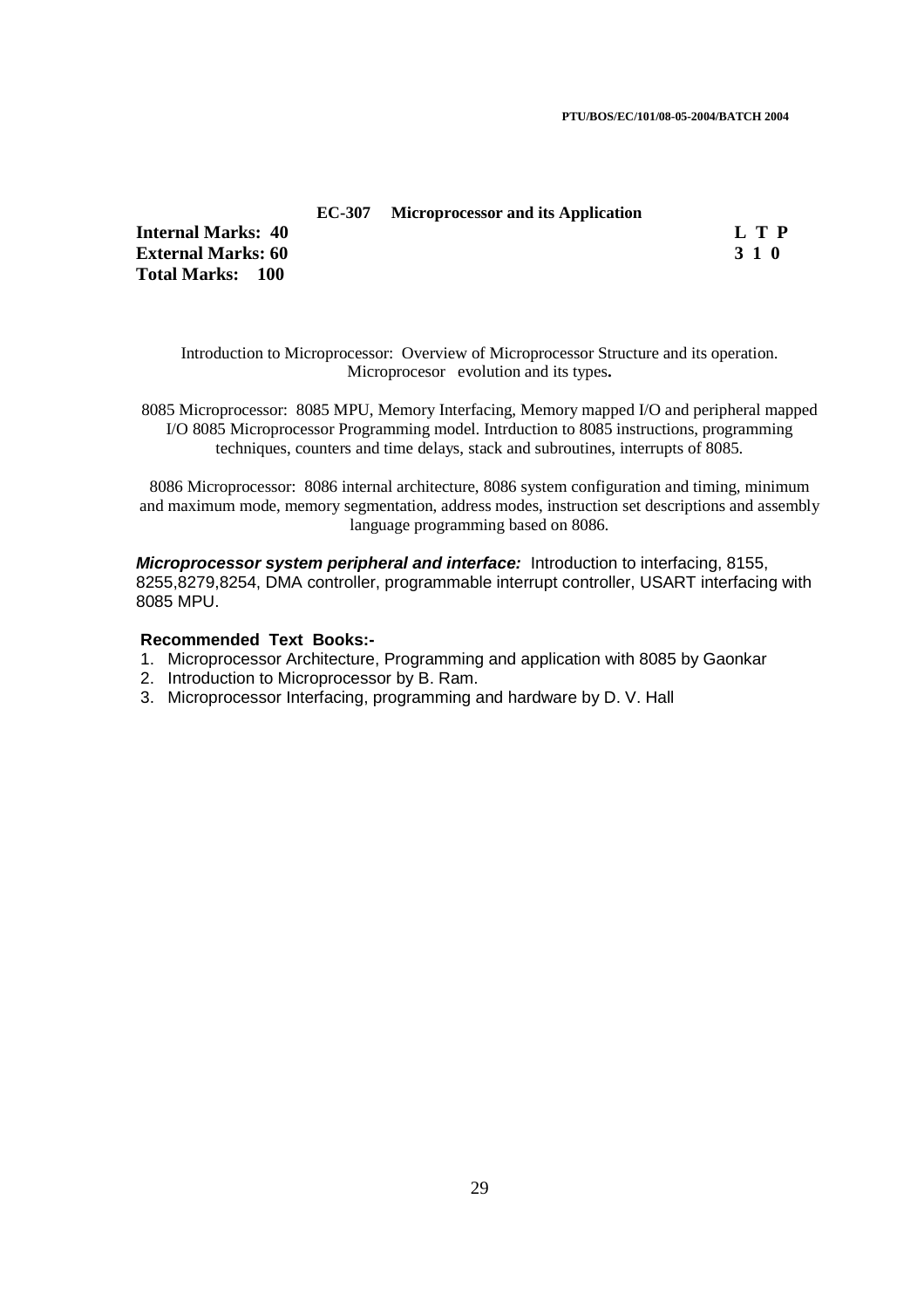### **EC-309 PULSE AND DIGITAL SWITCHING CIRCUITS**

**Internal Marks: 40 L T P L T P External Marks: 60 3 1 0 Total Marks: 100**

**Linear Wave Shaping:** High Pass circuits, Response to Standard waveforms, Differentiator, Double differentiation, Low pass circuits, response to standard waveforms, Integrator, Attenuator, RLC circuits, Ringing circuits.

**Wide band Amplifiers:** Frequency response of an amplifier, Short circuit current gain, Gain & Band width consideration, Compensation, Shunt compensation, Low frequency compensation, Distributed amplifiers.

**Switching Characteristics of devices:** Steady state and transient behaviors of electronic (Diode & transistor) Switches, Dynamic analysis of switches, Charge storage phenomena, Switching characteristics, Delay time, Rise time, Storage time and fall time, Use of Schotkey diode for reducing storage time. Behavior of MOS transistor as switch.

**Non- Linear Wave shaping:** Realization of clipping circuits (diode & transistor), comparators, champing circuits and sweep generators.

**Multivibrators:** Realization of astable, monostable, bistable, multivibrators using transistors, unsymmetrical, symmetrical triggering, Schmitt trigger circuits.

### **Books Recommended:**

- 1. Pulse and Digital Switching Circuits Milliman, Taub
- 2. Pulse and Digital Switching Circuits G. K. Mithal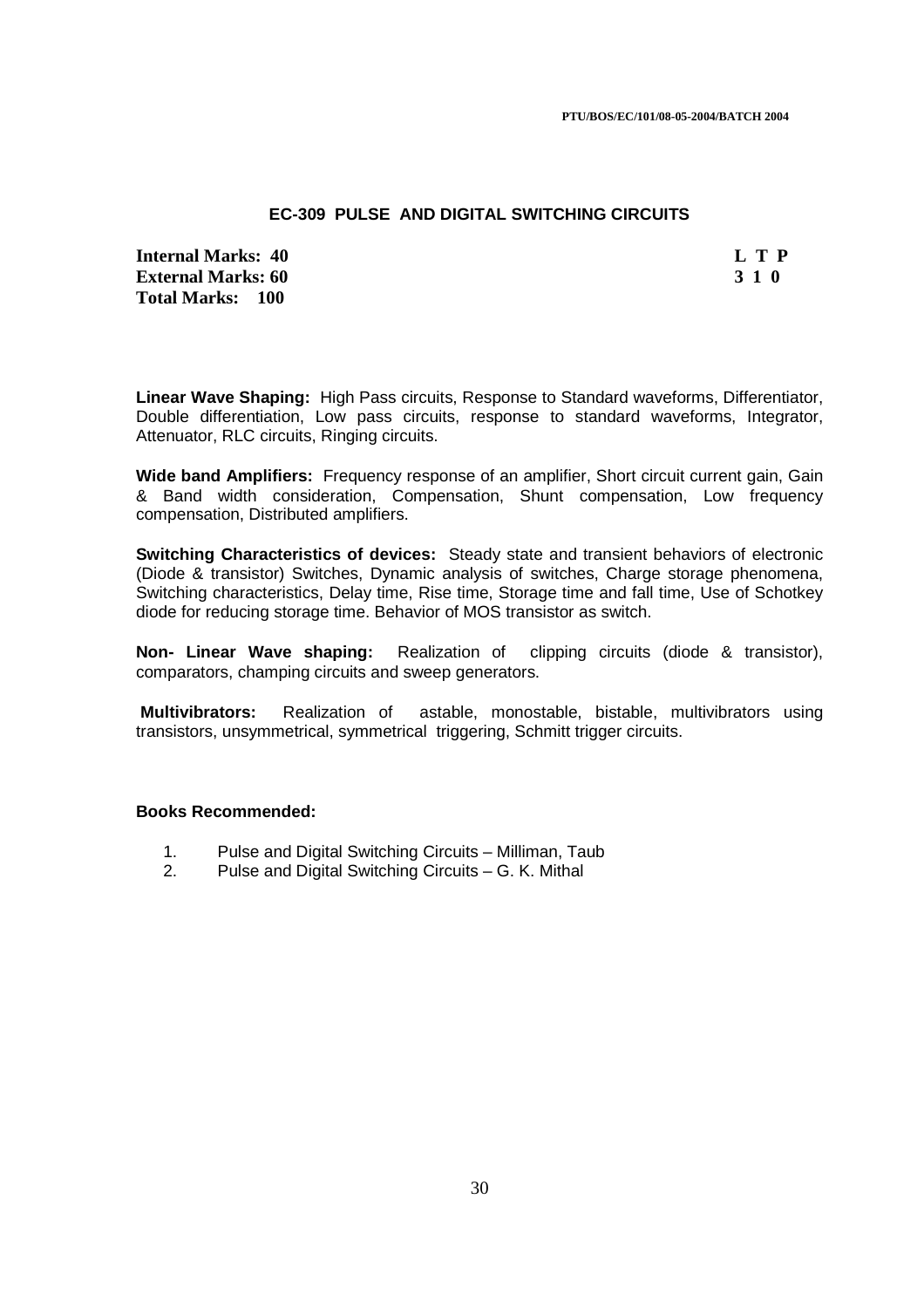### **EC-311 Lab-VII Analog Communication Systems**

**Internal Marks: 30 L T P L T P External Marks: 20 0 0 2 Total Marks: 50**

### **LIST OF EXPERIMENTS:**

- 1. To obtain Amplitude modulated Envelop and determine depth of modulation
- 2. To study envelop detector for demodulation of AM signal and observe diagonal peak clipping effect.
- 3. Frequency modulation using voltage controlled oscillator.
- 4. Generation of DSB-SC signal using balanced modulator.
- 5. Generation of single side band signal
- 6. To generate a FM Signal and measure Depth of modulation.
- 7. Detection of FM Signal using PLL.
- 8. To Study Super heterodyne AM receiver and measurement of receiver parameters viz. sensitivity, selectivity & fidelity.
- 9. Familiarisation of PLL, measurement of lock and capture range, frequency demodulation, frequency multiplier using PLL.
- 10. Sampling Theorem & Reconstruction of Signal from its lsamples using Natural Sampling, Flat Top Sampling & Sample & Hold Circuits.
- 11. To study the circuit of PAM modulator & Demodulator
- 12. To study the circuit of PWM modulator & Demodulator
- 13. To study the circuit of PPM modulator & Demodulator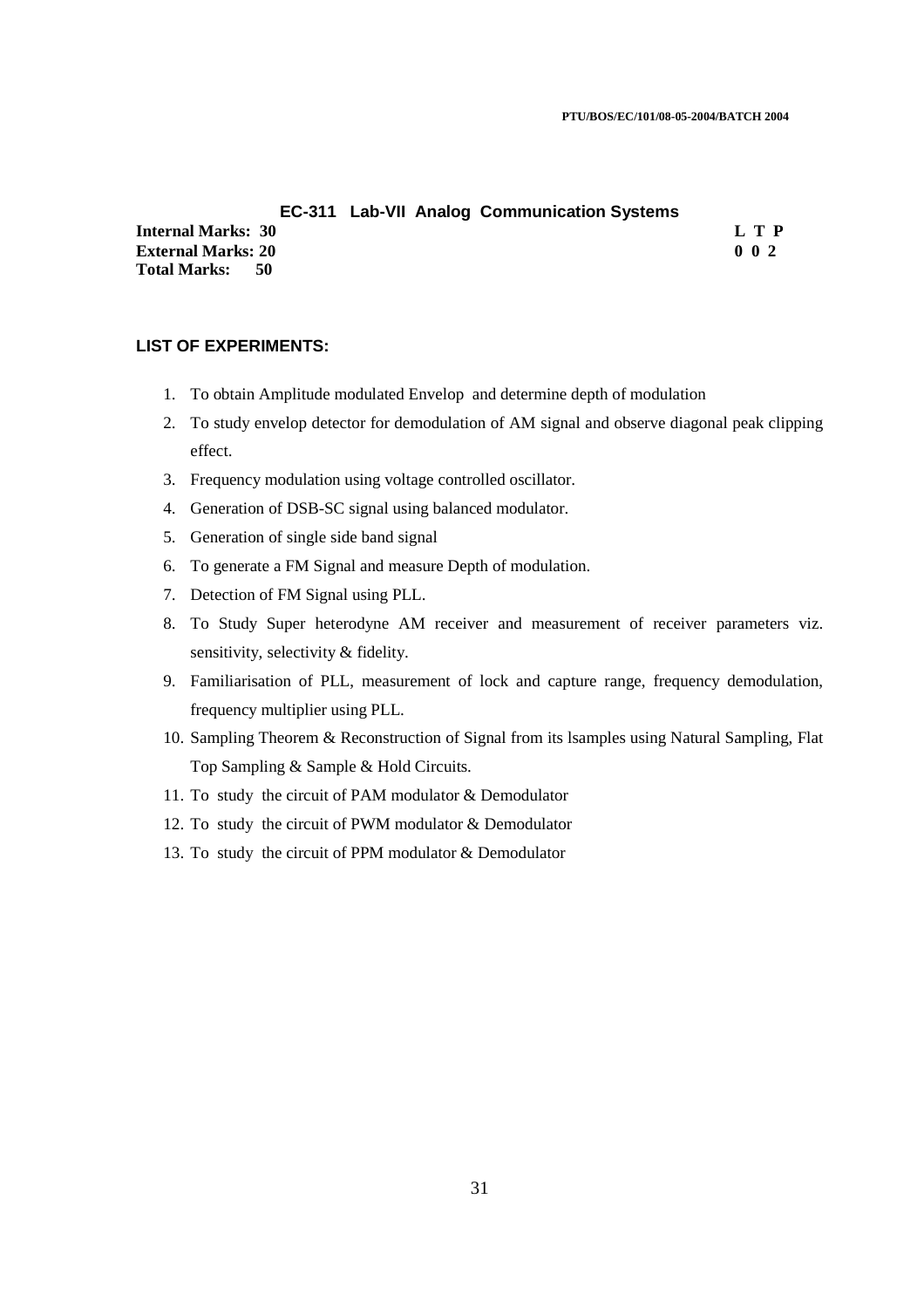### **EC-313 LAB VIII: LINEAR INTEGRATED CIRUITS**

**Internal Marks: 30 L T P L T P External Marks: 20 0 0 2 Total Marks: 50**

### **List Of Experiments:**

- 1. To study differential amplifier configurations.
- 2. To measure the performance parameters of an Op amp.
- 3. Application of Op amp as Inverting and Non Inverting amplifier.
- 4. To study frequency response of an Op Amp
- 5. To use the Op-Amp as summing, scaling & averaging amplifier.
- 6. To use the Op-Amp as Instrumentation amplifier
- 7. Design differentiator and Integrator using Op-Amp.
- 8. Application of Op Amp as Log and Antilog amplifier
- 9. Design Low pass, High pass and Band pass  $1<sup>st</sup>$  order butterworth active filters using Op Amp.
- 10. Design Phase shift oscillator using Op-Amp.
- 11. Design Wein Bridge oscillator using Op-Amp.
- 12. Application of Op Amp as Sawtooth wave generator.
- 13. Application of Op Amp as Zero Crossing detector and window detector.
- 14. Application of Op Amp as Schmitt Trigger.
- 15. Design a series regulators with an error amplifier to provide an output voltage of 5 volt at a load current of 1.5 Amp. Use a 741 Op-Amp and specify the Zener voltage necessary transistor gain and the maximum power dissipation of the transistor.
- 16. Design a delay circuit using 555.
- 17. To examine the operation of a PLL and to determine the free running frequency, the capture range and the lock in range of PLL.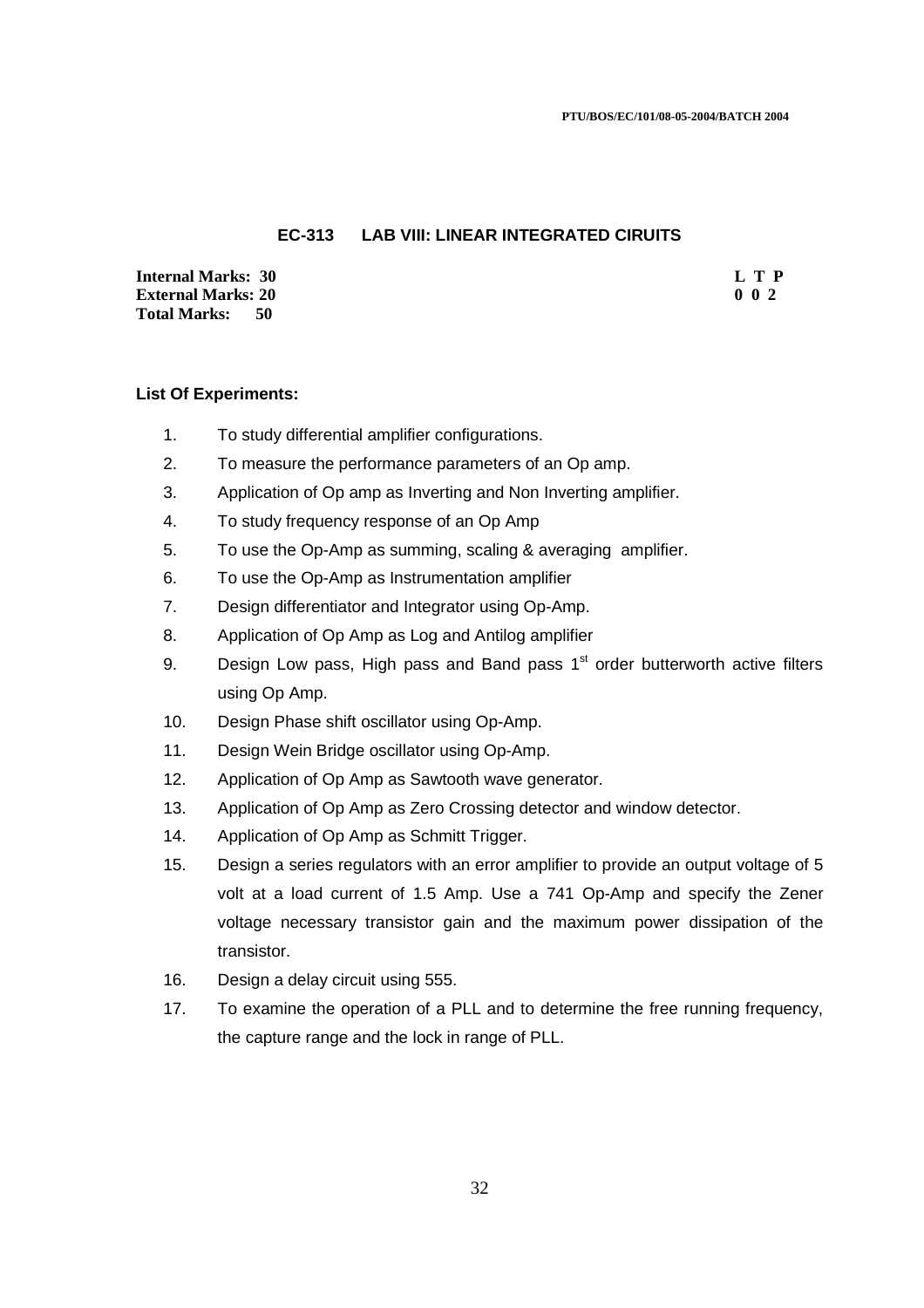### **EC-315 Lab IX Microprocessor Lab.**

**Internal Marks: 30 L T P L T P External Marks: 20 0 0 2 Total Marks: 50**

## **List Of Experiments:**

- 1. Study of 8085 Microprocessor Kit.
- 2. Write a program to add two 8-bit number using 8085 .
- 3. Write a program to add two 16-bit number using 8085 .
- 4. Write a program to subtract two 8-bit number using 8085 .
- 5. Write a program to subtract two 16-bit number using 8085 .
- 6. Write a program to multiply two 8 bit numbers by repetitive addition method using 8085.
- 7. Write a program to multiply two 8 bit numbers by rotation method using 8085
- 8. Write a program to multiply 16-bit number with 8-bit number using 8085.
- 9. Write a program to generate fibonacci series using 8085.
- 10. Write a program to sort series using bubble sort algorithm using 8085.
- 11. Study 8086 Microprocessor kit
- 12. Write a program to copy 12 bytes of data from source to destination using 8086.
- 13. Write a program to find maximum and minimum from series using 8086.
- 14. Write a program to control the operation of stepper motor using 8085/8086 microprocessors and 8255 PPI.
- 15. Write a program for finding square of a number using look-up table and verify.
- 16. Write a program to control the temperature using 8085/8086 microprocessors and 8255 PPI.
- 17. Write a program to control the traffic light system using 8085/8086 microprocessors and 8255 PPI.
- 18. Write a program to control speed of DC motor using 8085/8086 microprocessors and 8255 PPI.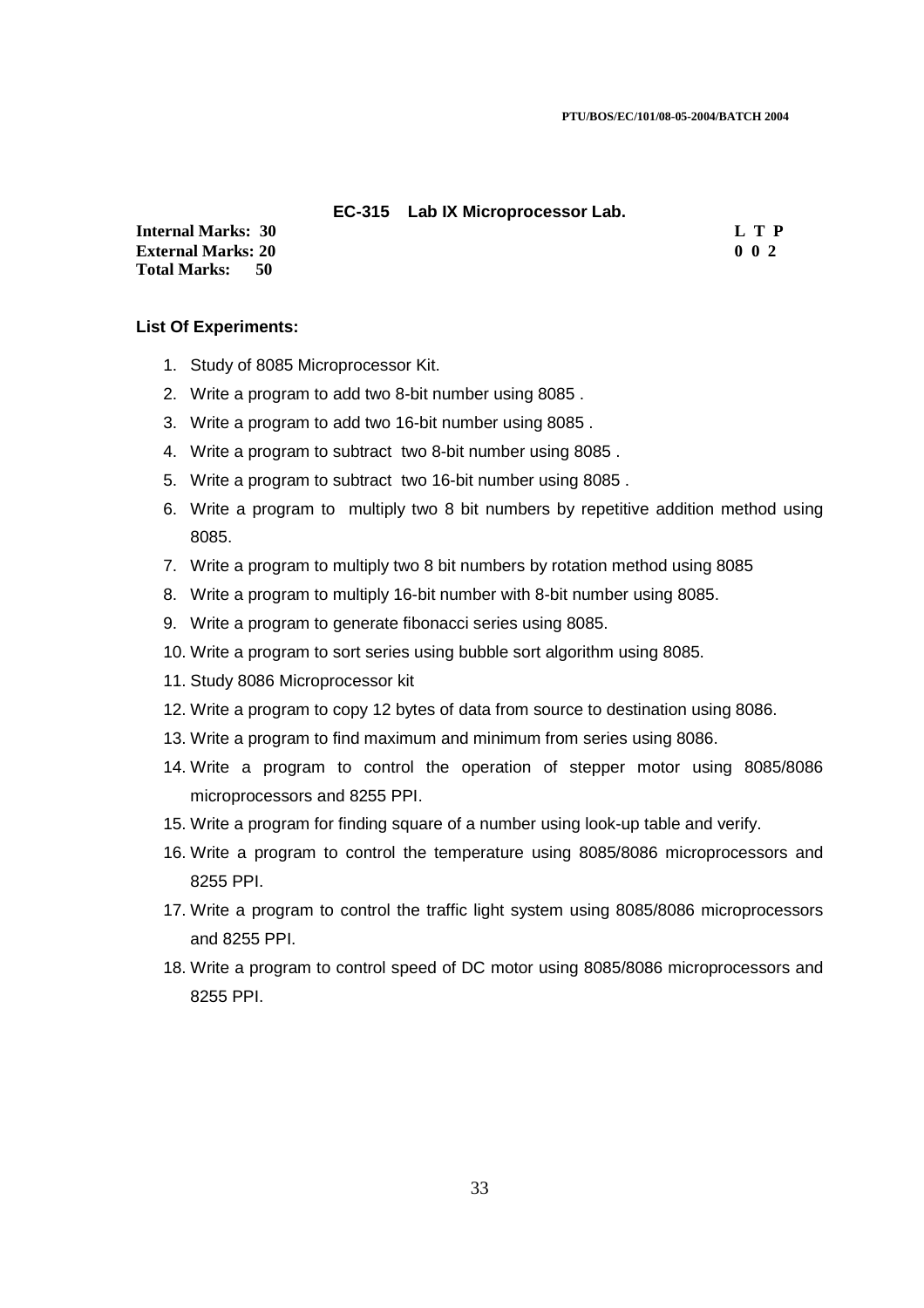#### **EC-302 MICROWAVE AND RADAR ENGINEERING**

## **Internal Marks: 40 L T P I** L T P **External Marks: 60 3 1 0 Total Marks: 100**

**Microwave Tubes:** Limitations of conventional tubes, construction, operation and properties of Klystron Amplifier, reflex Klystron, Magnetron, TWT, BWO, Crossed field amplifiers.

**Microwave Solid State Devices:** Limitation of conventional solid state devices at MW, Transistors(Bipolar, FET) , Diodes(Tunnel, Varactor, PIN), Transferred Electron Devices( Gunn diode), Avalanche transit time effect ( IMPATT, TRAPATT, SBD)

**Microwave Components:** Analysis of MW components using s-parameters, Junctions ( E, H, Hybrid), Directional coupler, Bends and Corners, MW posts, S.S. tuners, Attenuaters, Phase shifter, Ferrite devices( Isolator, Circulator, Gyrator), Cavity resonator, Matched termination.

**Microwave Measurements:** Power measurements using calorimeters and bolometers, Measurement of SWR, Frequency and wavelength, Microwave bridges.

**Introduction to Radar Systems:** Basic Principle: Block diagram and operation of Radar, Radar range Equation, PRFs and Range Ambiguities, Applications of Radar.

**Doppler Radars:** Doppler determination of velocity, CW radar and its limitations, FMCW radar, Basic principle and operation of MTI radar, Delay line cancellers, Blind speeds and staggered PRFs.

**Scanning and Tracking Techniques:** Various scanning techniques(Horizontal, vertical, spiral, palmer, raster, nodding), Angle tracking systems(Lobe switching, conical scan, monopulse), Range tracking systems, Doppler(velocity)tracking systems.

### **Text books:**

- 1. Microwave devices and circuits: Samuel Liao;PHI
- 2. Microwave devices and radar engg: M.Kulkarni;Umesh Publications
- 3. Introduction to radar systems: Merill I. Skolnik

## **Reference Books:**

- 1. Foundation of Microwave Engg : R.E.Collin;McGraw Hill
- 2. Microwave Engg: K.C Gupta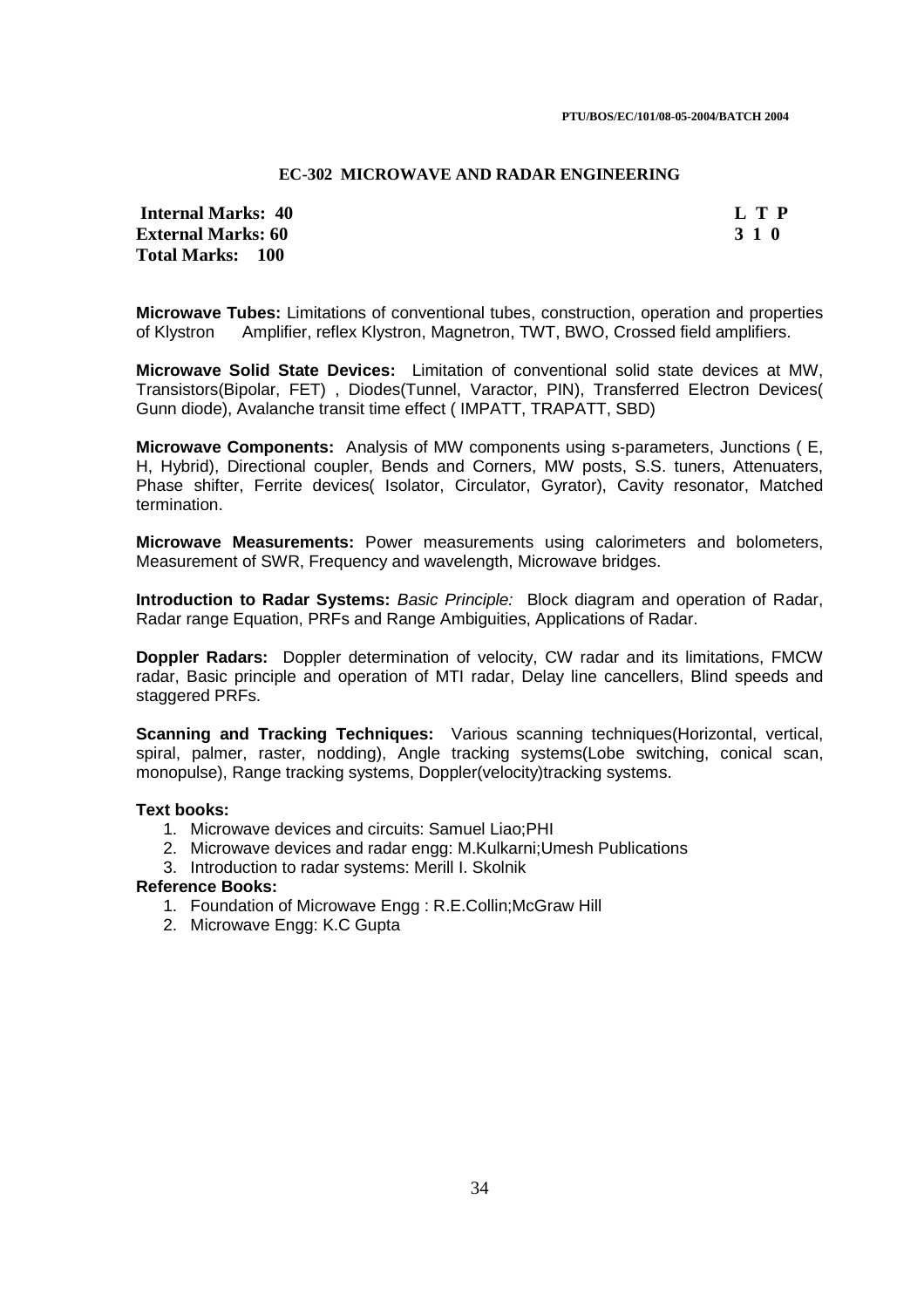## **EC-304 DIGITAL COMMUNICATION Internal Marks: 40 L T P L T P External Marks: 60 3 1 0 Total Marks: 100**

**Digital Transmission:** Introduction, Advantages of Digital Transmission, Pulse Code Modulation; PCM Sampling, Sampling Rate, Aliasing, quantisation error, Uniform and Non uniform quantization, Dynamic Range, Coding efficiency, A law & µ law companding, Bandwidth of PCM, Block diagram of PCM system, Delta Modulation, Continuously variable Slope Delta Modulator (CVSDM) or Adaptive Delta Modulation, Differential Pulse Code Modulation, Intersymbol Interference, Eye Patterns, Signal power in binary digital signals.

**Digital Carrier Line Encoding & Multiplexing Techniques:** Line Coding & its properties. NRZ & RZ types, signalling format for unipolar, Polar, bipolar (AMI) & Manchester coding and their power spectra (No derivation), HDB and B8ZS signalling, Fundamentals of time division multiplexing, T1 Digital Carrier system, Synchronization and Signaling of T1, TDM, PCM hierarchy, North-American Digital Hierarchy; T1 to T4 PCM TDM system (DS1 to DS4 signals), Bit versus word interleaving, Statistical TDM, Codecs & Combo Chips

**Digital Carrier Modulation & Demodulation Techniques:** Introduction, Information capacity, Shannon Limit for Information capacity, Bit Rate, Baud & M-Ary Encoding, Amplitude Shift Keying (ASK), ASK Spectrum, ASK Modulator, Coherent ASK Detector, Noncoherent ASK Detector, Frequency Shift Keying (FSK), FSK Bit Rate and Baud, Bandwidth and Frequency Spectrum of FSK, FSK Transmitter, Non-coherent FSK Detector, Coherent FSK Detector, FSK Detection Using PLL, Binary Phase Shift Keying, Binary PSK Spectrum, BPSK Transmitter, Coherent PSK Detection, Quadrature Phase Shift Keying (QPSK), QPSK Demodulator, Offset QPSK, π/4 QPSK, Comparison of conventional QPSK, Offset QPSK and  $\pi/4$  QPSK, M-Ary BPSK e.g. 8 PSK & 16 PSK, Quadrature Amplitude Modulation (QAM); 8 QAM & 16 QAM transmitters and receivers, Band Width efficiency, Carrier Recovery; Squaring Loop & Costas Loop, Differential PSK, DBPSK transmitter and receiver, Constant Envelop Modulation; Minimum Shift Keying (MSK) & Gaussian Minimum Shift Keying (GMSK)

Simulation of above systems using ComSim and Matlab.

### **Recommended Text Books:**

- 1. Communication Systems, Fourth Edition, Simon Haykin, Wiley publication.
- 2. **Electronic Communication Systems, Tomasi,**  $4<sup>th</sup>$  **edition, Pearson Publications.**

## **Recommended Reference Books:**

- 1. Modern Electronic Communication, (6th edition), by Gary M. Miller, published by Prentice-Hall, 1999
- 2. Introduction to Communication Systems, third edition, by F. G. Stremler, Addison-Wesley, 1990.
- 3. Digital Communication, E.A. Lee and D.G. Messerschmitt, , Kluwer Academic Publishers,1994
- 4. Digital Communication Receivers, H. Meyr, M. Moeneclaey, S.A. Fechtel, Wiley, 1998
- 5. Digital Communications/Mc Graw Hill 2nd Ed, ProakisJ.J.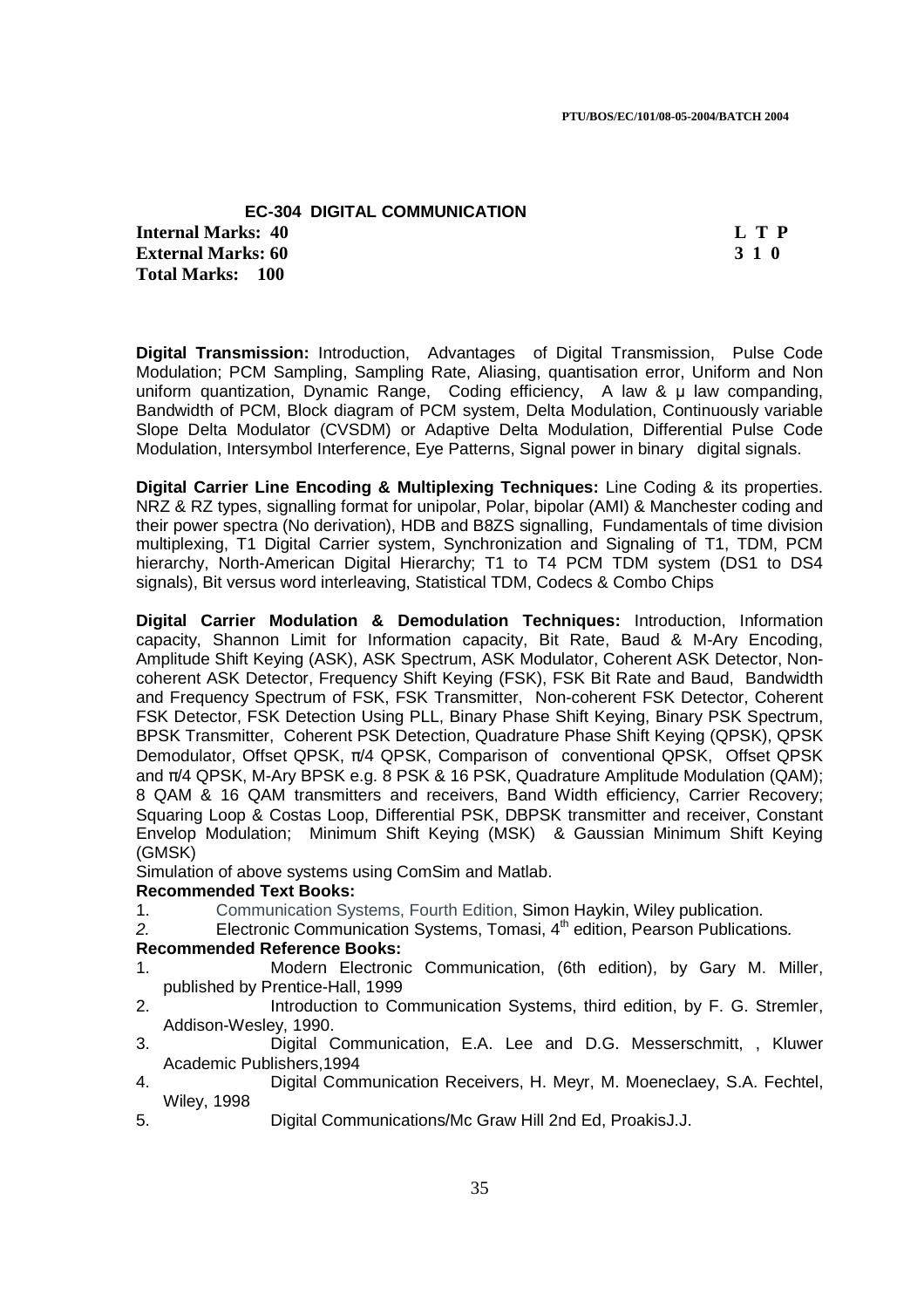**PTU/BOS/EC/101/08-05-2004/BATCH 2004** 

### **EC-306 Micro Controller and Embedded Systems**

**Internal Marks: 40 L T P I** L T P **External Marks: 60 3 1 0 Total Marks: 100**

**Introduction:** 8051 Micro controller: Comparison of Microprocessor and Micro controller, micro controller and embedded processors, overview of 8085 families.

8051 Assembly Language Programming: Introduction to 8051 Assembly programming, Assembling and running an 8051 program. Data Types and directives.8051 flag bits and PSW register. Register banks and stack.

Jump loop and call instructions, I/O Port programming: Addressing modes and accessing memory using various addressing modes. Arithmetic instructions and programs, Logic instructions and programs, Single bit instructions and programming, Timer/counter programming **in the 8051** 

Serial Communication: **8051 connection to RS 232, 8051 serial communication programming.** 

**Real World Interfacing:** LCD, ADC and sensors, Stepper motor, keyboard, DAC and external memory

Introduction to an embedded system and its design:Introduction to ES& its applications, design parameters of an ES and its significance (With respect to all parameter), present trends in ES, Embedded System design life cycle, product specifications and hardware, software partitioning, Codesign.

Introduction to latest micro controllers such as ARM processors and its applications.

- 1) The 8051 Microocntroller and embedded Systems by: Ali Mazidi
- 2) Am embedded software primer, David e Simon, Pearson Education
- 3) Embedded system design by Frank vahid and Tony Givargus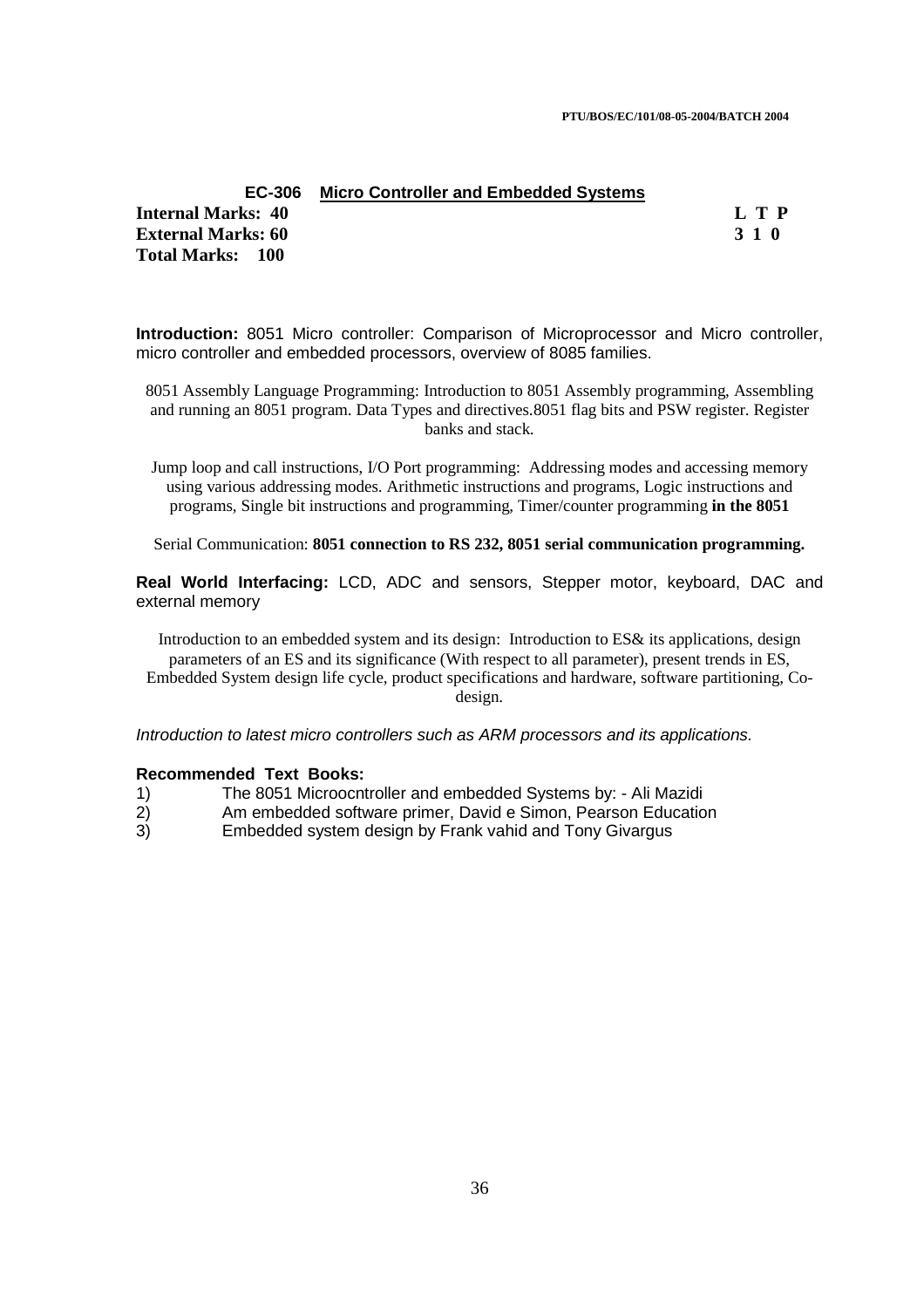#### **CE-216 ENVIRONMENTAL SCIENCE**

**Internal Marks: 40 L T P External Marks: 60 3 1 0 Total Marks: 100**

(2 Lectures)

### **Unit 1 : The Multidisciplinary nature of environmental studies**

Definition, scope and importance

**Need for public awareness.** 

**Unit 2 : Natural Resources :** 

### **Renewable and non-renewable resources :**

#### **Natural resources and associated problems.**

- a) Forest resources : Use and over-exploitation, deforestation, case studies. Timber extraction, mining, dams and their effects on forests and tribal people.
- b) Water resources : Use and over-Utilization of surface and ground water, floods, drought, conflicts and water, dams-benefits and problems.
- c) Mineral resources : Use and exploitation, environmental effects of extracting and using mineral resources, case studies.
- d) Food resources : World food problems, changes caused by agriculture and overgrazing, effects of modern agriculture, fertilizer-pesticide problems, water logging, salinity, case studies.
- e) Energy resources : Growing energy needs, renewable and non renewable energy sources, use of alternate energy sources. Case studies.
- f) Land resources : Land as a resource, land degradation, man induced landslides, soil erosion and desertification.
- Role of an individual in conservation of natural resources.
- Equitable use of resources for sustainable lifestyles.

#### **Unit 3 : Ecosystems**

• Concept of an ecosystem.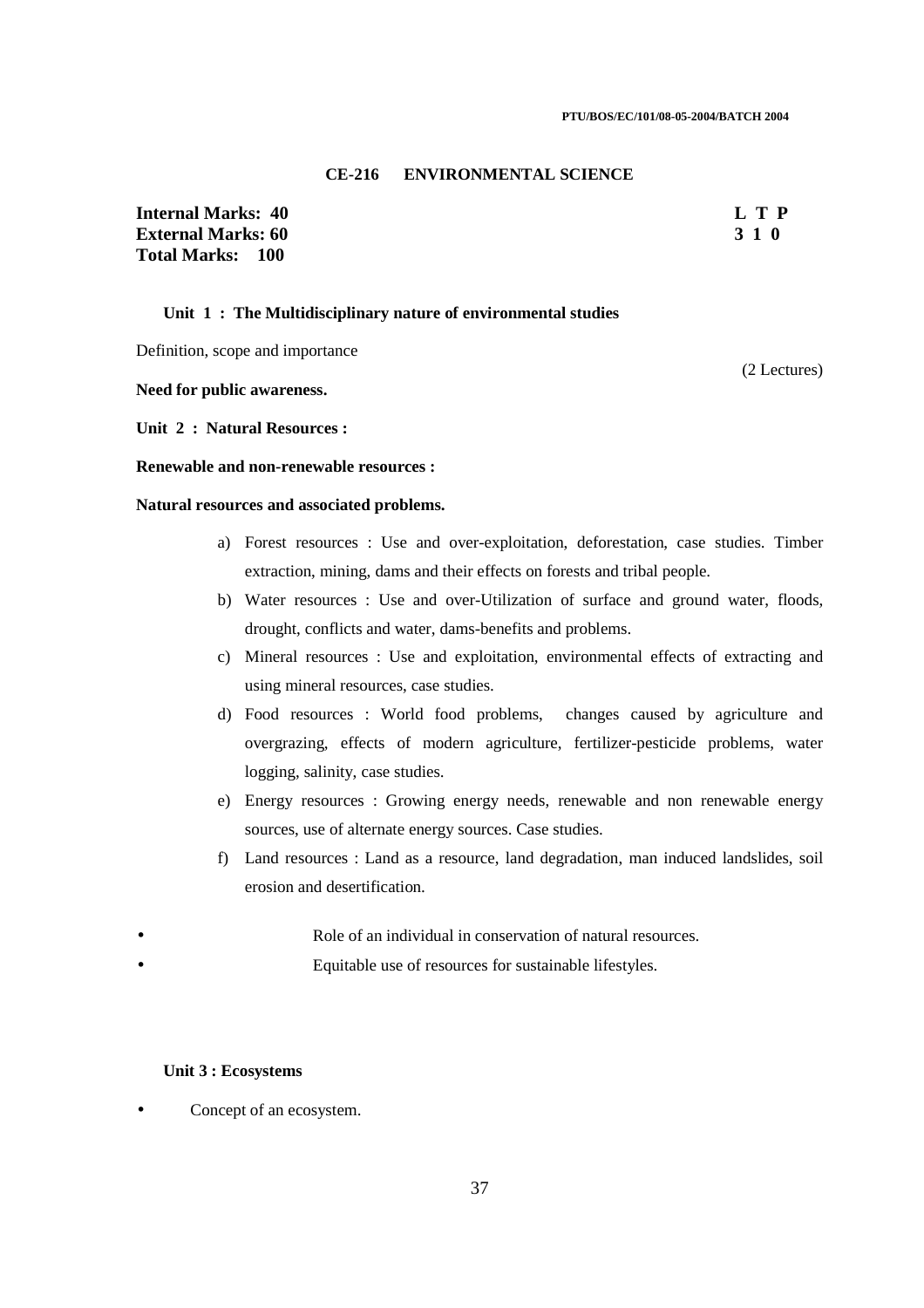#### **PTU/BOS/EC/101/08-05-2004/BATCH 2004**

- Structure and function of an ecosystem.
- Producers, consumers and decomposers.
- Energy flow in the ecosystem.
- Ecological succession.
- Food chains, food webs and ecological pyramids.
- Introduction, types, characteristic features, structure and function of the following ecosystem :
	- a. Forest ecosystem
	- b. Grassland ecosystem
	- c. Desert ecosystem
	- d. Aquatic ecosystems (ponds, streams, lakes, rivers, oceans, estuaries)

(6 lectures)

### **Unit 4 : Biodiversity and its conservation**

- Introduction Definition : genetic, species and ecosystem diversity.
- Biogeographical classification of India
- Value of biodiversity : consumptive use, productive use, social, ethical, aesthetic and option values
- Biodiversity at global, National and local levels.
- India as a mega-diversity nation
- Hot-spots of biodiversity.
- Threats to biodiversity : habitat loass, poaching of wildlife, man-wildlife conflicts.
- Endangered and endemic species of India
- Conservation of biodiversity : In-situ conservation of biodiversity.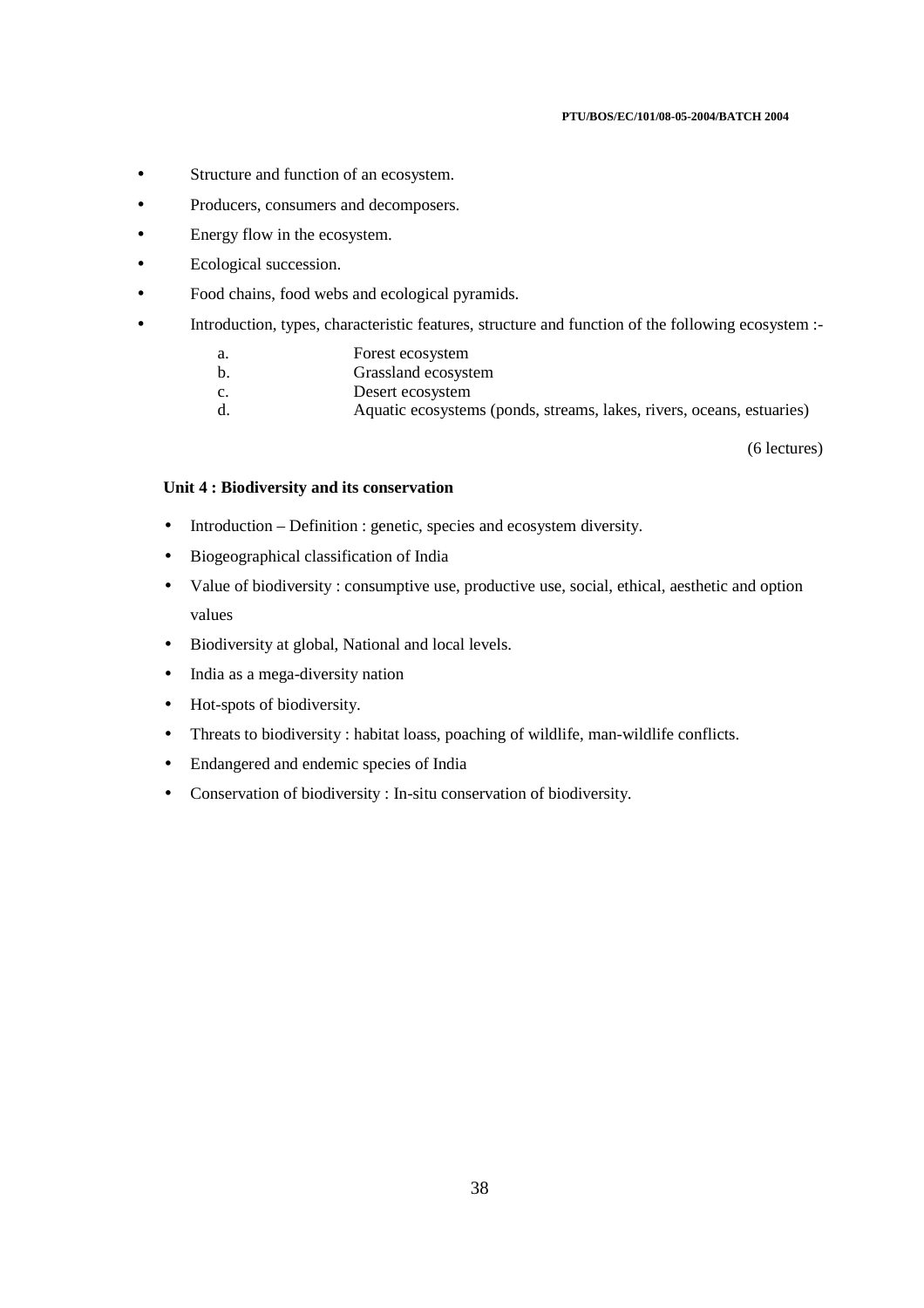### **Unit 5 : Environmental Pollution**

### **Definition**

- Causes, effects and control measures of :
	- a. Air pollution
	- b. Water pollution
	- c. Soil pollution
	- d. Marine pollution
	- e. Noise pollution
	- f. Thermal pollution
	- g. Nuclear hazards
- Solid waste Management : Causes, effects and control measures of urban and industrial wastes.
- Role of an individual in prevention of pollution.
- Pollution case studies.
- Disaster management : floods, earthquake, cyclone and landslides.

(8 lectures) **Unit 6 : Social Issues and the Environment** 

- From Unsustainable to Sustainable development
- Urban problems related to energy
- Water conservation, rain water harvesting, watershed management
- Resettlement and rahabilitation of people ; its problems and concerns. Case studies.
- Environmental ethics : Issues and possible solutions.
- Climate change, global warming, acid rain, ozone layer depletion, nuclear accidents and holocaust. Case studies.
- Wasteland reclamation.
- Consumerism and waste products.
- Environment Protection Act.
- Air (Preventation and Control of Pollution) Act.
- Water (Prevention and control of Pollution) Act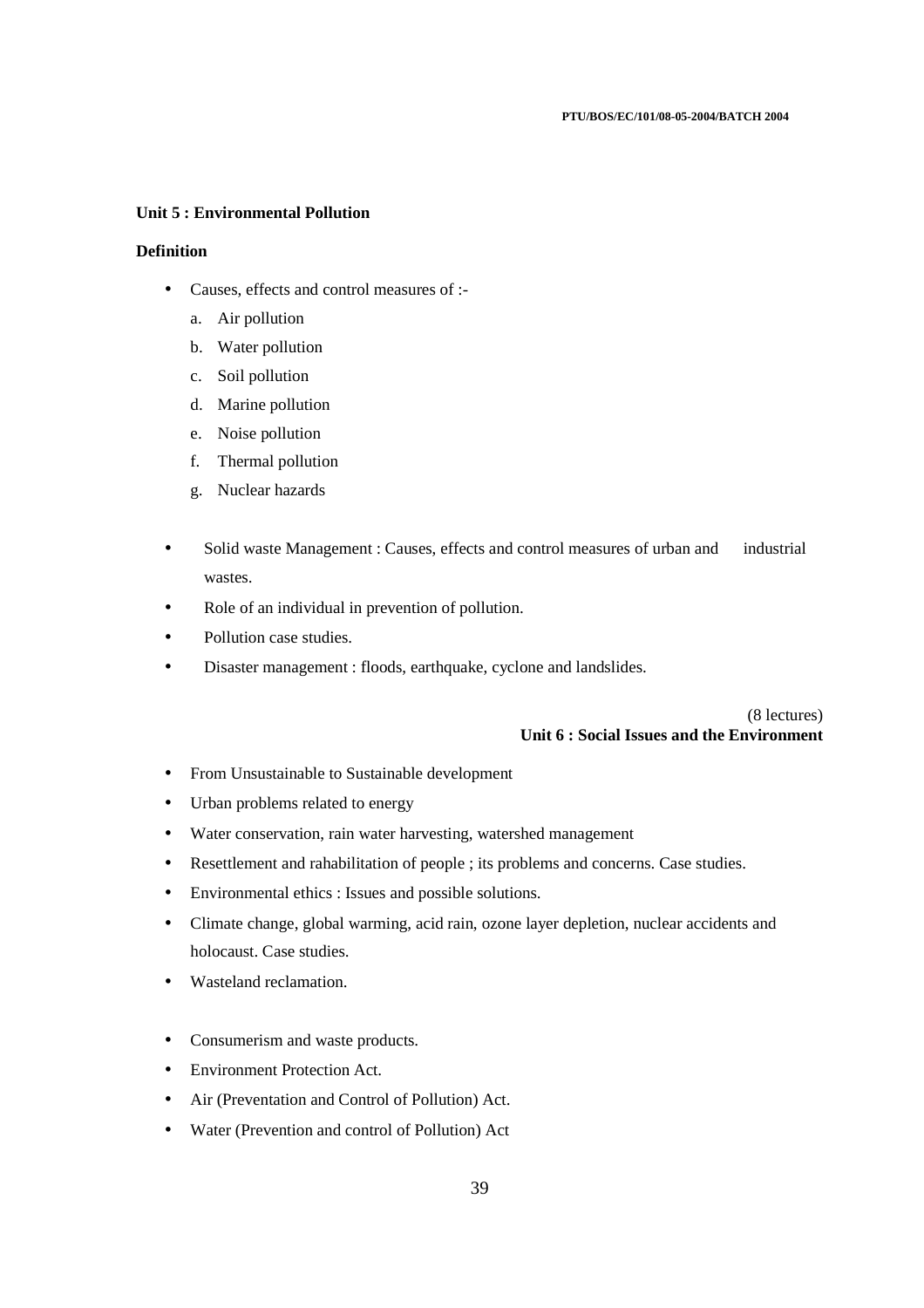#### **PTU/BOS/EC/101/08-05-2004/BATCH 2004**

- Wildlife Protection Act
- Forest Conservation Act
- Issues involved in enforcement of environmental legislation.
- Public awareness.

### **Unit 7 : Human Population and the Environment**

(7 lectures)

- Population growth, variation among nations.
- Population explosion Family Welfare Programme.
- Environment and human health.
- Human Rights.
- Value Education.
- HIV / AIDS
- Women and Child Welfare.
- Role of Information Technology in Environment and human health.
- Case Studies.

## **Unit 8 : Field work**

- Visit to a local area to document environmental and river forest grassland hill mountain.
- Visit to a local polluted site Urban / Rural / Industrial / Agricultural
- Study of common plants, insects, birds.
- Study of simple ecosystems-pond, river, hill slopes, etc. (Field work Equal to 5 lecture hours)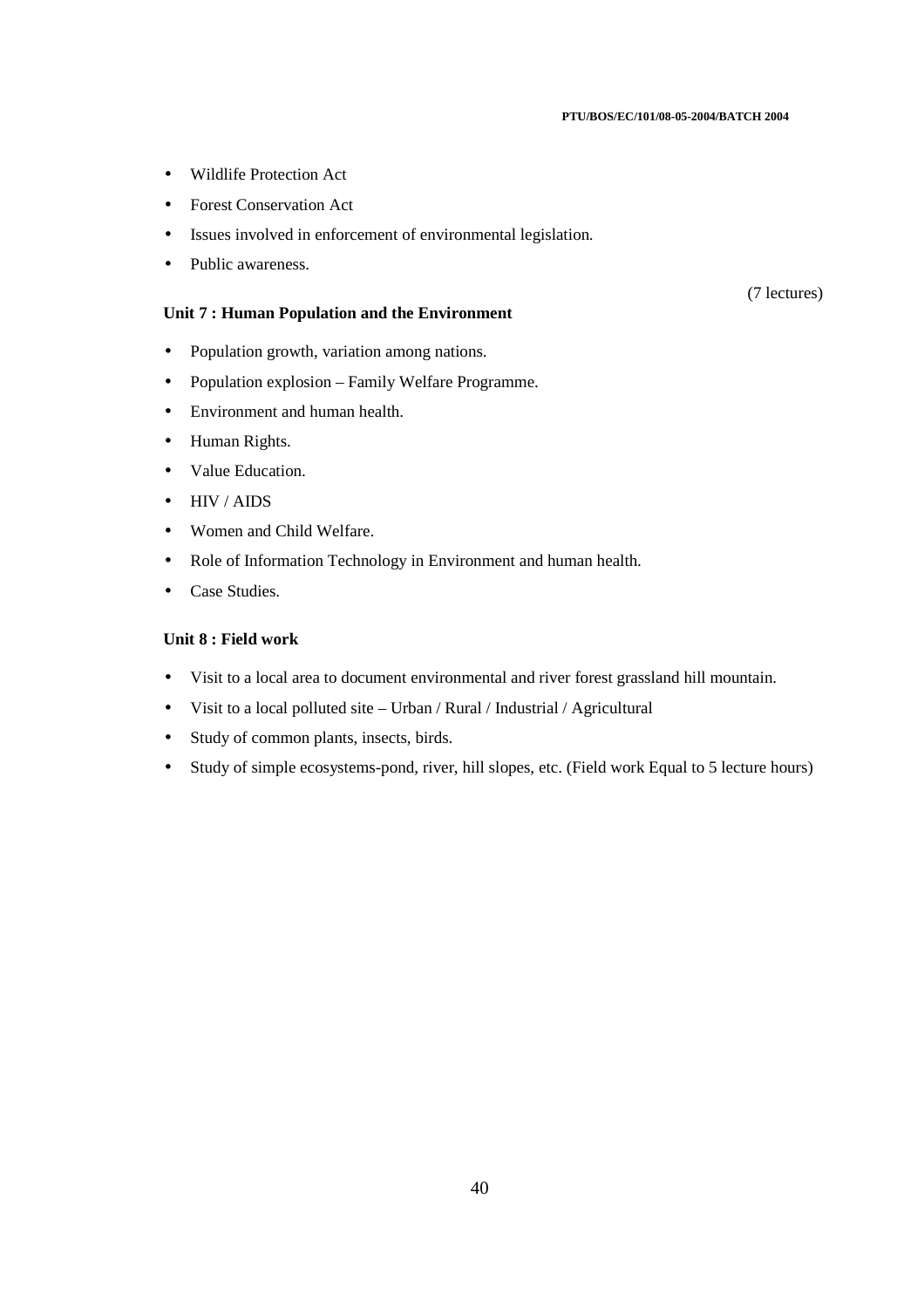### **EC-308 Digital Signal Processing**

**Internal Marks: 40 L T P I** L T P **External Marks: 60 4 1 0**  $\overline{a}$  **4 1 0**  $\overline{a}$  **4 1 0**  $\overline{a}$ **Total Marks: 100**

**Introduction** : Basic elements of DSP system,Advantages and disadvantage of DSP over analog processing,Application of Digital signal processing.

**Discrete time Signal and Systems**: Elementary discrete time signals, Manipulation of discrete time signals, Classification of discrete time LTI system using convolution sum method, properties of LTI system, Analysis of LTI system using Difference equqtion.

**Z-Transform:** Direct Z-Transform and importance of ROC, properties of Z-Transform, Inverse Z-transform methods, Rational Z-transform function representation, system function of LTI systems in Z-domain, one sided Z –Transform.

**Discrete Fourier Transform:** Frequency domain sampling and reconstruction of discrete time signal, DFT as linear transformation, properties of DFT, use of DFT in linear filtering, Fast fourier transform(FFT),decimation in time ,decimation in frequency algorithm,Goertzel algorithm.

**Implementation of Discrete time system:** Structures for realisation of discrete time system, Direct form,cascade form, parallel form and lattice form structures for FIR and IIR systems, Representation of numbers, Quantisation of filter coefficients.

**Design of digital filters:** Fundamentals of filter design, Design of FIR filter using Window method,Design of IIR filter by Impulse invariance, bilinear transformation and matched Z transform technique.Analog amd digital domain frequency transformation.

**DSP processor architecture fundamentals:** Study of ADSP and TMS series of processor architectures.

### **Recommended Text book:**

1. Digital Signal Processing : Proakis and Manolakis ; Pearson education .

### **Recommended Reference Books:**

- 1. Digital signal processing : ifeachor: pearson education.
- 2. Digital signal processing : salivahanan, vallavaraj, and gananpriya; TMH.

### **Websites:**

- (i) www.ti.com
- (ii) www.analog.com
- (iii) www.bdti.com
- (iv) www.bores.com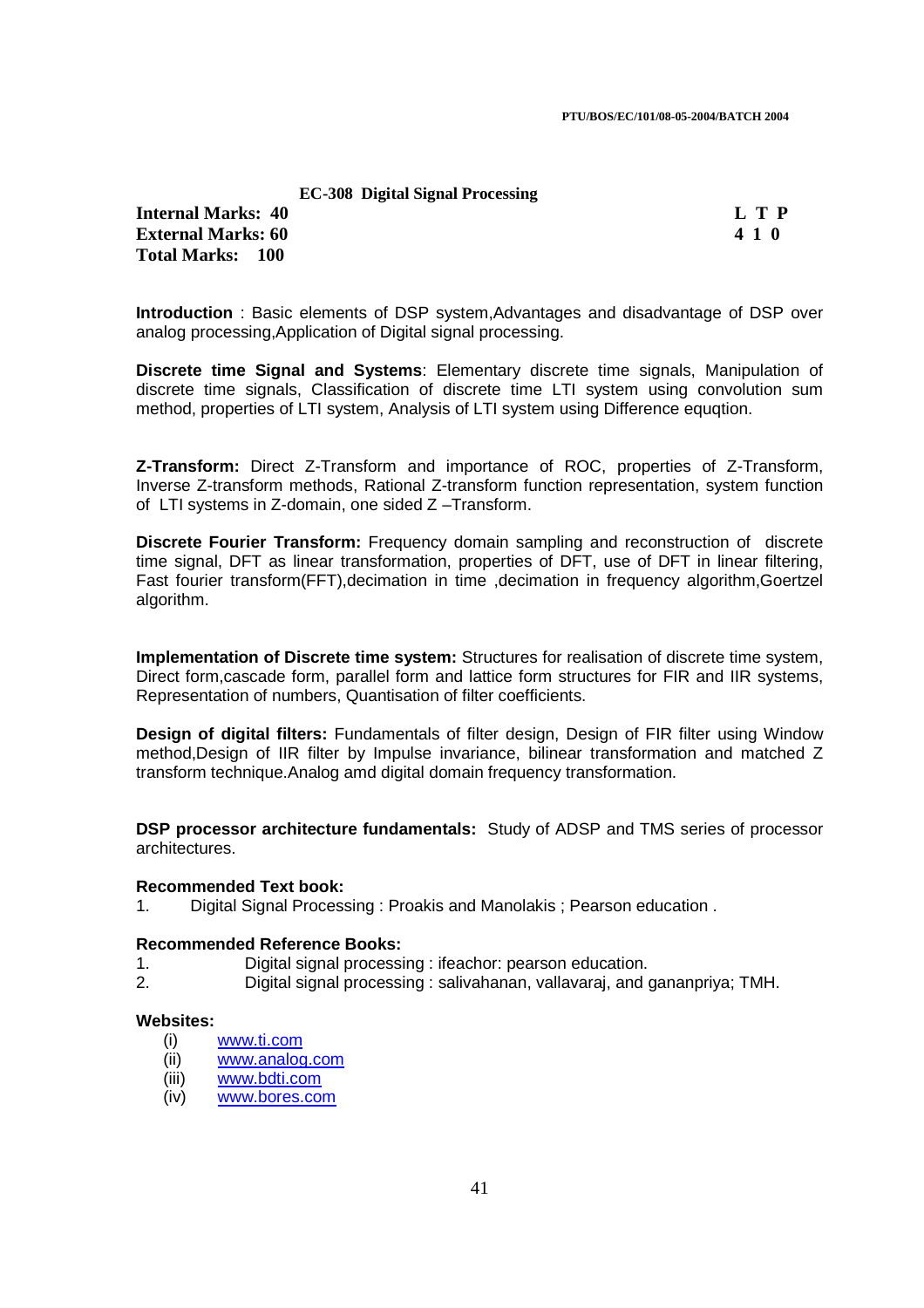#### **Department Elective-I**

**DE1.1** 

**Cellular & Mobile Communication** 

**Internal Marks: 40 L T P I** L T P **External Marks: 60 3 1 0 Total Marks: 100**

**Introduction to Cellular Mobile Systems:** A basic cellular system, performance criteria, uniqueness of mobile radio environment, operation of cellular systems, planning a cellular system, analog & digital cellular systems.

**Cellular Wireless Communication Systems:** Second generation cellular systems: GSM specifications and Air Interface - specifications of various units, 2.5 G systems: GPRS/EDGE specifications and features, 3G systems: UMTS & CDMA 2000 standards and specifications

**Elements of Cellular Radio Systems Design:** General description of the problem, concept of frequency reuse channels, co-channel interference reduction factor, desired C/I from a normal case in an omni directional antenna system, cell splitting, consideration of the components of cellular systems.

**Interference:** Introduction to co-channel interference, real time co-channel interference, cochannel measurement design of antenna system, antenna parameter and their effects, diversity receiver in co-channel interference – different types.

**Cell Coverage for Signal & Traffic:** General introduction, obtaining the mobile point to point mode, propagation over water or flat open area, foliage loss, propagation near in distance, long distance propagation, point to point prediction model- characteristics, cell site, antenna heights and signal coverage cells, mobile to mobile propagation.

**Cell Site Antennas and Mobile Antennas:** Characteristics, antenna at cell site, mobile antennas, Frequency Management and Channel Assignment, Frequency management, fixed channel assignment, non-fixed channel assignment, traffic & channel assignment.

**Hand Off, Dropped Calls:** Why hand off, types of handoff and their characteristics, dropped call rates & their evaluation.

**Operational Techniques:** Parameters, coverage hole filler, leaky feeders, cell splitting and small cells, narrow beam concept.

### **Recommended Text Books:**

1. Mobile Cellular Telecommunications; 2nd ed.; William, C Y Lee McGraw Hill

- 2. Wireless and Digital Communications; Dr. Kamilo Feher (PHI)
- 3. T.S. Rappaport, "Wireless Communication, principles & practice", PHI, 2001.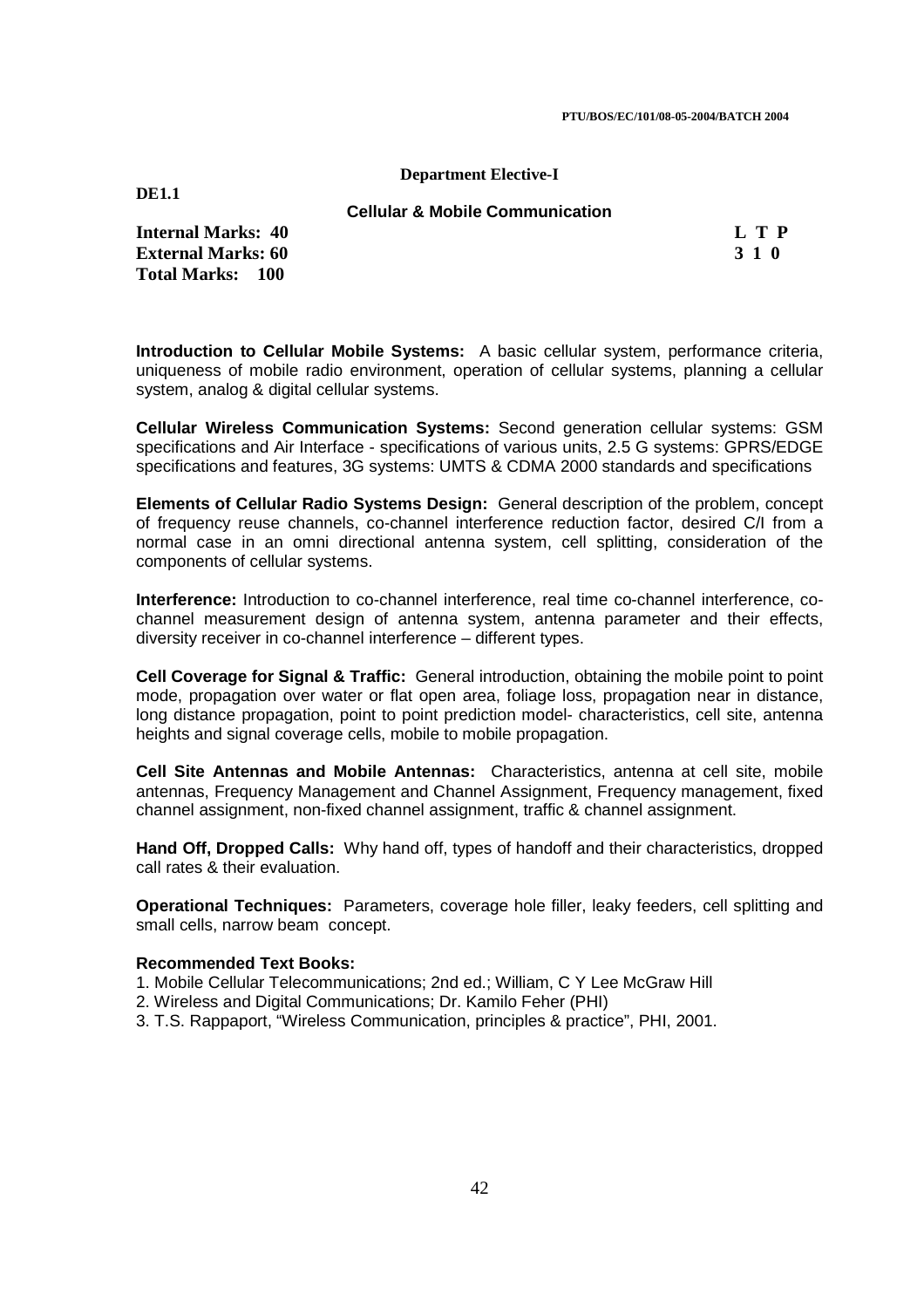#### **MICROELECTRONICS**

**Internal Marks: 40 L T P I** L T P **External Marks: 60 3 1 0 Total Marks: 100**

**INTRODUCTION:** Advantages of IC's, General classification of IC's(Linear/Digital IC's, Monolithic/ Hybrid IC's), Basic IC fabrication steps

**CRYSTAL GRTOWTH AND EPITAXY:** Starting material for formation of crystal, Horizontal Bridgeman Method, Czochralski growth, Distribution of dopants, Zone refining, Silicon Float Zone process, Si-Wafer preparation, Epitaxial growth, Techniques used for epitaxial growth(LPE,VPE,MBE)

**SILICON OXIDATION:** Thermal oxidation process (Kinetics of growth, Thin oxide growth), Effect of impurities on the oxidation rate, Preoxidation Cleaning, Various oxidation techniques, Masking properties of  $SiO<sub>2</sub>$ , IV PHOTOLITHOGRAPHY AND ETCHING, Pattern generation/Mask making, Contact and Proximity printing, Photoresistsl, Photolithography Process(Lift off technology , Fine line photolithography), Wet/Dry etching, Reactive Plasma etching techniques and applications

**DIFFUSION AND ION IMPLANTATION:** Basic diffusion process(Diffusion equation, Diffusion profiles), Extrinsic diffusion, Lateral Diffusion, Ion Implantation Process (Ion distribution , Ion Stopping), Implant Damage and Annealing process (Furnace and RTA), VI IC PACKAGING, Isolation Techniques, Testing of the Chip, Wire Bonding techniques, Flip Chip technique, Various Packaging methods and Materials, VII FABRICATION OF MONOLITHIC COMPONENTS, Fabrication of Diodes, Resistors, capacitors and inductors, Fabrication of BJT and FET, Fabrication of MOS Devices , CMOS fabrication techniques(nwell and p-well process sequences), Introduction to MEMS.

#### **Recommended Text Books:**

- 1. Fundamental of Semiconductor Fabrication:Gray S.May and Simon M.Sze
- 2. VLSI Technology : Sze.

### **Reference Books:**

1. Microelectronics: Jacob and Millman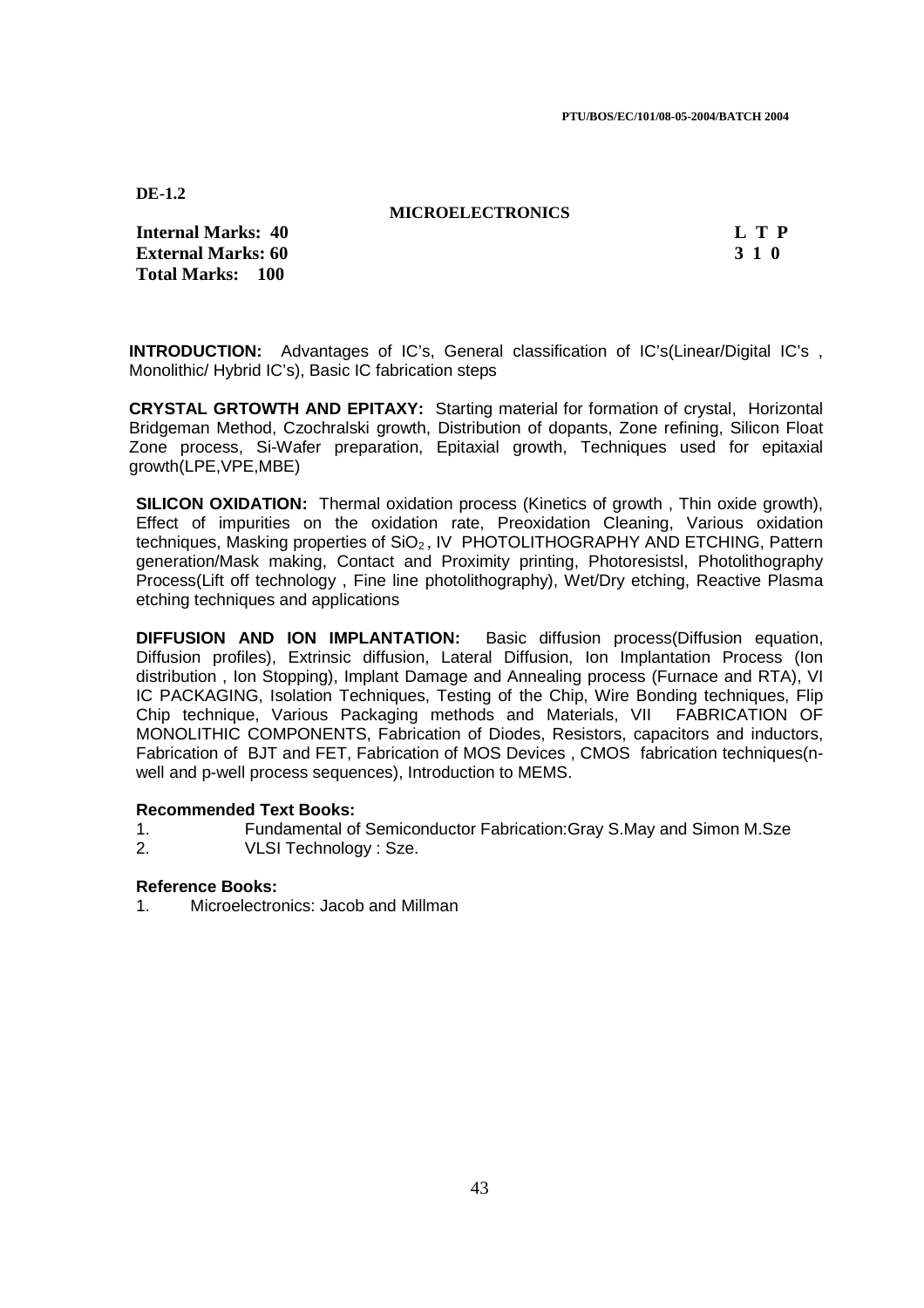### **HUMAN RESOURCE MANAGEMENT**

**Internal Marks: 40 L T P I** L T P **External Marks: 60 3 1 0 Total Marks: 100**

**Introduction:** Introduction to Human Resource Management and its definition, functions of Human Resource Management & its relation to other managerial functions. Nature, Scope and Importance of Human Resource Management in Industry, Role & position of Personnel function in the organization.

**Procurement and Placement:** Need for Human Resource Planning; Process of Human Resource Planning; Methods of Recruitment; Psychological tests and interviewing; Meaning and Importance of Placement and Induction, Employment Exchanges (Compulsory Notification of vacancies) Act 1959, The Contract Labour (Regulation & Abolition) Act 1970.

**Training & Development:** Difference between training and Development; Principles of Training; Employee Development; Promotion-Merit v/s seniority Performance Appraisal, Career Development & Planning.

**Job analysis & Design:** Job Analysis: Job Description & Job Description, Job Specification. **Job Satisfaction:** Job satisfaction and its importance; Motivation, Factors affecting motivation, introduction to Motivation Theory; Workers ' Participation, Quality of work life.

**The Compensation Function**: Basic concepts in wage administration, company's wage policy, Job Evaluation, Issues in wage administration, Bonus & Incentives, Payment of Wages Act-1936, Minimum Wages Act-1961

**Integration:** Human Relations and Industrial Relations; Difference between Human Relations and Industrial Relations, Factors required for good Human Relation Policy in Industry; Employee Employer relationship Causes and Effects of Industrial disputes; Employees Grievances & their Redressal, Administration of Discipline, Communication in organization, Absenteeism, Labour Turnover, Changing face of the Indian work force and their environment, Importance of collective Bargaining; Role of trader unions in maintaining cordial Industrial Relations.

**Maintenance:** Fringe & retirement terminal benefits, administration of welfare amenities, Meaning and Importance of Employee Safety, Accidents-Causes & their Prevention, Safety Previsions under the Factories Act 1948; Welfare of Employees and its Importance, Social security, Family Pension Scheme, ESI act 1948, Workmen's Gratuity Act 1972, Future challenges for Human Resource Management.

### **Recommended Text Books:**

1. T.N.Chhabra- Human Resource Management (Dhanpat Rai & Co.)

## **Recommended Reference Books:**

- 1. Lowin B. Flippo Principles of personnel Management (Mc Graw-Hill)
- 2. R.C. Saxena Labour Problems and social welfare (K.Math & Co.)
- 3. A Minappa and M. S. Saiyada Personnel Management (Tata Mc. Graw-Hill)
- 4. C.B. Mamoria Personnel Management (Himalaya Publishing House, Bombay)
- 5. T.N. Bhagotiwal Economics of Labour and Industrial Relations (Sahitya Bhawan Agra)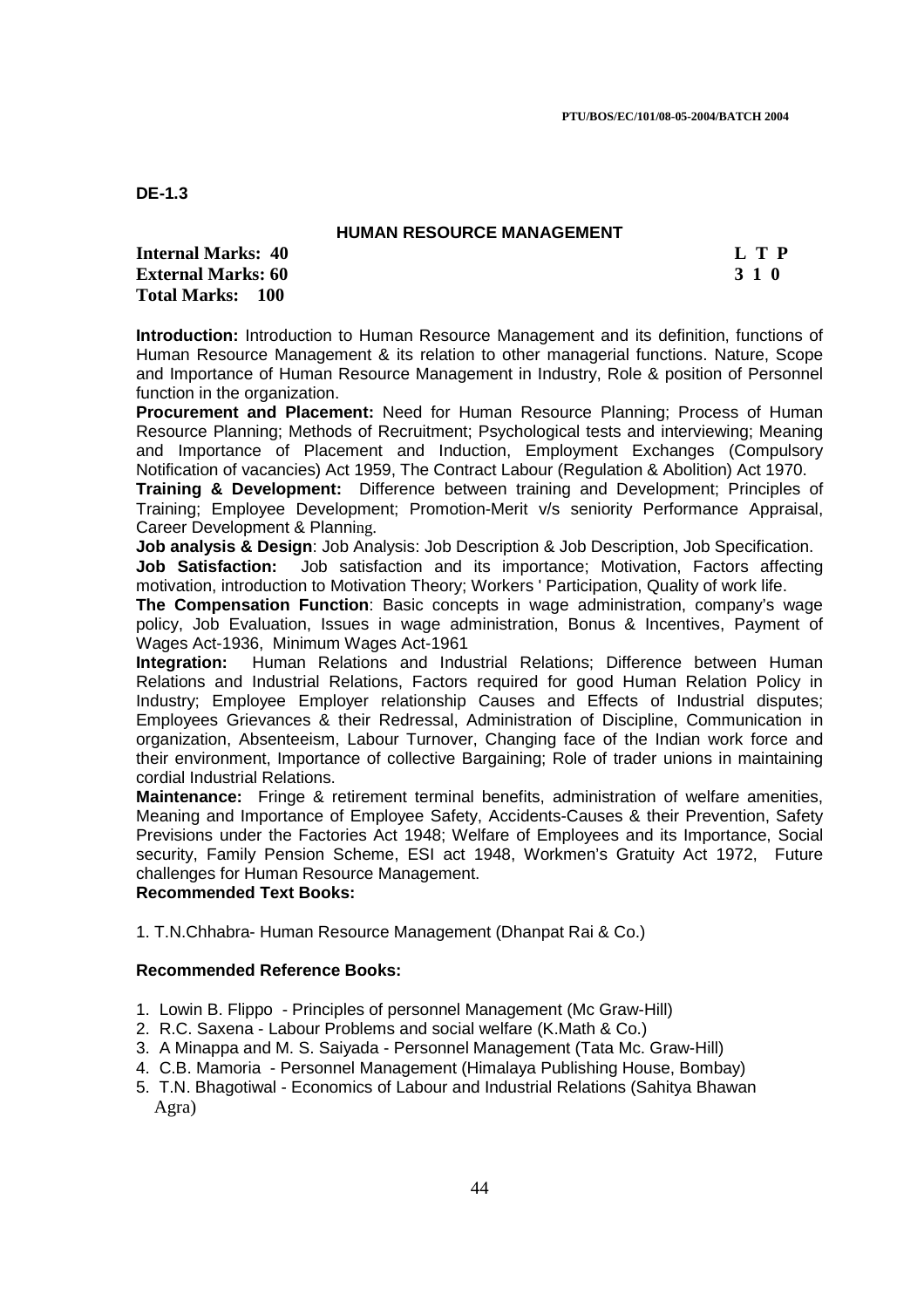## **VIRTUAL INSTRUMENTATION**

**Internal Marks: 40 L T P L T P External Marks: 60 3 1 0 Total Marks: 100**

**Review of Virtual Instrumentation:** Historical perspective, Need of VI, Advantages of VI, Define VI, block diagram & architecture of VI, data flow techniques, graphical programming in data flow, comparison with conventional programming.

**Programming Techniques:** VIS & Sub VIS, loops & charts, arrays, clusters, graphs, case & sequence structures, formula modes, local & global variables, string & file Input.

**Data Acquisition basics:** ADC, DAC, DIO, Counters & timers, PC Hardware structure, timing, interrupts, DMA, Software and Hardware Installation.

**Common Instrument Interfaces:** Current loop, Rs 232C/Rs 485, GPIB, System basics, interface basics: USB, PCMCIA, VXI, SCXI, PXI etc, networking basics for office & industrial application VISA & IVI, image acquisition & processing, Motion Control.

**Use of Analysis Tools:** Fourier transfo+rms, Power spectrum, Correlation methods, windowing & flittering.

**Application of VI:** Application in Process Control projects, Major equipments-Oscilloscope, Digital Multimeter, 120 MHz Pentium Computers, Labview Software, Study of Data Acquisition & Control using Labview ® Virtual instrumentation for an Innovative Thermal Conductivity Apparatus to measure the Thermal Conductivity Apparatus- to measure the conductivity of non Newtonian fluids while they are subjected to sharing force.

- 1. Gary Johnson, Labview Graphical Programming second edition, MC GrawHill, Newyork, 1997.
- 2. Lisa K.Wells & Jeffrey Travis, Labview for everyone, Prentice Hall, New Jersey, 1997.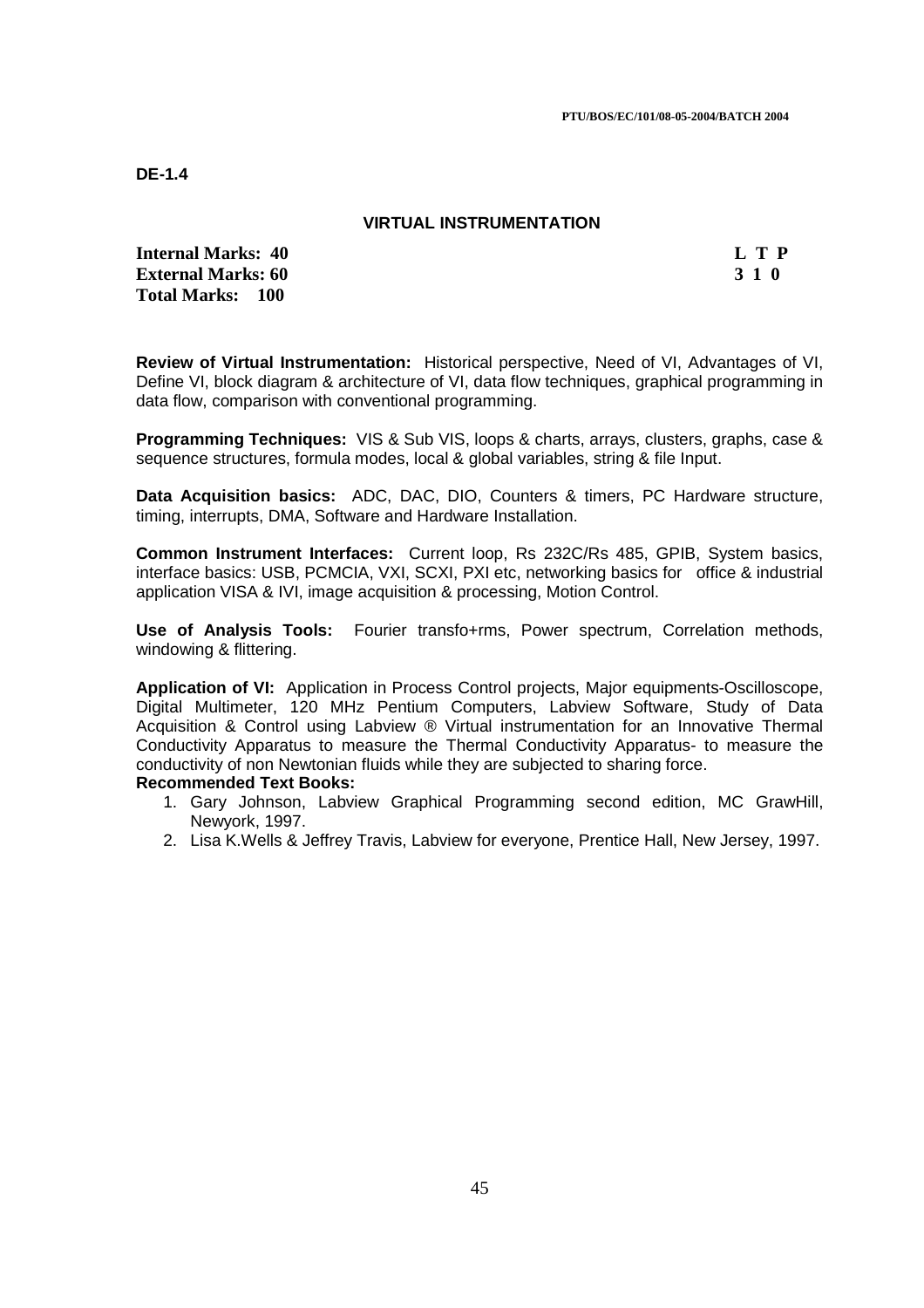## **NEURAL NETWORKS AND FUZZY LOGIC**

**Internal Marks: 40 L T P I** L T P **External Marks: 60 3 1 0 3 2 3 3 4 6 3 4 5 4 4 4 4 4 5 4 7 4 5 4 5 4 5 4 7 6 4 7 6 4 5 6 7 7 8 7 7 8 7 7 8 7 7 8 7 7 8 7 7 8 7 7 8 7 7 8 7 7 8 7 7 8 7 7 8 7 7 8 7 7 8 7 7 8 7 7 8 7 7 8 7 7 8 7 7 8 7 7 8 7 7 8 7 7 8 7 7 8 Total Marks: 100**

**Neural Networks characteristics:** History of development in neural Networks Principles, Artificial Neural Net terminology, Model of a neuron, topology, learning types of learning supervised unsupervised, re-inforcement learning.

**Basic Hopfield Model:** the perceptron, linear separability, Basic learning laws : Hebb's rule, Delta rule, Widrow & Hoff LMS learning rule, correlation learning rule, instar and outstar learning rules.

**Unsupervised learning**: competitive learning, K-means clustering algorethm, Kohonen's feature maps.

**Radial Basis**: Function neural networks, basic learning Laws in RBF nets, Recurrent networks, recurrent back propagation, Real Time Recurrent learning algorithm. Introduction to counter Propagation networks, CMAC networks, ART networks.

**Applications of neural nets such as pattern recoginition:** optimization, associative memories, vector quantization, control,Applications in speech and decision making.

**Fuzzy Logic :** Basic concepts of Fuzzy Logic, Fuzzy vs Crisp set, Linguistic variables, membership functions, operations of fuzzy sets, fuzzy IF-THEN rules, variable inference, techniques, defuzzication techniques, basic fuzzy inference algorithm, Applications of fuzzy logic, Fuzzy system design, Implementation of fuzzy system, Useful tools supporting design.

- 1. Fuzzy Systems Design Principles, Building Fuzzy IF-THEN Rule Bases By Riza C. Berkin & Trubatch, JeeeBcss
- 2. Vegna Narayanan Artificial Neural Networks
- 3. Bart Kosko Neural Networks & Fuzzy Logic
- 4. Simon Haykin Neural Networks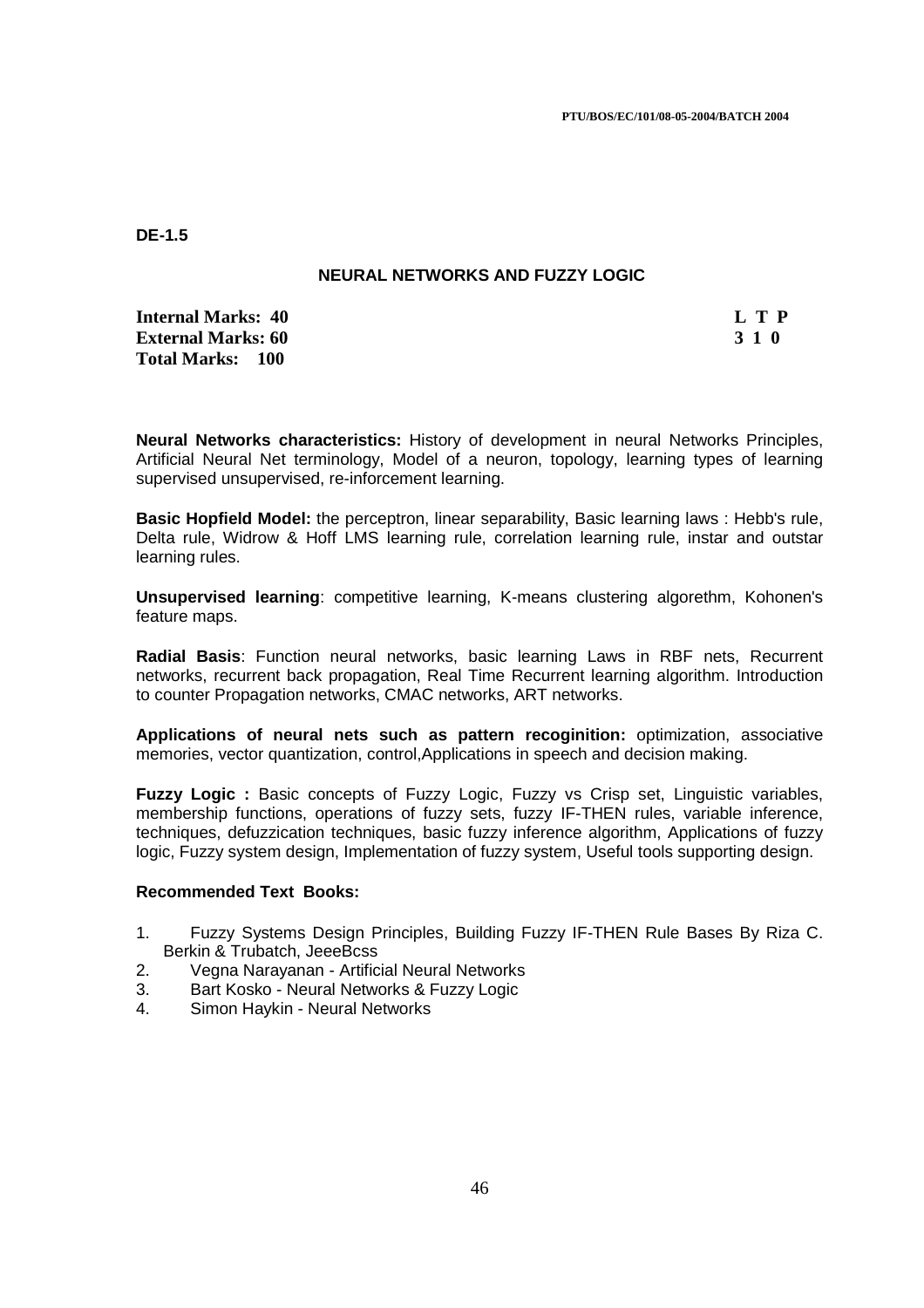### **LAB X: MICROWAVE Engineering**

| <b>Internal Marks: 30</b>  | L T P            |
|----------------------------|------------------|
| <b>External Marks: 20</b>  | 0 <sub>0</sub> 2 |
| <b>Total Marks:</b><br>-50 |                  |

## **List of Experiments:**

- 1. Study of microwave components and instruments.
- 2. Measurement of crystal characteristics and proof of the square law characteristics of the diode.
- 3. Measurement of klystron characteristics. 4. Measurement of VSWR and standing wave ratio.
- 4. Measurement of Dielectric constants.
- 5. Measurement of Directivity and coupling coefficient of a directional coupler.
- 6. Measurement of Q of a cavity.
- 7. Calibration of the attenuation constant of an attenuator.
- 8. Determination of the radiation characteristics and gain of an antenna.
- 9. Determination of the phase-shift of a phase shifter.
- 10. Determination of the standing wave pattern on a transmission line and finding the length and position of the short circuited stub.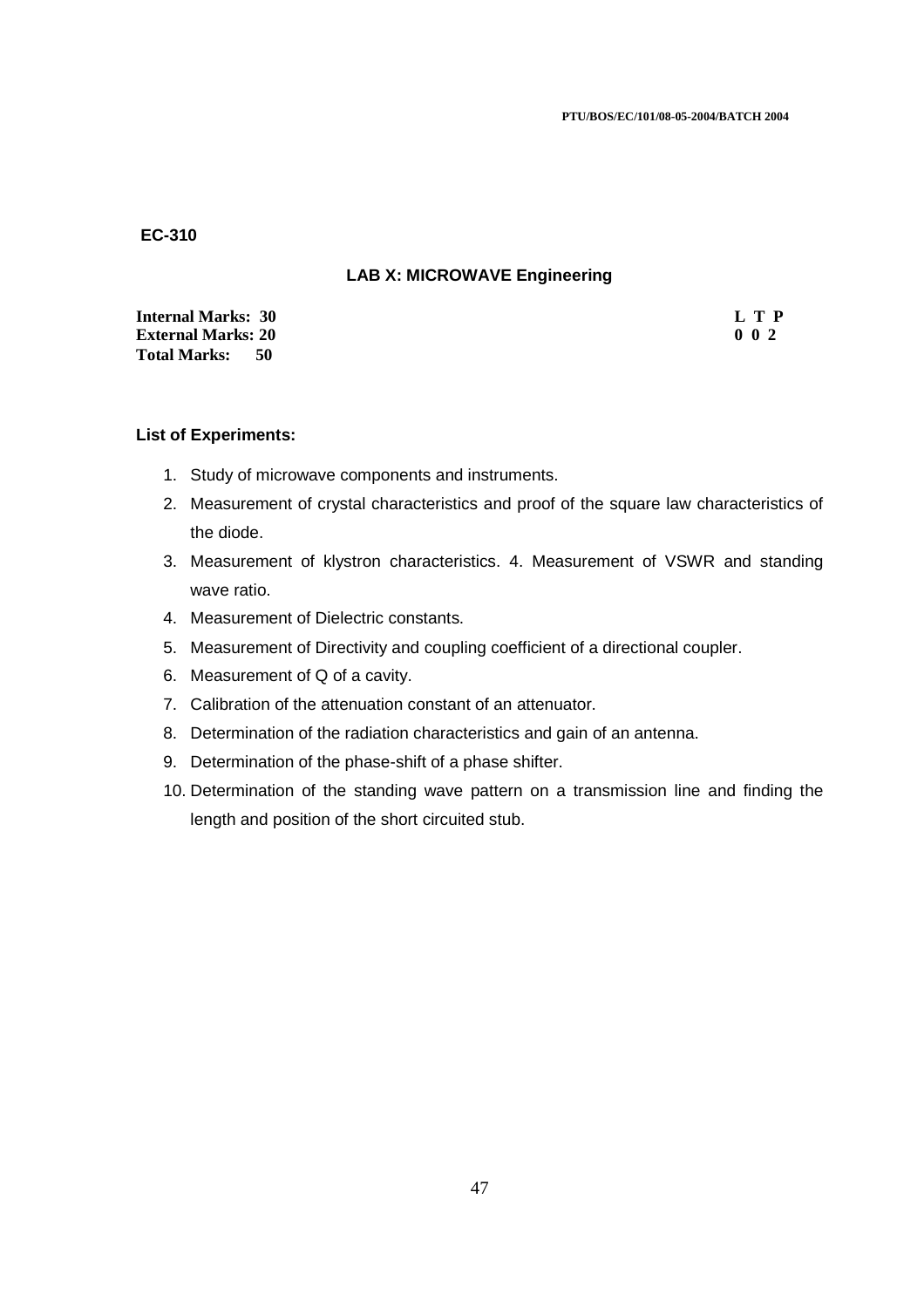# **Lab-XI Digital Communication**

| <b>Internal Marks: 30</b>   | L T P            |
|-----------------------------|------------------|
| <b>External Marks: 20</b>   | 0 <sub>0</sub> 2 |
| <b>Total Marks:</b><br>- 50 |                  |

## **LIST OF EXPERIMENTS**

| 1.  |           | Study of Time Division Multiplexing system.                                      |
|-----|-----------|----------------------------------------------------------------------------------|
| 2.  |           | Study of pulse code modulation and demodulation.                                 |
| 3.  |           | Study of delta modulation and demodulation and observe effect of slope           |
|     | overload. |                                                                                  |
| 4.  |           | Study pulse data coding techniques for various formats.                          |
| 5.  |           | Data decoding techniques for various formats.                                    |
| 6.  |           | Study of amplitude shift keying modulator and demodulator.                       |
| 7.  |           | Study of frequency shift keying modulator and demodulator.                       |
| 8.  |           | Study of phase shift keying modulator and demodulator.                           |
| 9.  |           | Error Detection & Correction using Hamming Code                                  |
| 10. |           | Digital link simulation; error introduction & error estimation in a digital link |
|     |           | using MATLAB (SIMULINK)/ComSim.                                                  |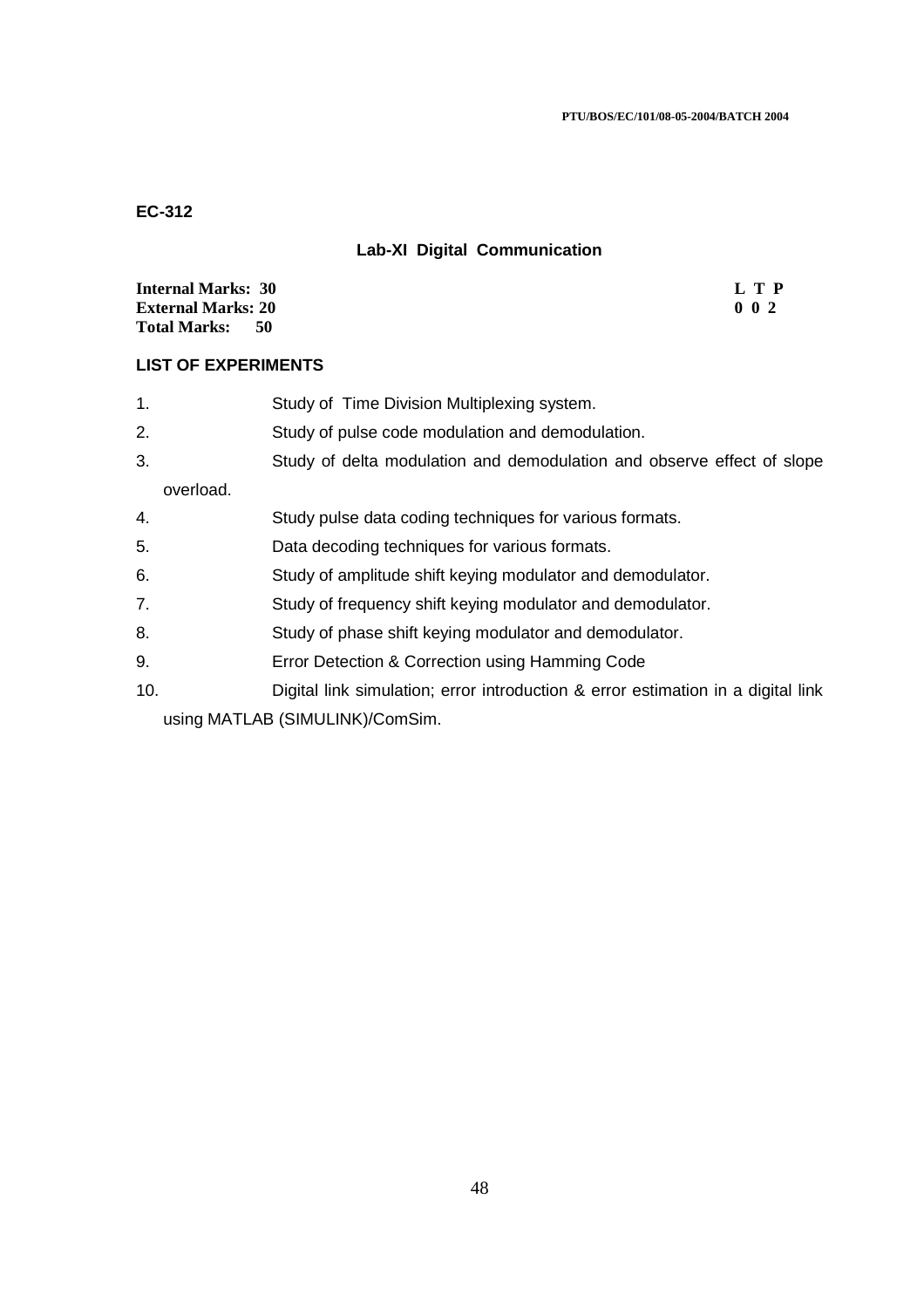### **EC-314 Lab XII Micro controller**

**Internal Marks: 30 L T P I External Marks: 20 0 0 2 Total Marks: 50**

### **List of Experiments:**

- 1. Study of 8051/8031 Micro controller kits.
- 2. Write a program to add two numbers lying at two memory locations and display the result.
- 3. Write a program for multiplication of two numbers lying at memory location and display the result.
- 4. Write a program to check a number for being ODD or EVEN and show the result on display.
- 5. Write a program to split a byte in two nibbles and show the two nibbles on display.
- 6. Write a Program to arrange 10 numbers stored in memory location in Ascending and Descending order.
- 7. Write a program to find a factorial of a given number.
- 8. Study of Interrupt structure of 8051/8031 micro controllers.
- 9. Write a program to show the use of INT0 and INT1.
- 10. Write a program of Flashing LED connected to port 1 of the Micro Controller
- 11. Write a program to generate a Ramp waveform using DAC with micro controller.
- 12. Write a program to interface the ADC.
- 13. Write a program to control a stepper motor in direction, speed and number of steps.
- 14. Write a program to control the speed of DC motor.
- 15. Interfacing of high power devices to Micro-controller port-lines, LED, relays and LCD display.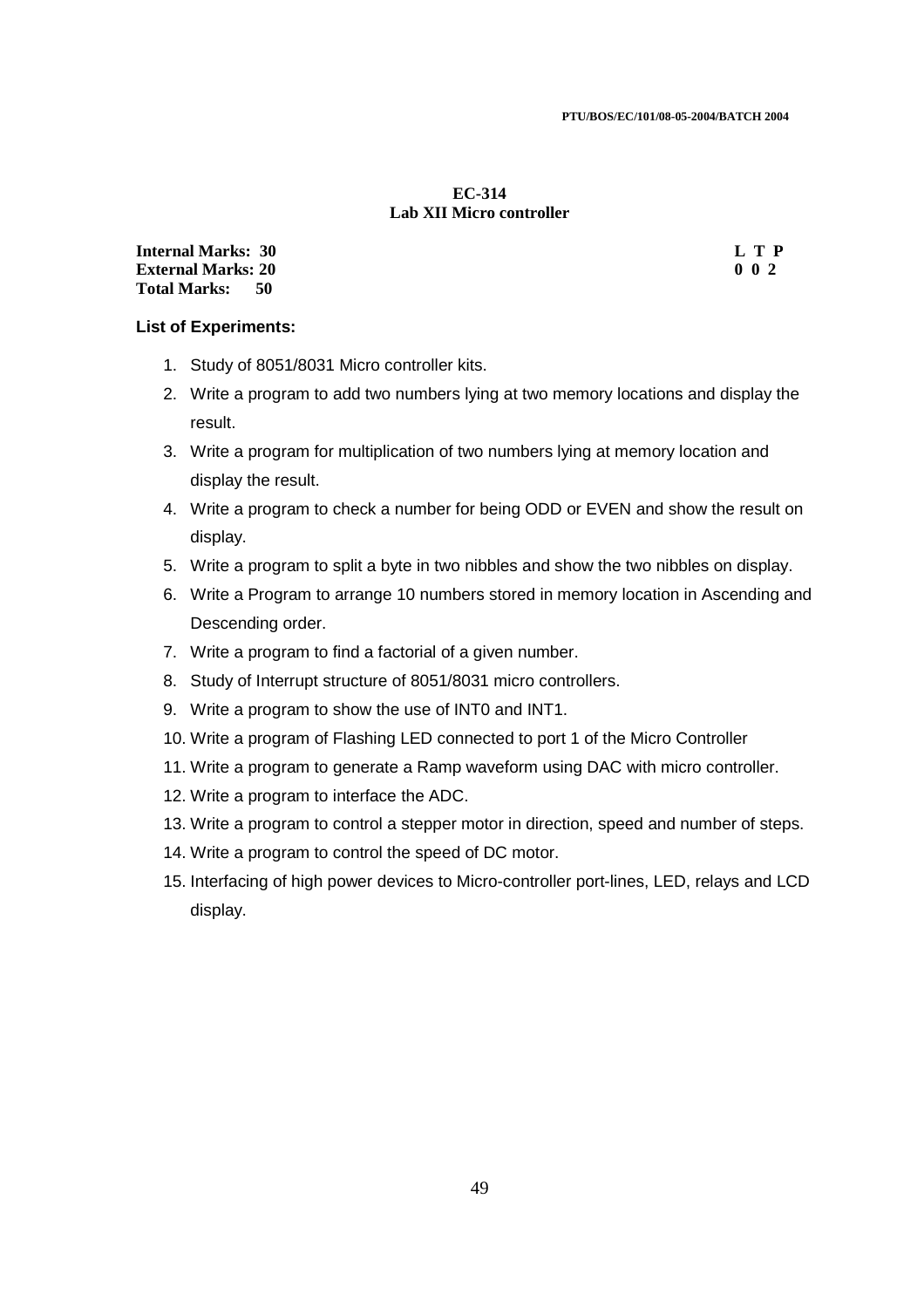## **EC-316 Lab XIII: Digital Signal Processing using MATLABTM**

### List of experiments:

Perform the following excercises using MATLAB<sup>™</sup>

- 1. To develop elementary signal function modules (m-files) for unit sample, unit step, exponential and unit ramp sequences.
- 2. To develop program modules based on operation on sequences like signal shifting, signal folding, signal addition and signal multiplication.
- 3. To develop program for discrete convolution and correlation .
- 4. To develop program for finding response of the LTI system described by the difference equation.
- 5. To develop program for computing inverse Z-transform.
- 6. To develop program for finding magnitude and phase response of LTI system described by system function H(z).
- 7. To develop program for computing DFT and IDFT .
- 8. To develop program for computing circular convolution.
- 9. To develop program for conversion of direct form realisation to cascade form realisation.
- 10. To develop program for cascade realisation of IIR and FIR filters.
- 11. To develop program for designing FIR filter.
- 12. To develop program for designing IIR filter.

Recommended Book:

1. DSP using Matlab : Ingle V.K., Proakis ; Vikas Publication.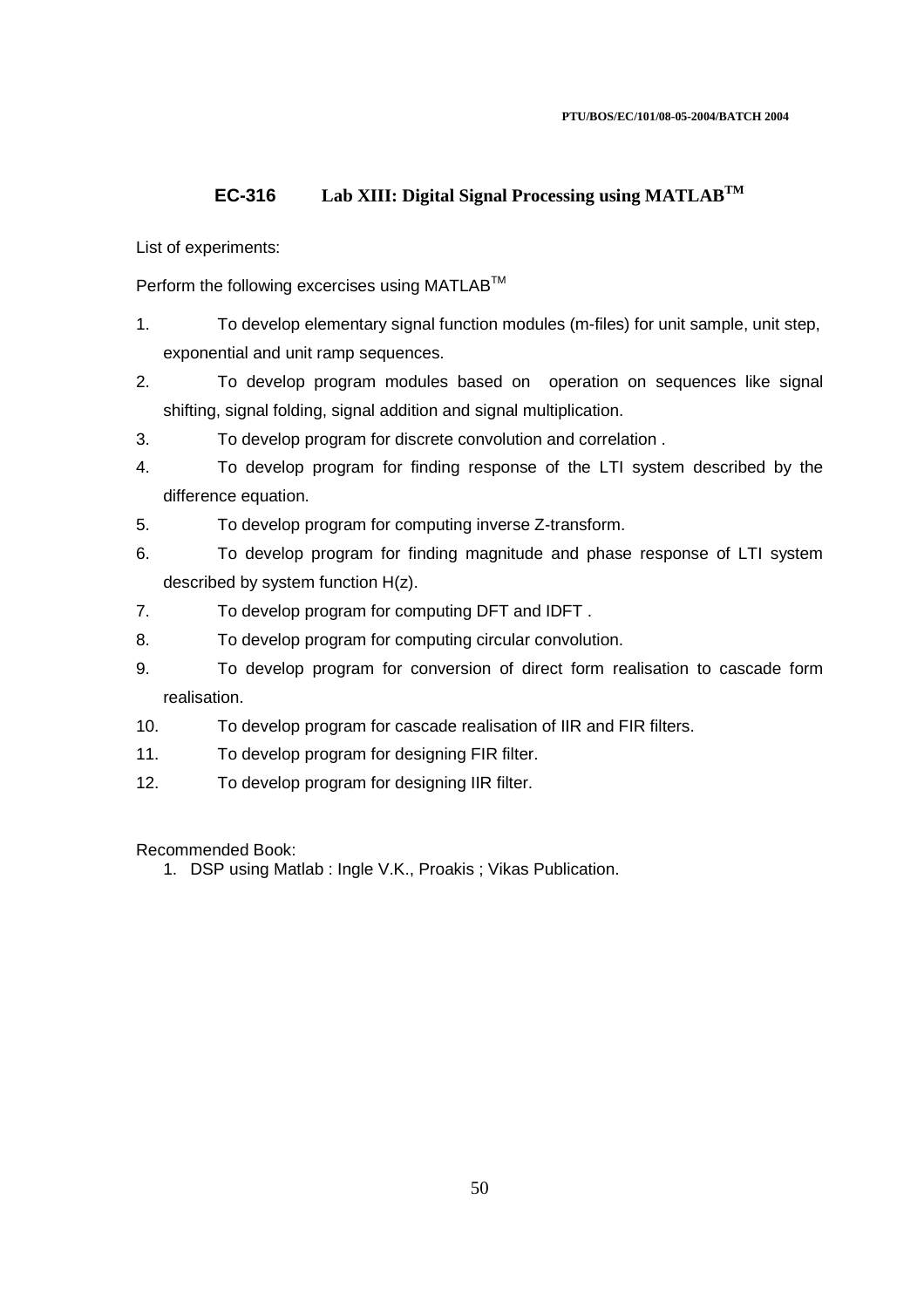**PTU/BOS/EC/101/08-05-2004/BATCH 2004** 

**EC-402** 

**Computer Networks** 

**Internal Marks: 40 L T P I** L T P **External Marks: 60 4 1 0**  $\phantom{0}4$  **1 0**  $\phantom{0}4$  **1 0**  $\phantom{0}4$  **4 1 0**  $\phantom{0}4$  **4 1 0**  $\phantom{0}4$  **4 1 0**  $\phantom{0}4$  **4 1 0**  $\phantom{0}4$  **5**  $\phantom{0}4$  **5**  $\phantom{0}4$  **5**  $\phantom{0}4$  **5**  $\phantom{0}4$  **5**  $\phantom{0}4$  **5**  $\phantom{0}4$  **5**  $\phantom{0}4$  **5 \phantom{0}4 Total Marks: 100**

**Data communication concepts:** Digital & Analog, Parallel & serial,Synchronous & Asynchronous, Simplex, Half duplex & Full duplex.

**Computer Networks:** Introduction, N/W Topology, Wired N/W Vs wireless N/W. Classification of computer N/W's- LAN, MAN, WAN. Internet,Intranet & Extranet.

**Protocols & Protocol suits** (eg TCP/IP, IPX/SPX), Need of Protocols & their significance in Networking.

**N/W Reference Models:-** OSI reference Model, TCP/IP reference Model, comparison of OSI & TCP/IP Ref Models.

**Networking H/W:** Ethernet cabling, The NIC, Repeater, Router, Bridges, Switches, Transcievers, hubs, Cable Modems.

Comminication Switching Techniques: **Circuit Switching, Packet Switching & Message switching.** 

**LAN standards (IEEE 802 PROJECT):** Ethernet, CSMA/CD, Token Ring, Token Bus, & their frame formats. FDDI.

**Data link & N/W layer** Services provided to N/W layer, Framing, Data link control: Flow control, Error Detection, HDLC & SDLC, concept of Routing & congesition control.

**Transport layer** Transport layer Protocols like TCP, UDP, connection Oriented Transport Protocol, TCP services.

**N/W Protocols:** Low level Protocols. SLIP, PPP NETBEUI, High level Protocols:- IP & IP Addresses, ARP,RARP

**Traditional Application:** Terminal Acess:Telnet, File transfer: FTP, Email: SMTP & MIME & POP3

**Modern Applications:** Web Applications :- HTTP. Internet and its Applications .

**Unix Networking concepts:** Introduction to sockets.

.

Recommended References Books:

- 1. William Stallings "Computer Networking with Internet Protocols And Technology", Pearson Education.
- 2. Keneth C. Mansfield, Jr. James L. Antonakos "An Introduction to Computer Networking", PHI.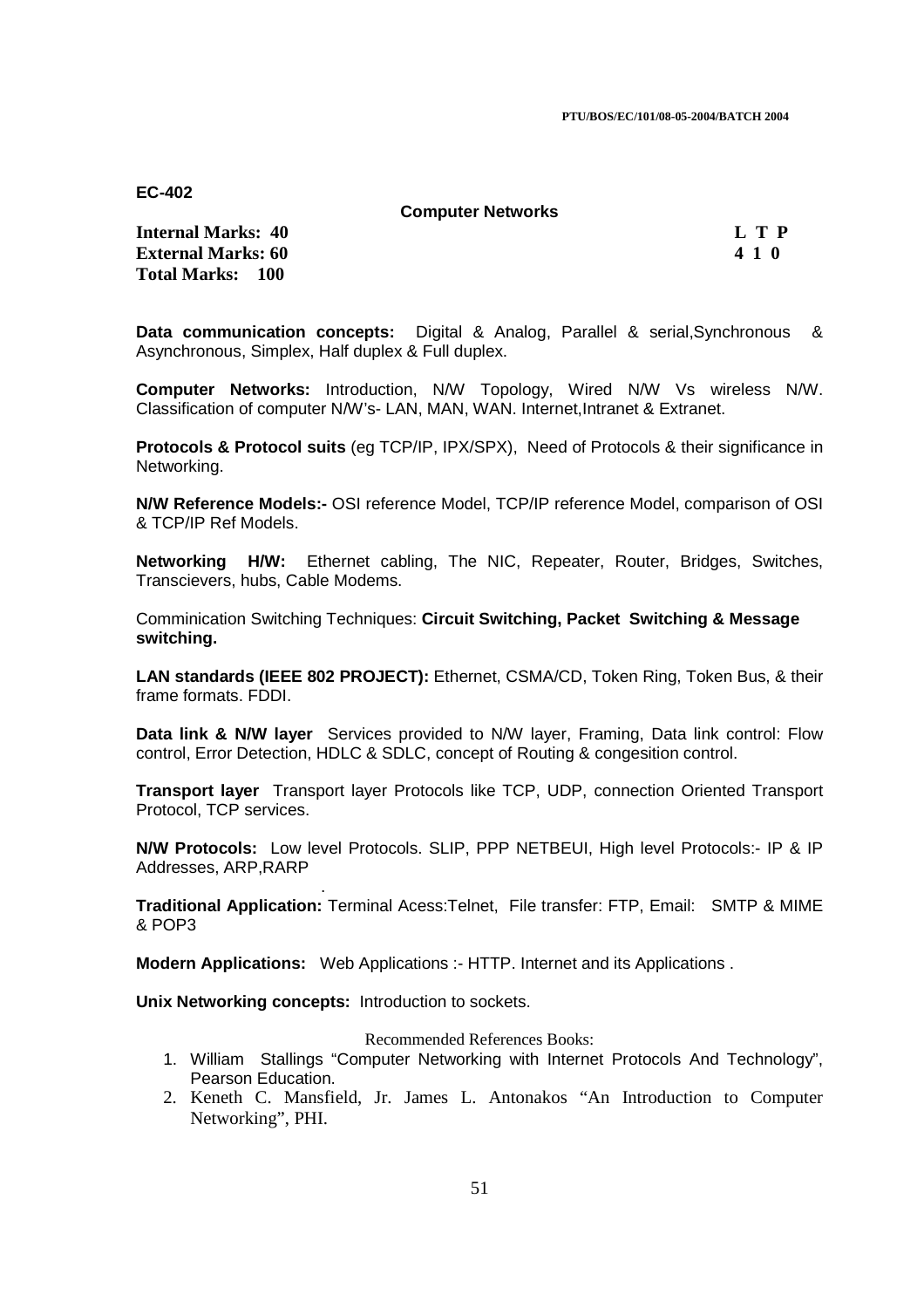## **Optical Fiber Communications**

**Internal Marks: 40 L T P I** L T P **External Marks: 60 3 1 0 Total Marks: 100**

- **1. Introduction:** Need of Fiber Optic Communications, Evolution of Light wave Systems, Basic Concepts; Analog & Digital Signals, Channel Multiplexing, Modulation Formats, Optical Communication Systems, Light wave System Components; Optical Fibers as a Communication Channel, Optical Transmitters, Optical Receivers.
- **2. Optical Fibers:** Geometrical-Optics Description; Step-Index Fibers, Graded Index Fibers, Wave Propagation; Maxwell's Equations, Fiber Modes, Single-Mode-Fibers, Dispersion in Single-Mode Fibers; Group Velocity Dispersion, Material Dispersion, Wave guide Dispersion, Higher-order Dispersion, Polarization-Mode Dispersion, Dispersion-Induced Limitations; Basic Propagation Equation, Chirped Gaussian Pulses, Limitations on the Bit Rate, Fiber Bandwidth , Fiber Losses; Attenuation Coefficient, Material Absorption, Rayleigh Scattering, wave guide Imperfections, Nonlinear Optical effects; Stimulated Light Scattering, Nonlinear Phase Modulation, Four Wave Mixing, Fiber Manufacturing; Design Issues, Fabrication Methods, Cables and Connectors
- **3. Optical Transmitters:** Basic Concepts; Emission and Absorption Rates, p-n Junctions, Non radiative Recombination, Semi conductor Materials, Light Emitting Diodes; Power-current Characteristics, LED spectrum, Modulation Response, LED Structures, Semi Conductor Lasers; DFB Lasers, Coupled Cavity semiconductor Lasers, Tunable Semiconductor Lasers, Vertical Cavity Semiconductor Lasers, Laser Characteristics, Small & Large Signal Modulation, Spectral Line width, Source Fiber Coupling.
- **4. Optical Receivers:** Basic concepts, p-n Photo Diodes, p-i-n Photo Diodes, Avalanche Photo Diode, MSM Photo detector, Receiver Design, Receiver Noise; Noise mechanism, Receiver sensitivity; Bit error rate, Minimum Receiver Power, Sensitivity Degradation, Receiver Performance.
- **5. Light Wave Systems:** System Architecture, Loss limited Light wave systems, Dispersion limited Light wave systems, Power Budget, Long Haul systems, Sources of Power Penalty; Model Noise, Dispersive Pulse Broadening, Mode Partition Noise, Frequency Chirping, Reflection Feedback Noise.
- **6. Multi channel Systems:** WDM Light wave systems, Optical TDM Systems, Subscriber Multiplexing, Code Division Multiplexing.

### **Text Books:**

- 1. Govind P. Agrawal, Fiber Optics Communication Systems John Wiley & Sons (Asia ) Pte Ltd.
- 2. Senior J. Optical Fiber Communications, Principles & Practice, PHI.
- **3.** Keiser G., Optical Fiber Communication Mc graw-hill.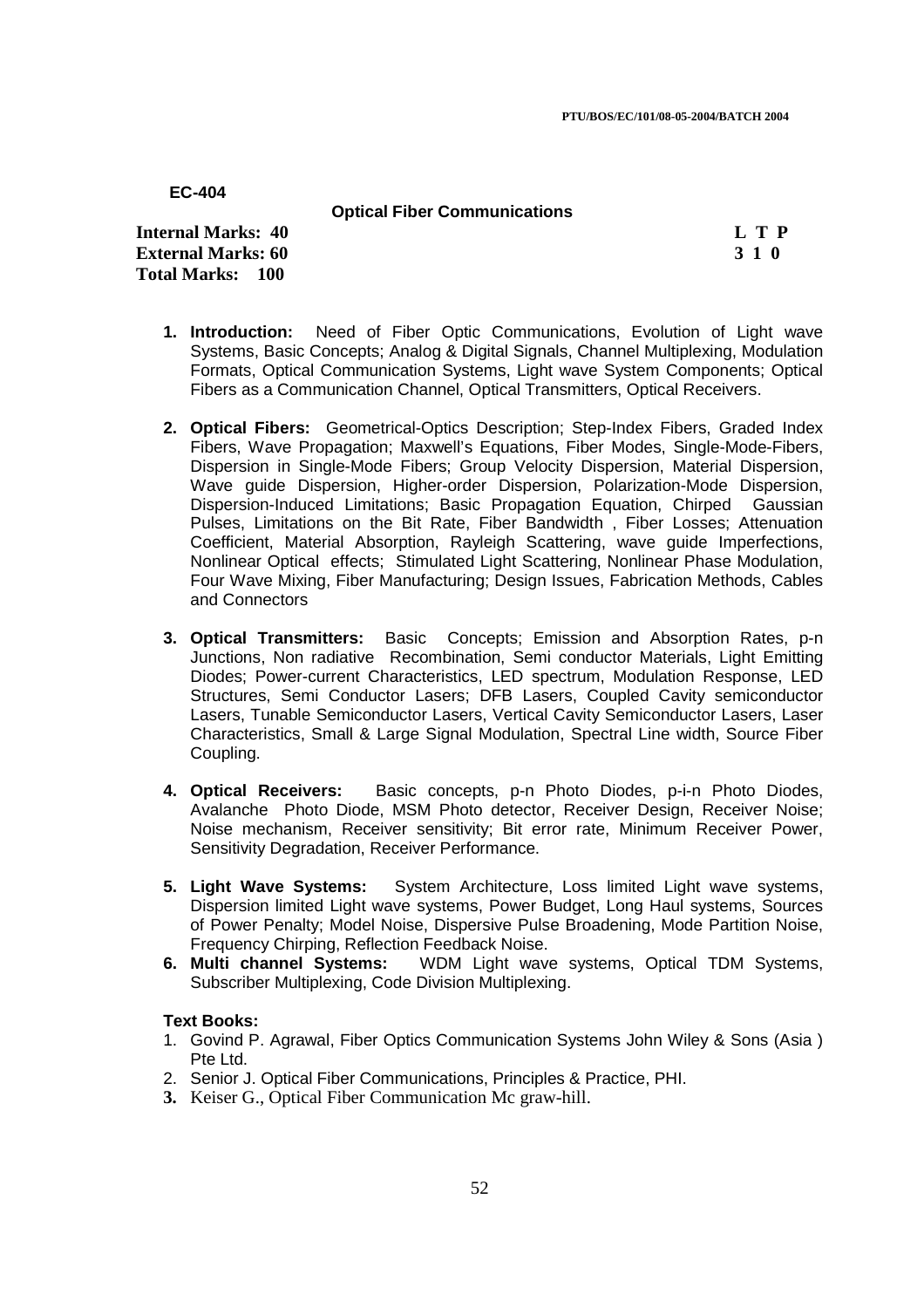## **VLSI DESIGN & TECHNOLOGY**

**Internal Marks: 40 L T P L T P External Marks: 60 4 1 0 Total Marks: 100**

**Introduction:** Introduction to Computer-aided design tools for digital systems. Hardware description languages, Introduction to VHDL, Data objects, Classes and data types, Operators, Overloading, Logical operators. Types of delays, Entity and Architecture declaration. Introduction to behavioural, dataflow and structural models.

**VHDL Statements:** Assignment statements, sequential Statements and process, Conditional statements, Case statements, Array and loops, Resolution functions, Packages & Libraries, Concurrent statements.

**Combinational Circuit Design:** VHDL models and simulation of combinational circuits such as Multiplexers, Encoders, Decoders, Code converters, Comparators, Implementation of Boolean functions etc.

**Sequential Circuit Design:** VHDL Models and simulation of sequential circuits, Shift registers, Counters etc.

**Design of Microcomputer:** Basic components of a computer, Specifications, Architecture of a simple Microcomputer system, Implementation of a simple microcomputer system using VHDL.

**Design with CPLDs and FPGAs:** Programmable logic devices : ROM, PLAs, GAL, PEEL, CPLDs and FPGA. Design and implementation using CPLDs and FPGAs

- 1. IEEE Standard VHDL Language reference Manual(1993)
- 2. Digital Design & Modelling with VHDL & Synthesis : KC Chang; IEEE Computer Society Press.
- 3. "A VHDL Primmer": Bhasker; Prentice Hall 1995
- 4. "Digital System Design using VHDL":Charles. H. Roth; PWS(1998)
- 5. "VDHL-Analysis & Modelling of Digital Systems": Navabi Z; McGraw Hill
- 6. VHDL-IV Edition:Perry; TMH(2002)
- 7. "Introduction to Digital Systems": Ercegovac. Lang & Moreno; John wiley(1999)
- 8. Fundamentals of Digital Logic with VHDL Design: Brown and Vranesic; TMH(2000)
- 9. Modern Digital Electronics-III Edition : R.P Jain; TMH(2003)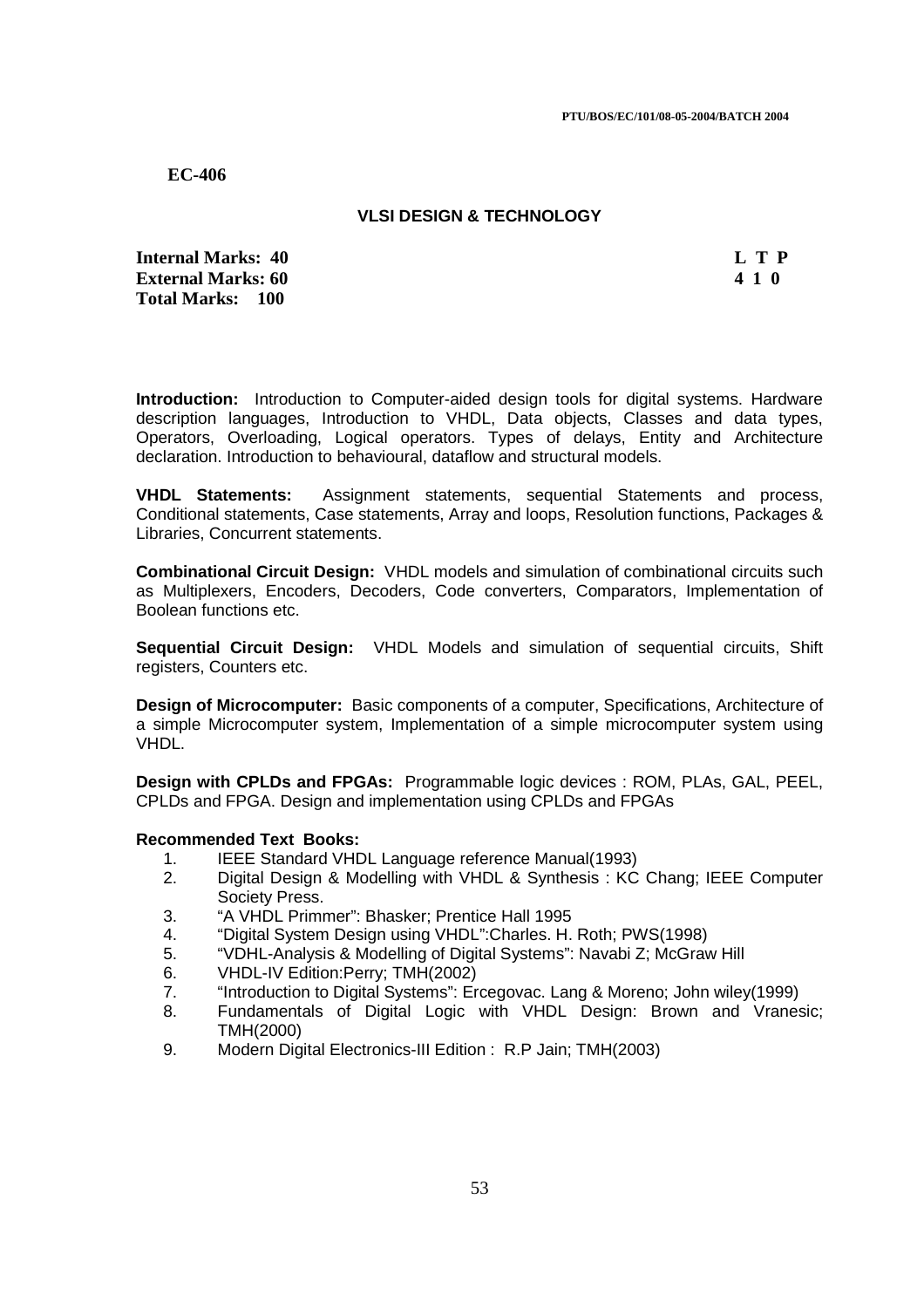## **VLSI DESIGN LAB**

**Internal Marks: 30 L T P L T P External Marks: 20 0 0 2 Total Marks: 50**

### **Combinational Design Exercises**

- 1. Design of Gates
	- a. Design of AND gate
	- b. Design of OR gate
	- c. Design of XOR gate
- 2. Design of XOR gate using other basic gates
- 3. Design of 2:1 Mux using other basic gates
- 4. Design of 2 to 4 Decoder
- 5. Design of Half-Adder, Full Adder, Half Substractor, Full Substractor
- 6. Design of 3:8 Decodre
- 7. Design of 8:3 Priority Encoder
- 8. Design of 4 Bit Binary to Grey code Converter
- 9. Design of 4 Bit Binary to BCD Converter using sequential statement
- 10. Design an 8 Bit parity generator ( with for loop and Generic statements)
- 11. Design of 2,s Complementer for 8-bit Binary number using Generate statements

### **Sequential Design Exercises**

- 12. Design of all type of Flip-Flops using ( if-then-else) Sequential Constructs
- 13. Design of 8-Bit Shift Register with shift Right, Rhisft Left, Load and Synchronous reset.
- 14. Design of Synchronous 8-bit Johnson Counter.
- 15. Design of Synchronous 8-Bit universal shift register ( parallel-in, parallel-out) with 3 state output ( IC 74299)
- 16. Design of 4 Bit Binary to BCD Converter using sequential statement.
- 17. Design
	- a. Mod 3 Counter
	- b. Mod 5 Counter
	- c. Mod 7 Counter
	- d. Mod 8 Counter
	- e. Mod 16 counter
	- f. 4 Bit Johnson counter
- 18. Design a decimal up/down counter that counts up from 00 to 99 or down from 99 to 00.
- 19. Design 3-line to 8-line decoder with address latch
- 20. Design of ALU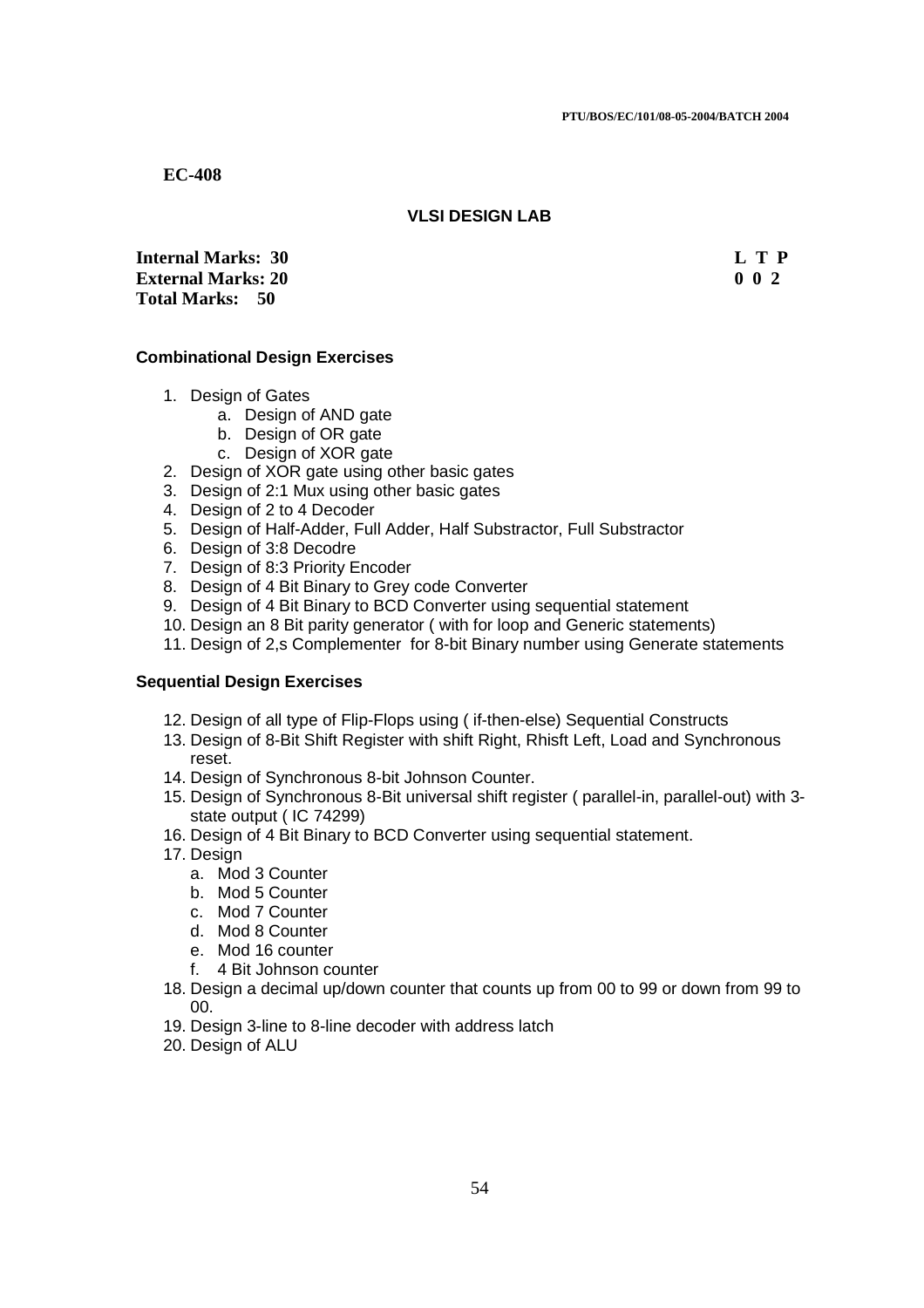## **Department Elective II**

**DE-2.1** 

## **INDUSTRIAL ELECTRONICS**

**Internal Marks: 40 L T P External Marks: 60 3 1 0 Total Marks: 100**

**Characteristics of Selected Devices:** Fast recovery diodes, Schottky diode, SCR, gate trigger and commutation circuits, series and parallel connection of SCRs, Diac, Triac, UJT, Power MOSFETs.

**Controlled Rectifier:** Half wave and full wave with resistive & R-L-E and resistive-inductive loads. Free-wheeling diode, three phase rectifiers, Bridge rectifiers -half controlled and fully controlled.

**Inverter, Chopper And Cycloconverter :** Voltage driven, current driven, bridge, parallel, SCR versions, control of output voltage-PWM schemes, harmonic reduction

**Motor Control:** D.C. and A.C. motor control, reversible drives, closed loop control, commutatorless d.c. motor control.

**A.C. Voltage Controllers:** Types of AC Voltage Controllers, Integral cycle control, single phase voltage controller, Sequence control of AC voltage (Transformer tap changers)

### **Books Recommended:**

- 1. Power Electronics P.C. Sen, Tata McGraw Hill Publishing Co., Ltd., 1987.
- 2. Power Electronics and Control S.K. Dutta, Prentice Hall of India Pvt. Ltd., 1986.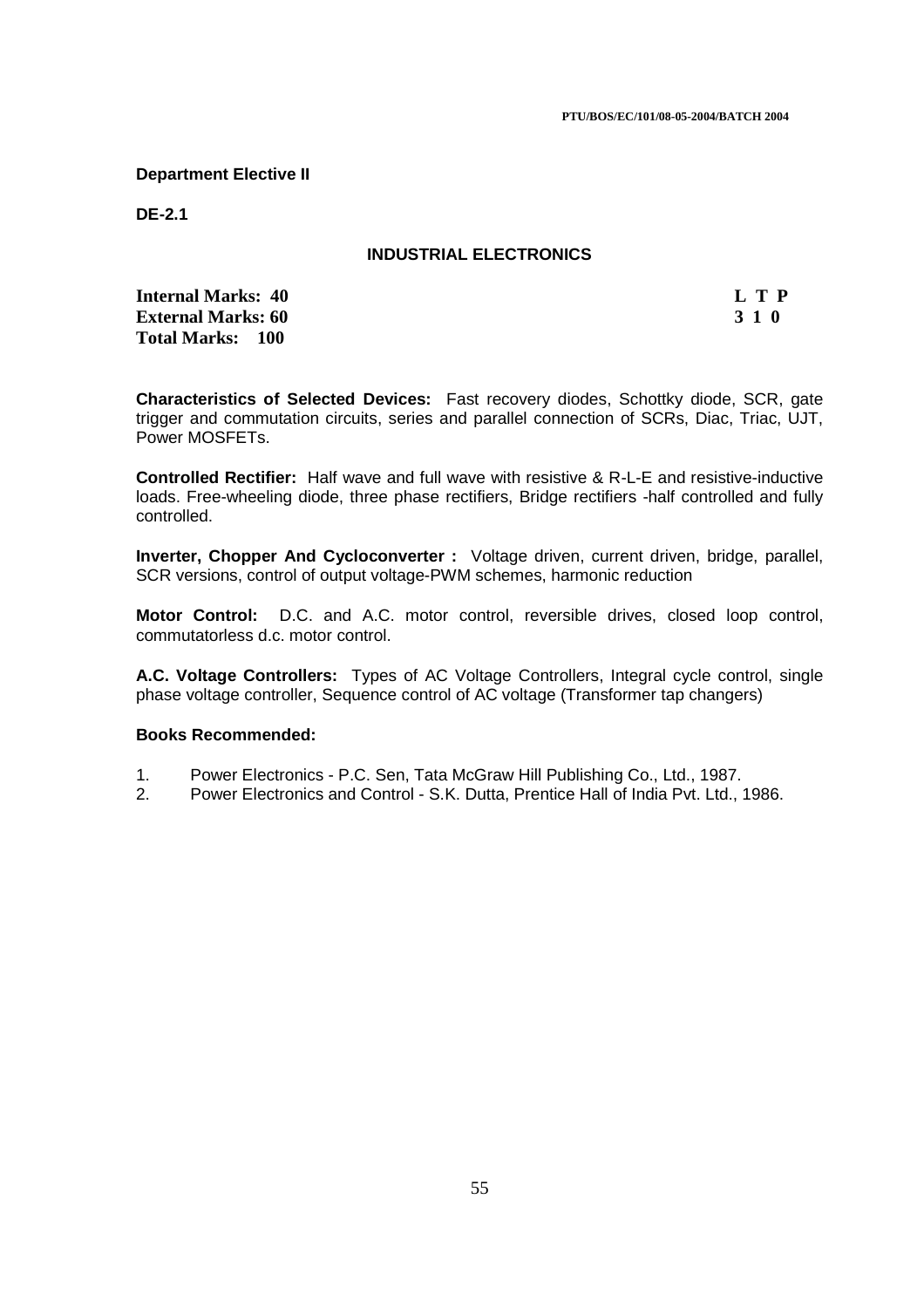### **Wireless Communication Systems & Networks**

**Internal Marks: 40 L T P I** L T P **External Marks: 60 3 1 0 Total Marks: 100**

**Introduction:** Mobile Radio Systems around the world, Examples of Wireless Communication Systems; Paging Systems, Cordless Telephone Systems, Cellular Telephone Systems, Comparison of common Wireless Communication systems

**Digital Communication through fading multipath channels:** Fading channel and their characterstics- Channel modelling, Digital signalling over a frequency non selective slowly fading channel- frequency selective slowly fading channel- Calculation of error probabilities- Tapped Delay line model- The RAKE demodulator- performance-Concept of diversity branches and signal paths- Combining methods- Selective diversity combining-pre-detection and post-detection combining- Switched combining- maximal ratio combining- Equal gain combining.

**Multiple Access Techniques for Wireless Communications:** Introduction, Frequency Division Multiple Access (FDMA), Time Division Multiple Access (TDMA), Spread Spectrum Multiple Access, Space Division Multiple Access, Packet Radio Protocols; Pure ALOHA, Sloted ALLOHA, Capacity of Cellular Systems

**Wireless Networking:** Introduction, Difference between Wireless & Fixed Telephone Networks, Development of Wireless Networks, Traffic Routing in Wireless Networks, Wireless Data Services, Common Channel signaling, Broad band ISDN & ATM, Signaling System No. 7(SS-7), Personal Communication Services/ Networks, Protocols for Network Access, Network Databases.

**Wireless Systems & Standards:** AMPS and ETACS, United states digital cellular (IS-54 & IS 136), Global system for Mobile (GSM); Services, Features, System Architecture, and Channel Types, Frame Structure for GSM, Speech Processing in GSM, CDMA Digital standard (IS 95); Frquency and Channel specifications, Forward CDMA Channel,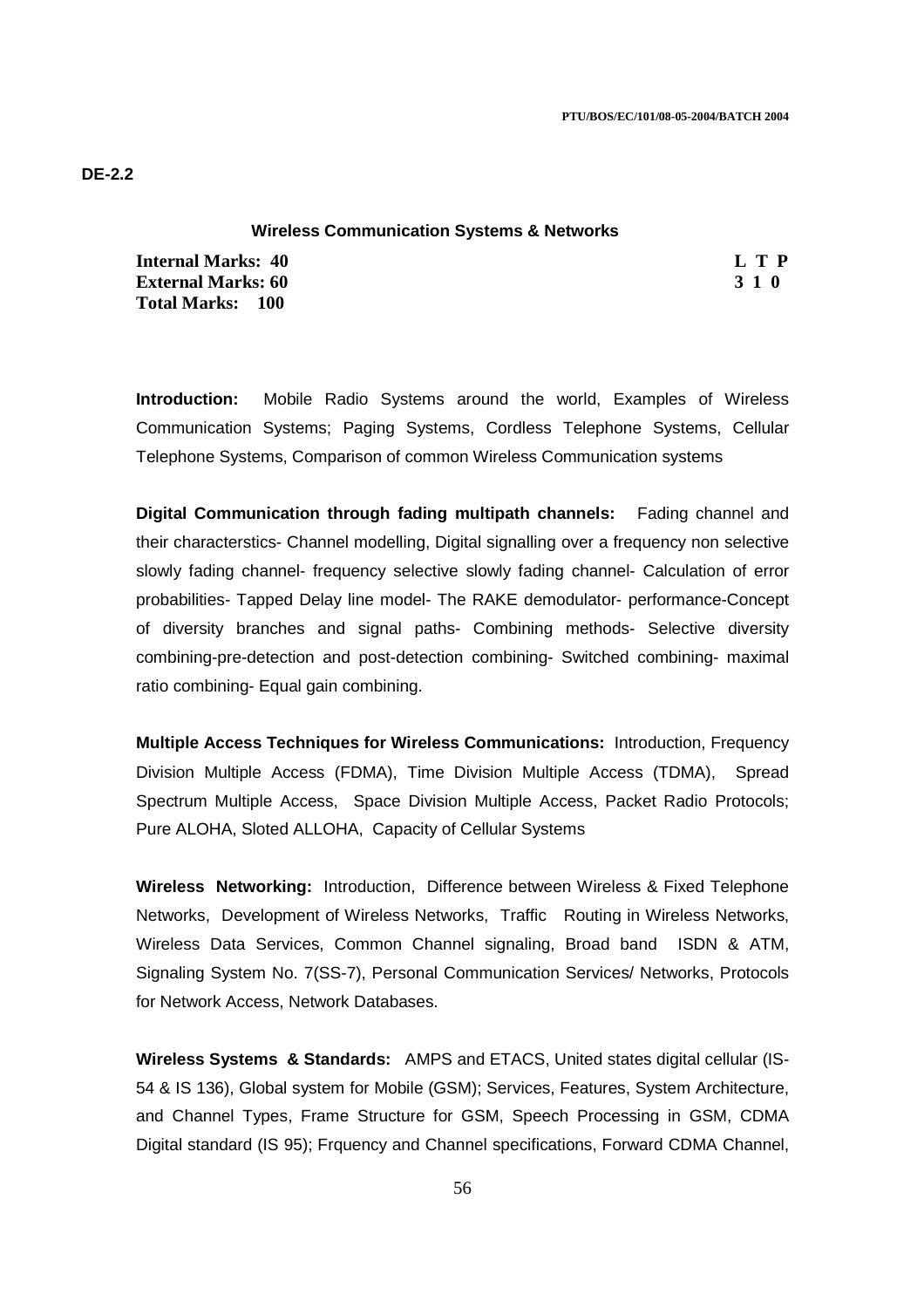Reverse CDMA Channel, CT2 Standard for Cordless Telephones, Personal Access Communication System, Pacific Digital Cellular, Personal Handyphone Systems, PCS and ISM Bands, Wireless Cable Television.

**Wireless Local Area Networks (WLAN): C**omponents and working of WLAN, transmission media for WLAN, Modulation techniques for WLAN (DSSS, FHSS), IEEE 802.11 standards and protocols for WLAN (MACA, MACAW). Mobile Network and Transport layer: Mobile IP, Mobile TCP, traffic routing in wireless networks, wire less ATM. Wireless Local Loop(WLL) : WLL Architecture, WLL Technologies and frequency spectrum.

**Future trends:** Blue Tooth technology, 4G mobile techniques, Wi-Fi Technology.

- 1. Theodore S.Rappaport, "Wireless communications:Principles and practice", third Indian reprint Pearson Education Asia 2003.
- 2. Raj Pandya, "Mobile and Personal Communication systems and services", Prentice Hall of India, 2001.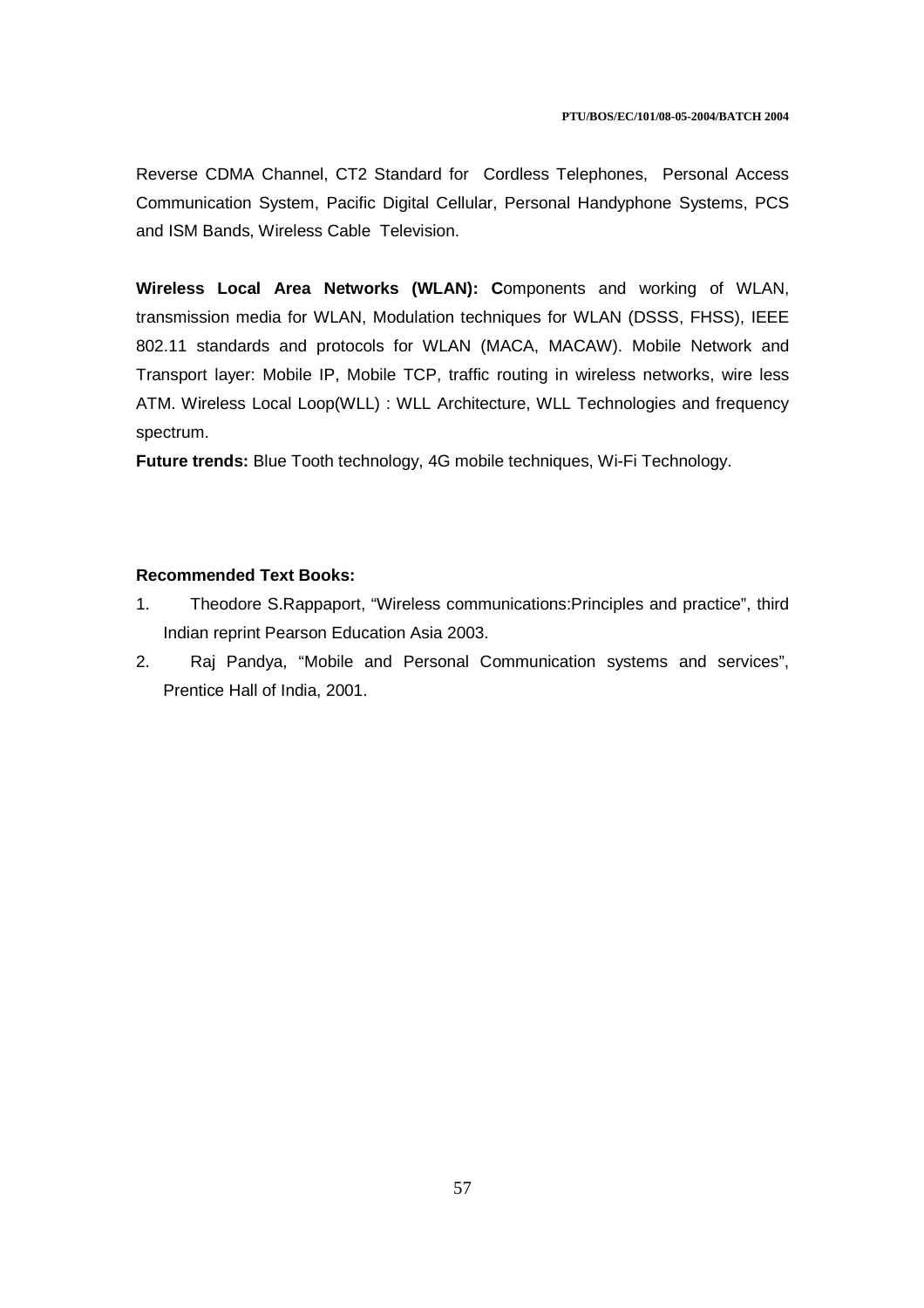**DE-2.3** 

### **BIO-MEDICAL ELECTRONICS**

**Internal Marks: 40 L T P External Marks: 60 3 1 0 Total Marks: 100**

**Transducers and Electrodes:** Different type of transducer and their selection for Biomedical applications; Inductive, capacitive, piezoelectric transducers, Thermistors: Radiation & Chemical thermometry; Electrode theory and Different types of Electrodes. Polarization, Electrode behaviour, Electrode-skin interface.

**Origin of Bio-potentials:** Electric activity of excitable cells, Neuron resting potential, Nerst equation : ECG, EEG, EMG, source of these potentials, generation of signals, recording.

**Cardio Vascular Measurement:** Measurement of blood pressure, balloon flow, cardiac output and cardiac rate.

**Respiratory System Measurements:** Respiratory mechanism; Measurement of gas volume, flow rate, carbon dioxide and oxygen concentration in exhaled air, respiration controller.

**Medical Imaging Systems:** Radiography, CAT scan, Ultrasonic scanning and nuclear medicine, principles and applications, Angio graphy, flour scopy.

**Bio-effects of Microwaves:** Interaction of microwaves with biological systems. Diathermy, Biological Hazards of microwaves as well as low fr

**Therapeutic and Prosthetic Devices:** Cardiac pacemakers, electrical stimulators, Defibrill'ors and cardioverters

Heamodialysis, Ventilators.

**Electrical Safety**: Physiological effects of electricity, Micro shock and Macro shock hazards; Electrical safety standards Basic approaches to shock protection.

- 1. Medical Instrumentation : Application & Design John G. Webster, Houghton Miffin & Co., Boston, 1978.
- 2. Biomedical Instrumentation Marvin D. Wwirs, Chilton Book Co., London, 1973.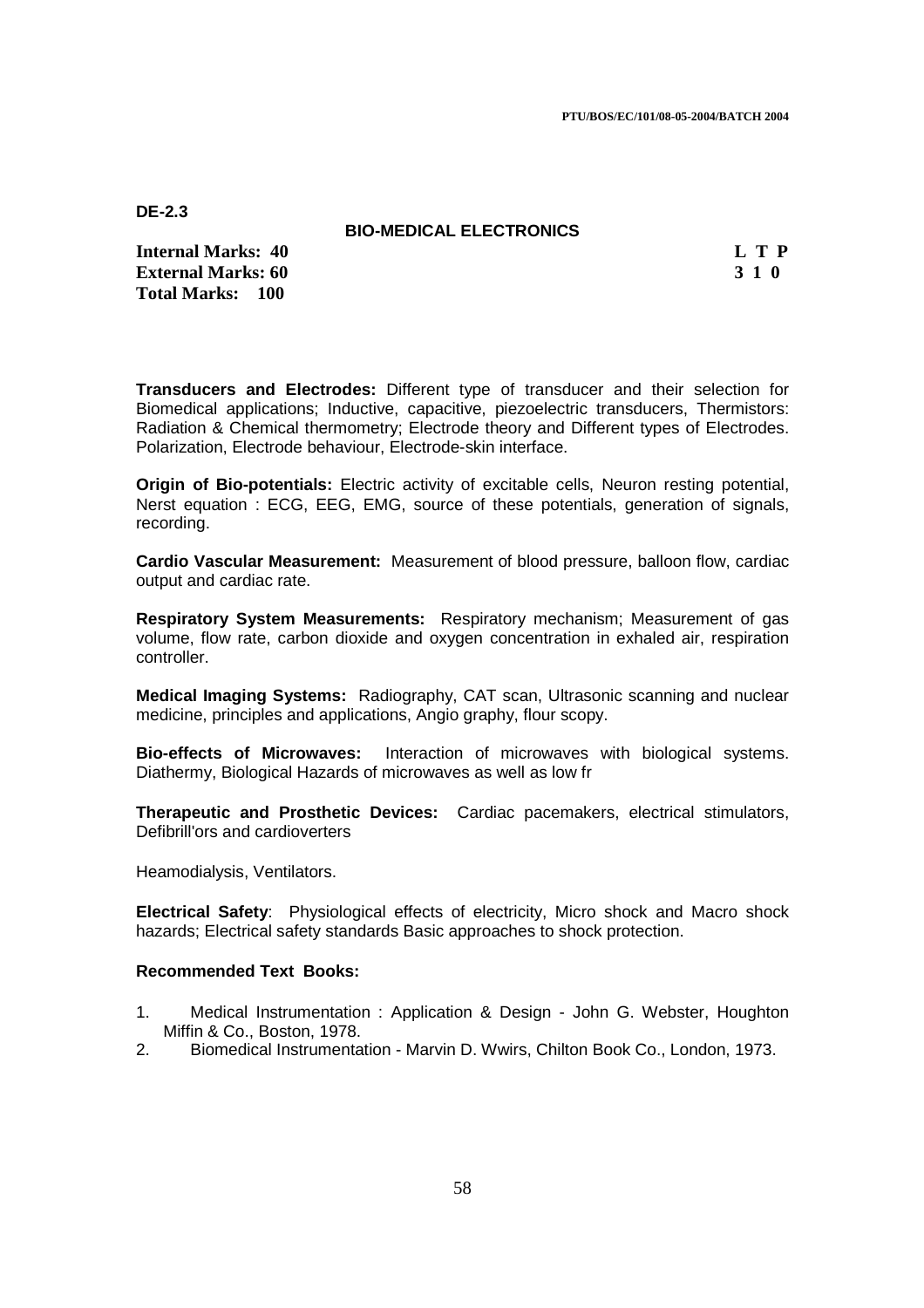**DE-2.4** 

### **MECHATRONICS**

**Internal Marks: 40 L T P External Marks: 60 3 1 0 Total Marks: 100**

**Introduction:** Mechatronics & its scope; Role of CNC Machines; Advantages of CNC Machines; Applications of CNC Machines.

 **Electronics For Mechnical Engineers:** Conductors, Insulators, Active & Passive Components used in Electronics, Transformers, Silicon controlled Rectifier, Integrated Circuits, Digital Electronics; Amplifiers; Sensors & Transducers.

**Mechanical Systems For Electronics Engineers:** Concepts, Materials & its Science, Heat Treatment, Electrochemistry, Electroplating, Splinter, Bearings, Measuring Systems, Control Systems, Software & Interfaces, Ganging, Guideways, Feedback Elements, Hydraulics.

**Electrical Systems:** AC & DC Drives, Spindle drives, Motors, Feed drives, Servo Principle, Wiring of Cabinets.

**Cnc Systems:** Introduction; Configuration; Interfacing; Monitoring; Diaagnostics; PLC & its Programming.

**Programming Of Cnc Machines:** Co-ordinate system; Aries & Motion Nomenclature; GO2/GO3 Circular Interpolation; Subroutines; Parametric Programming(User Macros) & R-Parameters.

- 1. Mechatronics by HMT, Tata Mc GrawHill
- 2. Introduction to Mechatronics and Measurement System by Michael B. Histand & David G. Alciatore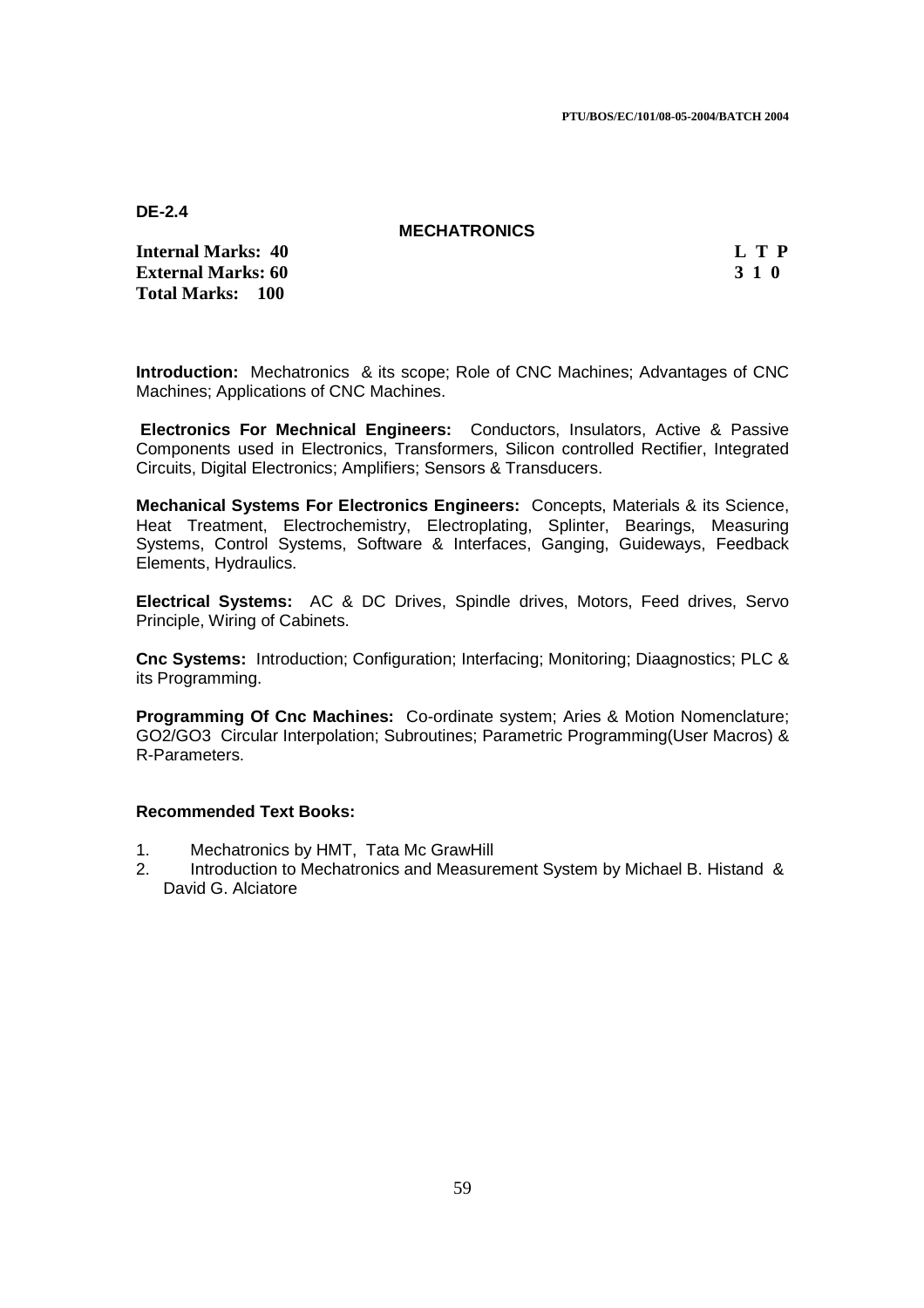**DE-2.5** 

### **ENGINEERING ECONOMICS**

**Internal Marks: 40 L T P I** L T P **External Marks: 60 3 1 0 3 2 3 3 4 6 3 4 5 4 4 4 4 4 5 4 5 4 5 4 5 4 5 4 5 6 7 6 7 7 8 4 5 6 7 7 8 7 7 8 7 7 8 7 7 8 7 7 8 7 7 8 7 7 8 7 7 8 7 7 8 7 7 8 7 7 8 7 7 8 7 7 8 7 7 8 7 7 8 7 7 8 7 7 8 7 7 8 7 7 8 7 7 8 7 7 8 7 Total Marks: 100**

**Introduction:** Engineering Economy & the Engineering process, bioenvironmental nature of engineering, economic efficiency, requirement of an economic study of an engineering project.

**Costing:** Elements of cost, elements of overhead cost, methods of distribution of overhead cost.

**Depreciation:** Introduction, classification, methods of calculation of depreciation, depletion.

**Replacement Studies:** Reasons for replacement, factors to be considered in replacement studies, basic patterns, economic life of a project.

**Economic Analysis of Investment:** Criteria for comparison of alternatives, methods like present worth method, rate of return method, payout period & uniform annual cost method.

**Book – Keeping:** Necessity of book-keeping, terms used, systems of book-keeping, classification of assets, trial-balance, profit- loss a/c, balance sheet.

**Cost Estimation:** Introduction, prerequisites of estimation, estimation of material & labour cost, estimate/cost sheet.

### **Books Recommended:**

- 1. Jain, Narang & Dhinjra "Cost Accounting"
- 2. S. P. Aggarawal & P.C. Jain (New Age Pub) "Advanced Accounting"
- 3. C. N. M. Reddy "Industrial Engg. & Management"
- 4. O.P. Khanna "Industrial Engineering"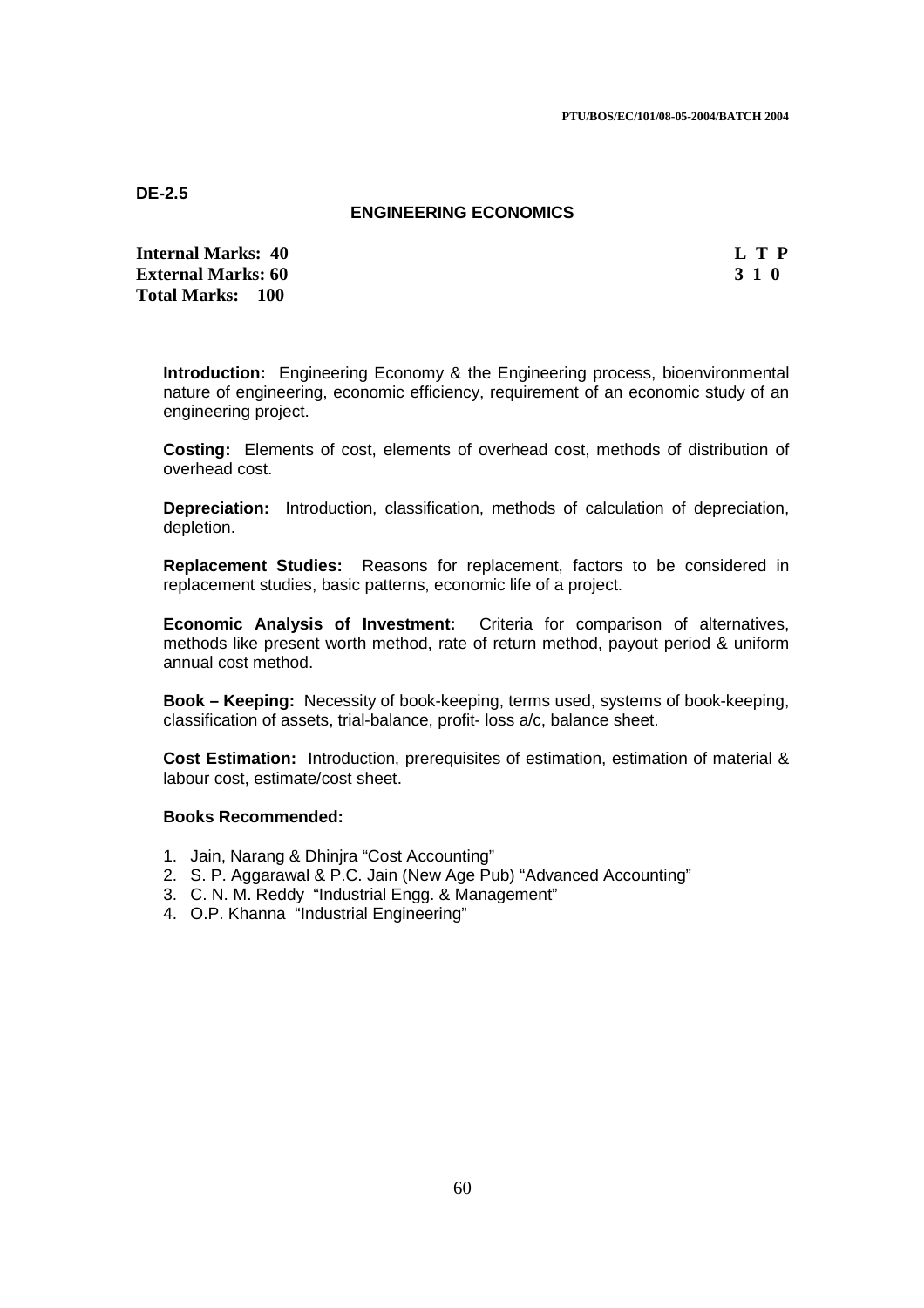**Department Elective III** 

**DE-3.1** 

## **OPERATING SYSTEMS**

| <b>Internal Marks: 40</b> | L T P |
|---------------------------|-------|
| <b>External Marks: 60</b> | 3 1 0 |
| <b>Total Marks: 100</b>   |       |

**Operating System Concepts An Introduction**: What is an OS, Need of OS, Different views of an OS, Evolution of OS, Batch Processing, Multiprocessing, Multiprogramming, Time Sharing, Real Time Systems, Network OS, Parallel Processing, Distributed Processing.

**Operating System Structures**: OS services, System Calls, System Structures, Layered Architecture of an OS.

**Introduction to process:** Concept of process, Process states and there transitions, PCB, Process Scheduling, Operations on process: Process creation and termination, Threads: User level and kernel level threads.

**CPU scheduling**: Introduction, CPU scheduler, Scheduling criteria, Scheduling algorithms: FCFS, SJF, Priority scheduling, RR scheduling, Multilevel queue scheduling, Multilevel feedback queue scheduling

**Process Synchronization**: Co-operating process, Concurrency, Semaphores

**Deadlocks:** Introduction, Deadlock characteristics, Recognization methods,

Dealing with deadlocks, Deadlock prevention, avoidance, detection and deadlock recovery.

**Memory Management Basics:** Introduction, Logical vs physical address space, Program relocation & mgmt techniques, Continuous storage allocation, Fixed partition contiguous storage allocation, Variable partition CSA, Non contiguous storage allocation, paging, segmentation.

**Virtual Memory:** Introduction, Swapping, Demand paging, Pure demand paging, Page replacement algo`s, FIFO, Optimal, LRU algo's.

**File System Interface & implementation:** File concepts, File naming, File attributes, File access methods, Directory structure.

**Device Mgmt & Storage Structure:** I/O subsystems, I/O channels, Secondary storage, Disk structure, Disk scheduling, FIFO, Shortest seek time first SSTF scan, C-SCAN, Look &C-look Disk scheduling algo's.

**Protection & Security Introduction:** Introduction, Goals of protection, Access rights, Access matrix, Security & its goals, Authentication, Passwords, Encryption, Viruses, worms, Dealing with viruses.

**Case Study:** UNIX &WIN NT

### **Recommended References Books:**

- 1. Peter Galvin "Operating systems Concepts" Addison wessly
- **2.** Ekta Walia "Operating systems Concepts"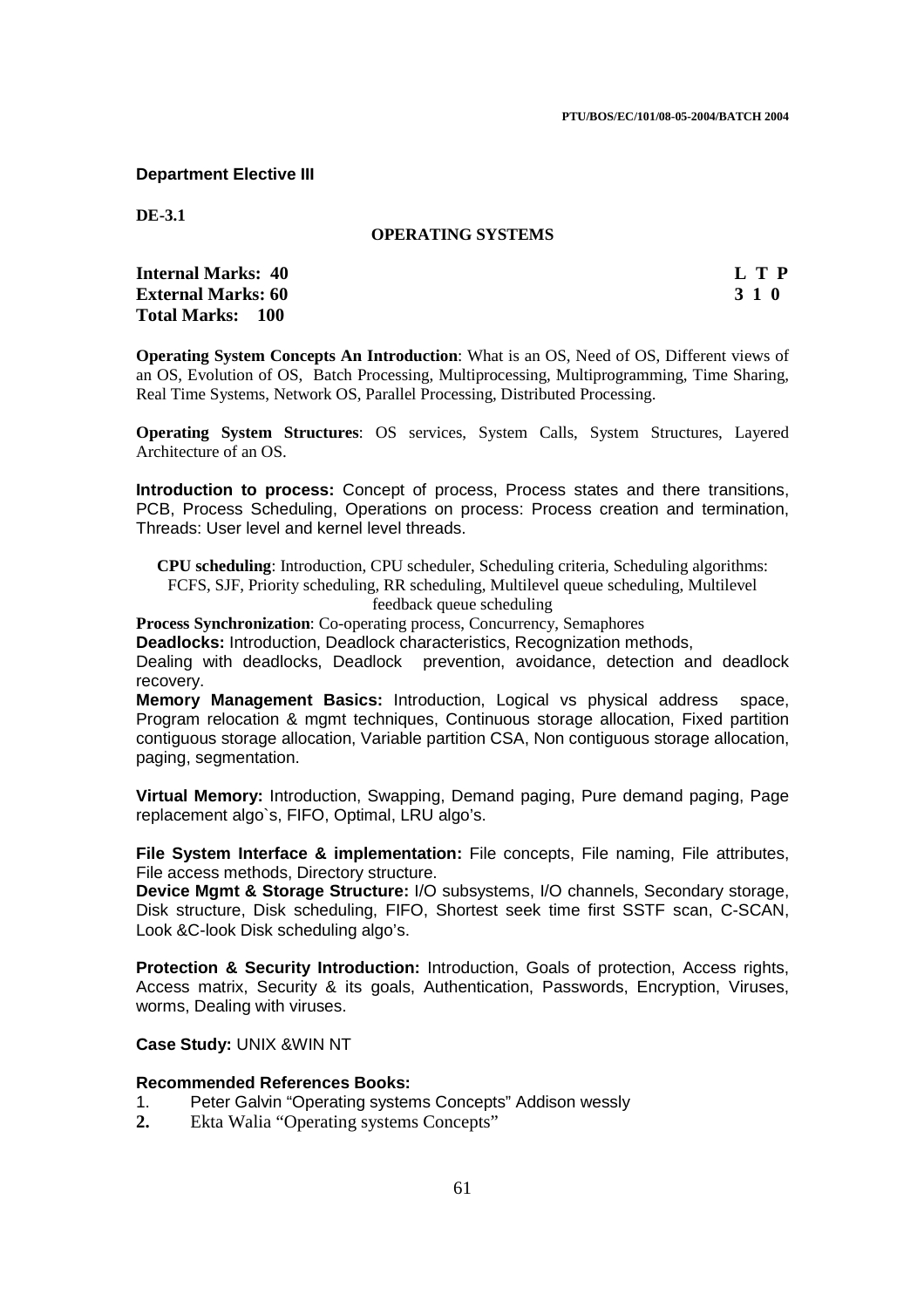#### **DE-3.2 Image Processing**

**Internal Marks: 40 L T P**<br> **External Marks: 60** 3 1 0 **External Marks: 60 Total Marks: 100**

- 1. **Introduction to Electronic Image Processing**: historical background, visual perception, image formation, sampling & Quantization & application of image Processing.
- 2. **Transforms used in Electronic Image Processing**: Review of 1-D & 2-D Fourier Transforms, Discrete Fourier transforms & other image transforms.
- 3. **Image Enhancement by Point operation**: An overview of point Processing, constant & non-linear operations between image & histogram techniques.
- 4. **Spatial Filtering & Fourier frequency Method**: Noise in image, Spatial & Special frequency filtering, image restoration.
- 5. **Non-Linear image processing techniques**: Non-linear Spatial/Mean/Adaptive & Homomorphic Filters
- 6. **Color Image Processing**: Color Models, examples of color image processing, Pseudocoloring & color displays.
- 7. **Image segmentation & Representation**: Image Thresh-holding, Edge/Line &Point direction, Region based segmentation & Image representation.
- **8. Introduction to Morphological filters & Image Compression**

#### **Text Books**:

1. Fundamentals of electronic image processing by Arthur R. Weeks, Jr., Eastern Economy Edition 2003, SPIE Press, Prentice hall of India New Delhi.

#### **Reference Books**:

- 1. Digital Image Processing by Rafael C. Gonzale & Richard E. Woods, Pearson Education Asia $(2<sup>nd</sup>$  edition 2002)
- 2. Fundamentals of digital image processing by A.K.Jain, 1989, Prentice Hall Englewood Cliffs, N.J.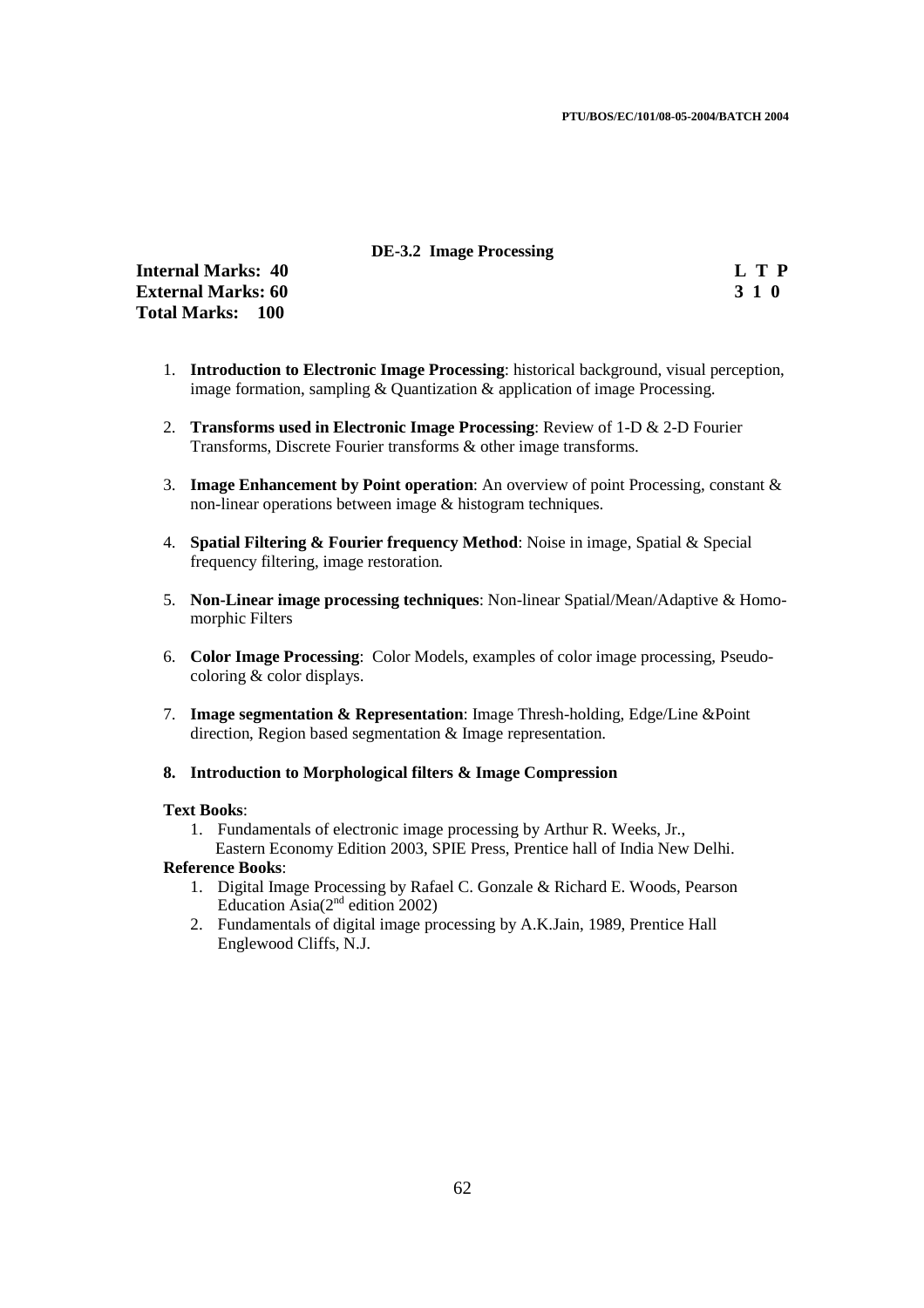**DE-3.3** 

### **SATELLITE COMMUNICATION**

**Internal Marks: 40 L T P External Marks: 60 3 1 0 Total Marks: 100**

**Introduction:** Origin of Satellite Communication, Current state of Satellite Communication, Advantages of Satellite Communication, Active & Passive satellite, Orbital aspects of Satellite Communication, System Performance.

Communication Satellite Link Design - Introduction, general link design equation, system noise temperature, C/N & G/T ratio, atmospheric & econospheric effects on link design, complete link design, interference effects on complete link design, earth station parameters.

**Satellite analog & digital communication** Baseband analog(voice) signal,FDMA techniques, S/N ration, SCPC & CSSB systems, digital baseband signals & modulation techniques.

**Multiple Access Techniques** TDMA frame structure, burst structure, frame efficiency, superframe, frame acquisition & synchronization, TDMA vs FDMA, burst time plan, beam hopping, satellite switched, Erlang call congestion formula, demand assignment ctrl, DA-FDMA system, DATDMA.

**Laser & Satellite Communication** Link analysis, optical satellite link Tx & Rx, Satellite, beam acquisition, tracking & pointing, cable chaanel frequency, head end equation, distribution of signal, n/w specifications and architecture, optical fibre CATV system.

**Satellite Applications** Satellite TV, telephone services via satellite, data Communication services, satellites for earth observation, weather forecast, military appliances, scientific studies.

- 1. Timothy Pratt "Satellite Communication "
- 2. D.C Aggarwal "Satellite Communication"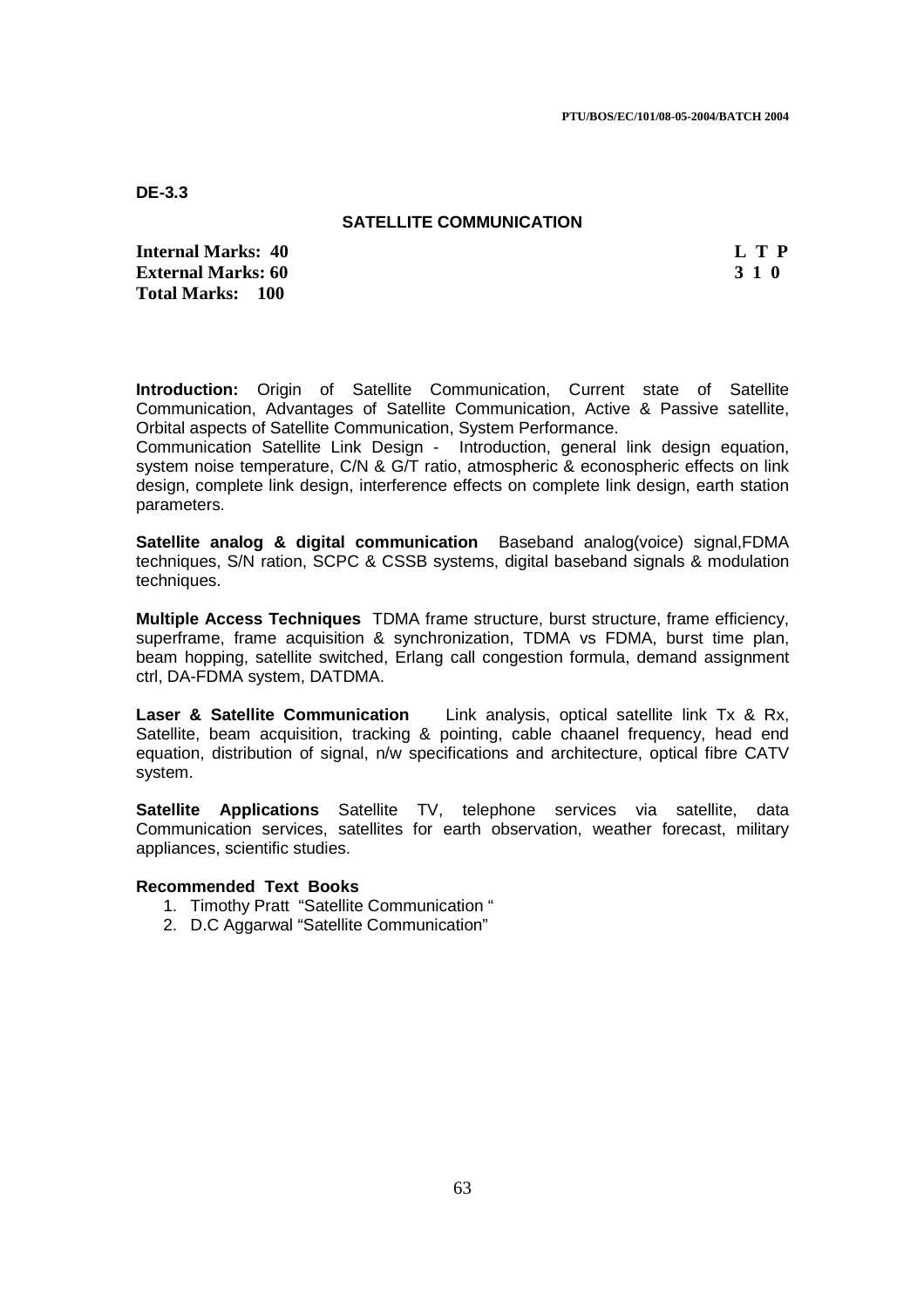**DE-3.4** 

#### **Reliability Engineering**

**Internal Marks: 40 L T P L T P External Marks: 60 3 1 0 3 2 3 3 4 6 3 3 4 6 3 4 6 3 4 6 3 4 6 3 4 6 3 4 6 7 7 8 7 7 8 7 7 8 7 7 8 7 7 8 7 7 8 7 7 8 7 7 8 7 7 8 7 7 8 7 7 8 7 7 8 7 7 8 7 7 8 7 7 8 7 7 8 7 7 8 7 7 8 7 7 8 7 7 8 7 7 8 7 7 8 7 7 8 7 7 8 7 Total Marks: 100**

**Concepts of Reliability:** Failure of systems and its modes: Measure of Reliability, Reliability Function, Hazard Rate MTBF and their interrelations.

**Reliability Data Analysis:** Data Sources, Data Collection, Use of Reliability data, Reliability Analysis, Performance Parameters, Calculation of Failure Rate, Application of Weibull distribution.

**System Reliability And Modeling:** Series Systems, Parallel systems, Series Parallel systems, Time dependence, Reliability determination, Standby systems, r out of n configurations, Methods of tie set and cutsets of or reliability evaluation, Simulation and Reliability Predeiction, Monte Carlo Method.

**Maintainability And Availability:** Maintainability and its equation, Factors affecting maintainability, Measures of maintainability, Mean Down Time, Availability intrinsic availability equipment availability & Mission availability, Replacement Process and Policies.

**Life Testing of Equipments:** Non destructive tests, Destruction tests and their mathematic modelling, Quality and Reliability, Measurement & Prediction of Human Reliability, Reliability and safety, Safety margins in critical devices, Case studies.

**Value Engineering:** Techniques in value Engineering structures of Engg. Reliability Management.

- 1. Govil "Reliable Engineering"
- 2. K.K. Aggarwal "Reliable Engineering"
- 3. L. S. Srinath "Concepts in Reliable Engineering"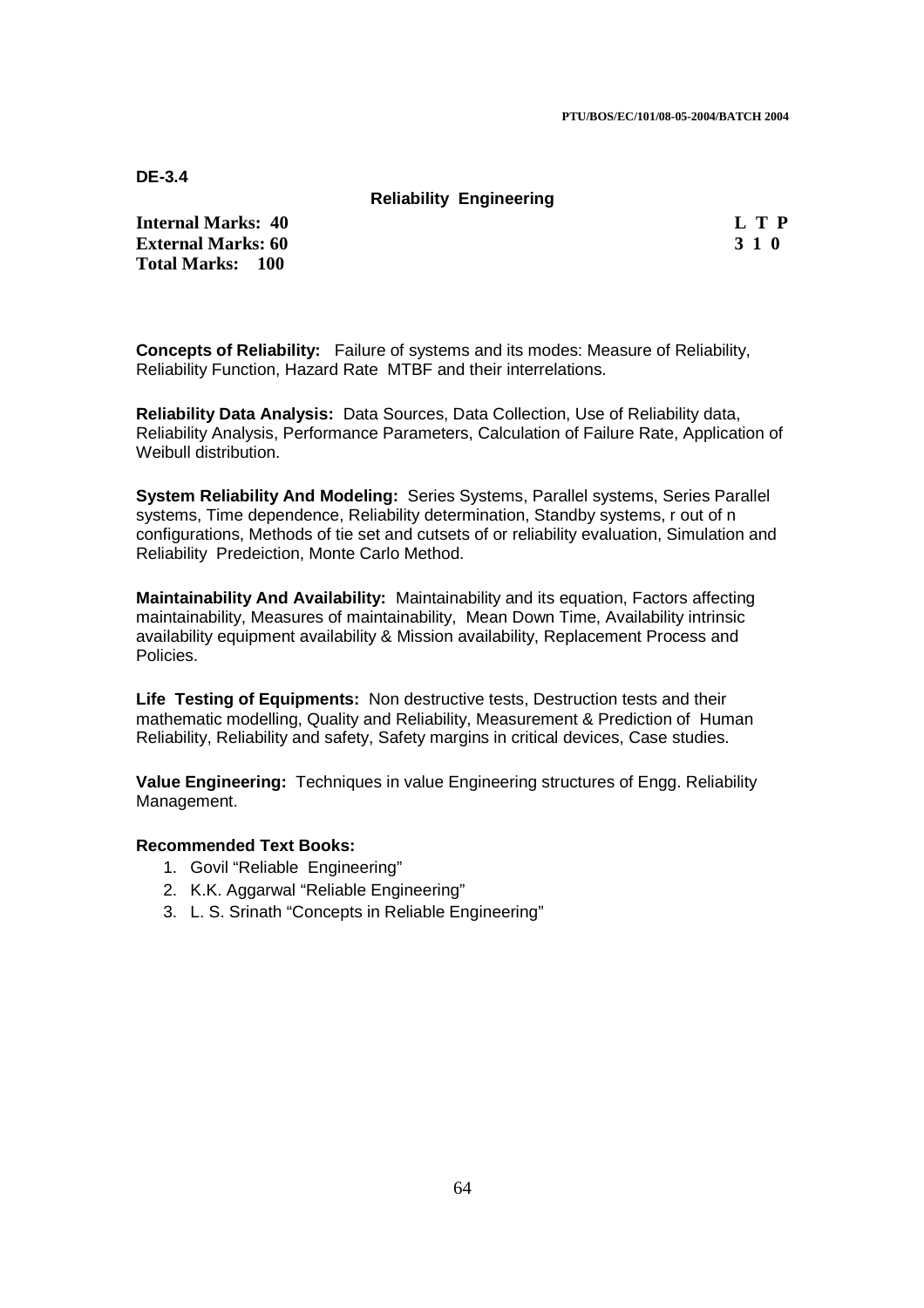**DE-3.5** 

### **TELEVISION ENGINEERING**

**Internal Marks: 40 L T P L T P External Marks: 60 3 1 0 Total Marks: 100** 

**General Introduction** Sound and picture transmission, Sound and picture reception, picture elements, frame and field frequencies, scanning process, interlaced scanning ,resolution- vertical resolution, horizontal resolution ,video bandwidth, receiver controls. **Composite video signals and TV standards** Construction of composite signal, Horizontal & vertical sync details, scanning sequence details, functions of composite video signal.

**Picture carrier signal transmission** Negative transmission, vestigial side-band channel allocations, T.V. studio / control room.

**Television Camera and Picture Tube** Camera lenses, T. V. camera tubes- Image orthicon, vidicon, plumbicon, comparison of various T.V. camera tubes, monochrome picture tube- principle of operation and characteristics.

**Broadcast Television receivers** Design specifications for T.V. receiver in India, R. F. tuner, Block diagram of V.H.F tuner, types of tuners, transistor tuners, video I.F. amplifier, synchronisation and staggered tuning, inter stage coupling methods, types of trap circuits, transistor video I.F. amplifier circuits , video detector, D.C. component restoration, sound I.F. take off, video amplifier requirements, low frequency compensation, H. F. compensation ,A G.C- its types, and E.H.T. generation, synchronising circuits and control oscillators, horizontal deflection circuits, vertical deflection circuits, alignment of monochrome and colour T.V. receivers.

**Colour Television** Colour fundamentals, mixing of colours and colour reception, chromaticity diagram, colour picture tubes and its types, colour T.V. transmission and reception-frequency interleaving, modulation of colour difference signals, colour burst signal, weighting factors.

- 1. Television Engg. By Dhake Arvind, M. Tata McGraw hill
- 2. Television simplified Milton S. Kilver
- 3. Basic Television Principles and servicing Bernard Grob. McGraw Hill
- 4. Principles of Television Engg. Fink. McGraw Hill
- 5. Principles of Monochrome of colour television R. R. Gula